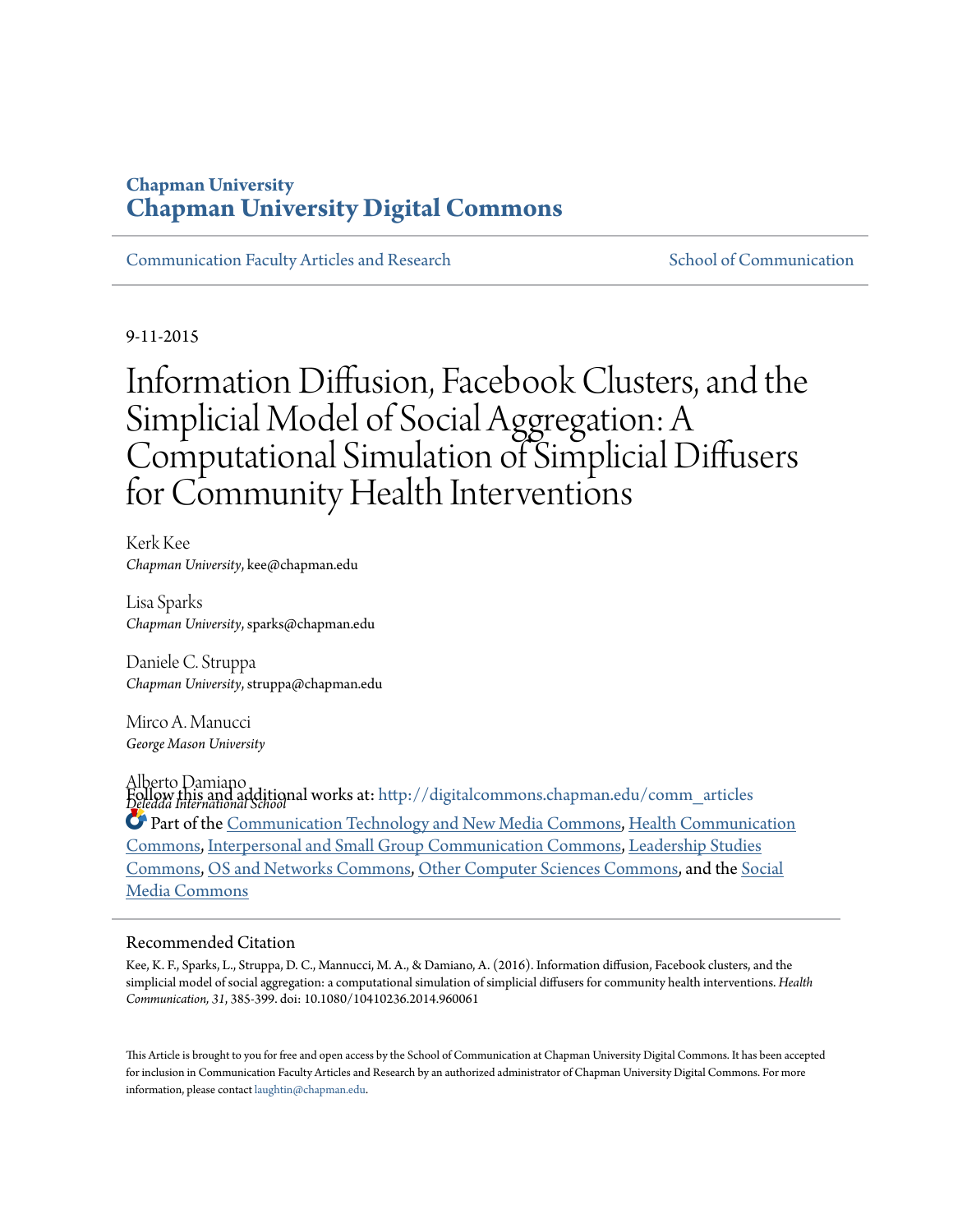# Information Diffusion, Facebook Clusters, and the Simplicial Model of Social Aggregation: A Computational Simulation of Simplicial Diffusers for Community Health Interventions

# **Comments**

This is an Accepted Manuscript of an article published in *Health Communication*, volume 31, issue 4, in 2016, available online at [DOI: 10.1080/10410236.2014.960061.](http://www.tandfonline.com/full/10.1080/10410236.2014.960061)

**Copyright** Routledge/Taylor & Francis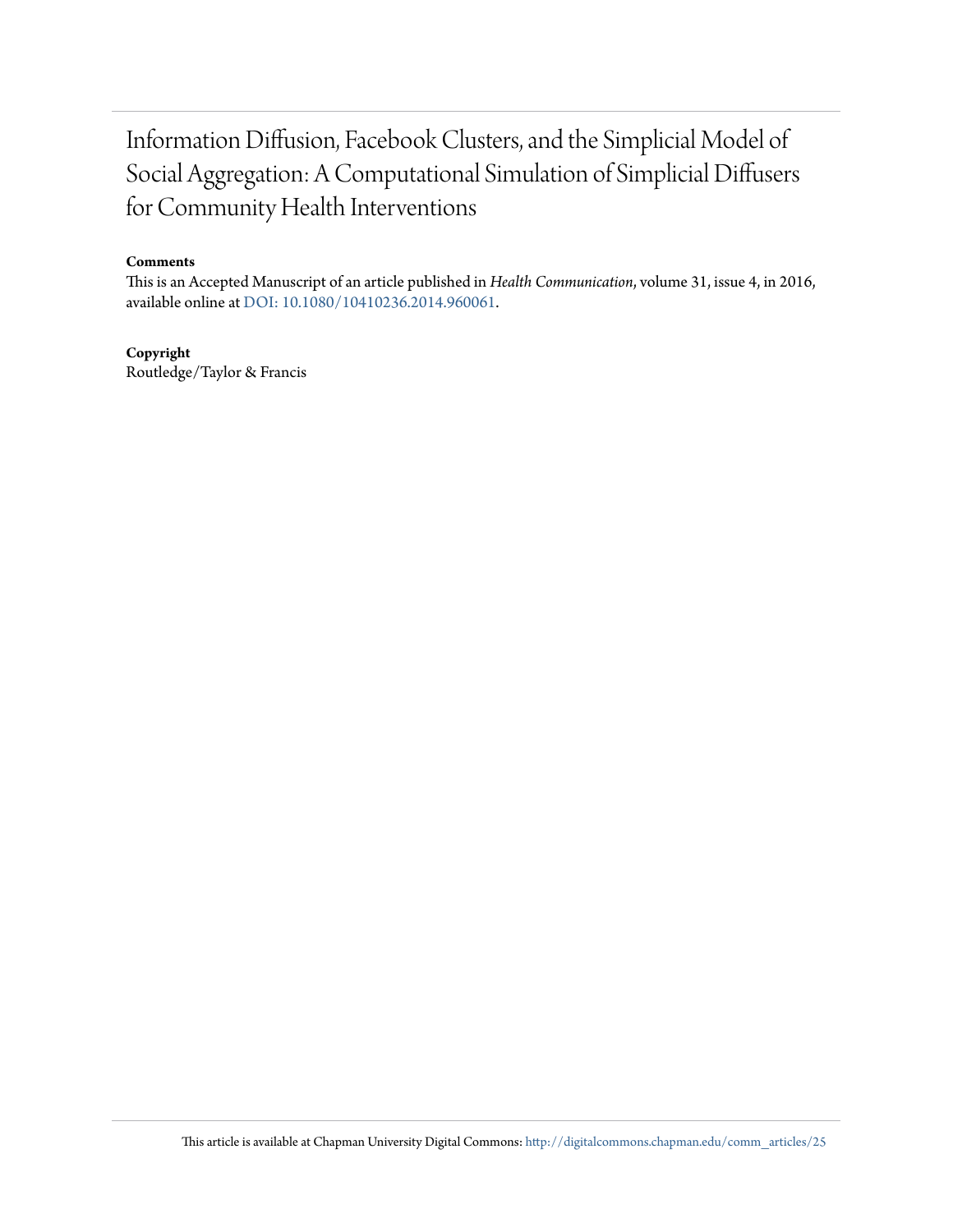#### **Information Diffusion, Facebook Clusters, and the Simplicial Model of Social Aggregation:**

# **A Computational Simulation of Simplicial Diffusers for Community Health Interventions**

By Kerk F. Kee, Ph.D. (corresponding author) Assistant Professor Department of Communication Studies Chapman University One University Drive Orange, CA 92866 949-391-9988 (Google Voice) 714-532-6036 (Office) 714-628-7237 (Fax) [kerk.kee@gmail.com](mailto:kerk.kee@gmail.com) [www.ekerk.com](http://www.ekerk.com/)

Lisa Sparks, Ph.D.

Foster and Mary McGaw Endowed Professor in Behavioral Sciences Director, M.S. in Health and Strategic Communication Wilkinson College of Humanities & Social Sciences Chapman University, One University Drive, Orange, CA 92866 Full Member, Chao Family Comprehensive Cancer Center/NCI Designated Adjunct Professor, Public Health/Medicine University of California, Irvine

> Daniele C. Struppa, Ph.D. Chancellor Office of the Chancellor Professor, School of Computational Science Chapman University

> > Mirco A. Mannucci, Ph.D. Department of Computer Science George Mason University & HoloMathics, LLC

Alberto Damiano, Ph.D. Mathematics - IBO Programme Deledda International School Corso Mentana 27 Genova, Italy

Please cite as:

Kee, K. F., Sparks, L., Struppa, D. C., Mannucci, M. A., & Damiano, A. (2016). Information diffusion, Facebook clusters, and the simplicial model of social aggregation: a computational simulation of simplicial diffusers for community health interventions. *Health Communication, 31*, 385-399. doi: 10.1080/10410236.2014.960061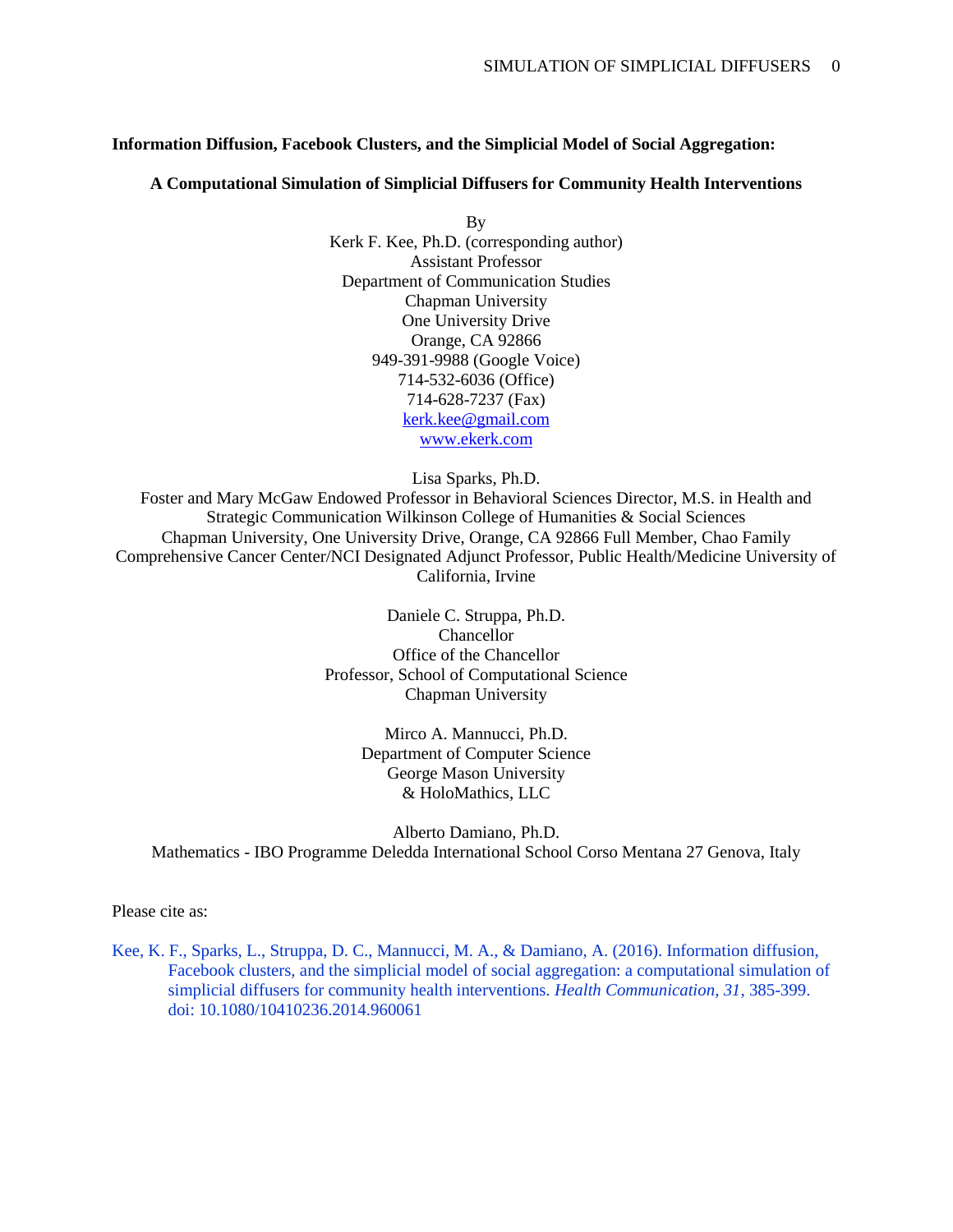Information Diffusion, Facebook Clusters, and the Simplicial Model of Social Aggregation:

A Computational Simulation of Simplicial Diffusers for Community Health Interventions

#### Abstract

By integrating the simplicial model of social aggregation with existing research on opinion leadership and diffusion networks, this article introduces the constructs of *simplicial diffusers* (mathematically defined as nodes embedded in simplexes; a *simplex* is a socially bonded cluster) and *simplicial diffusing sets* (mathematically defined as *minimal covers* of a simplicial complex; a *simplicial complex* is a social aggregation in which socially bonded clusters are embedded) to propose a strategic approach for information diffusion of cancer screenings as a health intervention on Facebook for community cancer prevention and control. This approach is novel in its incorporation of interpersonally bonded clusters, culturally distinct subgroups, and different united social entities that co-exist within a larger community into a computational simulation to select sets of simplicial diffusers with the highest degree of information diffusion for health intervention dissemination. The unique contributions of the article also include seven propositions and five algorithmic steps for computationally modeling the simplicial model with Facebook data. (158 words)

**Authors' Key Words**: Simplicial model of social aggregation, higher-dimensional groups, theory of simplicial complexes, diffusion of innovations, opinion leadership, diffusion networks, and community health intervention.

**Acknowledgement**: In alphabetical order of last names, the authors would like to thank Bill Eadie, Susan Kung, Jake Liang, the editor and senior editor, and the two anonymous reviewers for their input and support of this project.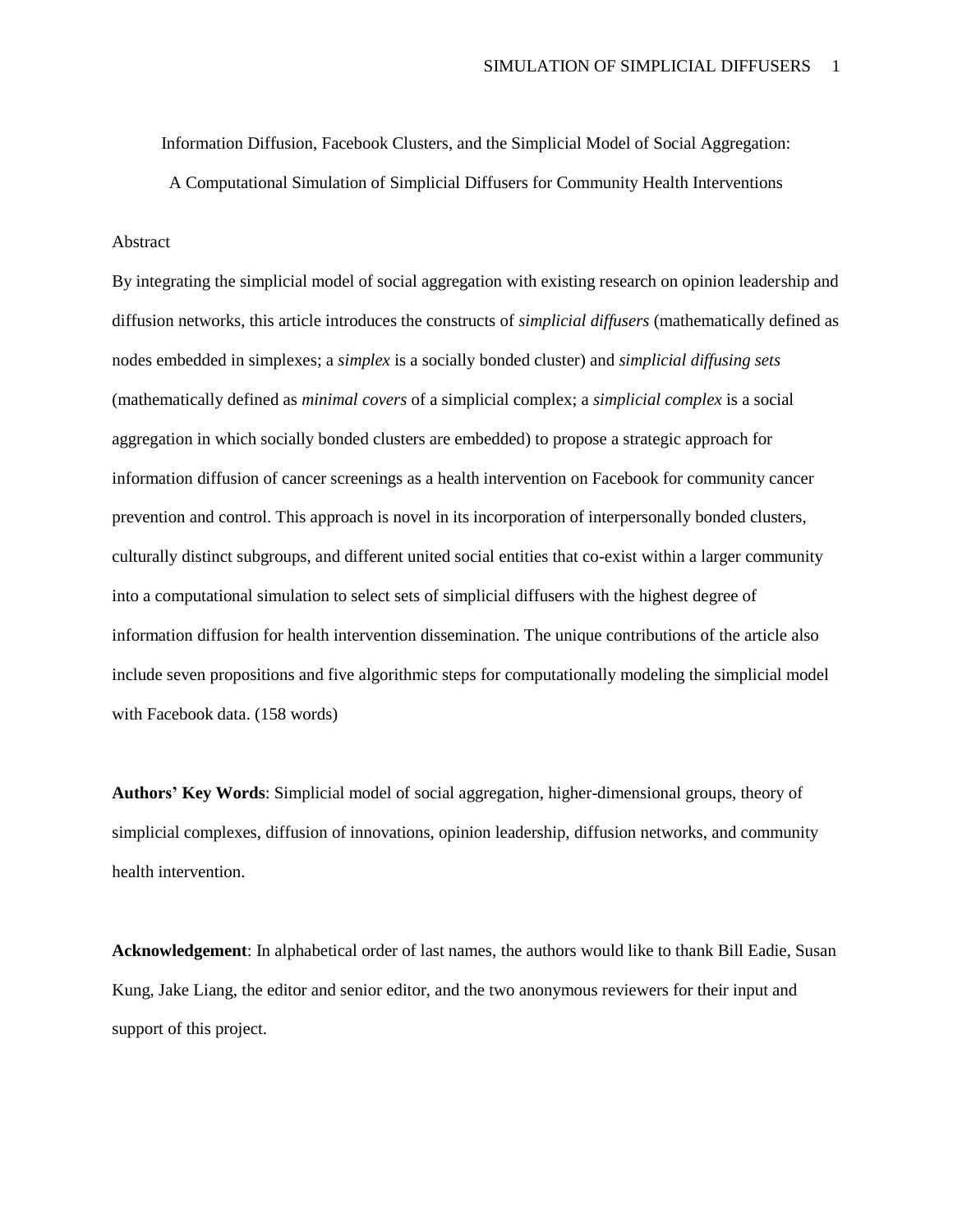# **Information Diffusion, Facebook Clusters, and the Simplicial Model of Social Aggregation: A Computational Simulation of Simplicial Diffusers for Community Health Interventions**

Health communication researchers have long been interested in the diffusion processes of innovations (i.e., new behaviors, ideas, objects, information, etc.) through communication networks for information diffusion, social influence, and behavioral change. In fact, this body of research has been interdisciplinary, with the goal of exploring how research can promote community health intervention, prevention, and control. For example, by combining Rogers' [\(2003,](#page-39-0) [2004\)](#page-39-1) diffusion of innovations theory with Lewin's [\(1947\)](#page-39-2) action research in social psychology and group dynamics, Wohlfeiler [\(1998\)](#page-40-0) argues that understanding communication network processes can help spread a health intervention (as an innovation) to save lives, as in the case of the STOP AIDS project in San Francisco in the 1980s. STOP AIDS used the small group approach to recruit leaders to organize more small group meetings in order to diffuse safe sex practices in a self-sustaining fashion [\(Bertrand, 2004;](#page-37-0) [Rogers, 2004;](#page-39-1) [Singhal & Rogers,](#page-39-3)  [2003\)](#page-39-3). This approach can be extended to cancer prevention and control interventions via Facebook in today's changing communication landscape. Cancer prevention is a critical task because "it is better to prevent diseases than to concentrate resources on treating diseases after they become clinically apparent, when treatment may be too late to be effective" [\(Woolf, 2008, p. 2437\)](#page-40-1).

With the rapid emergence of social media, such as Facebook, Twitter, and YouTube, the idea of fusing computer-mediated-communication literature, innovation diffusion theory, and communication network analysis for information dissemination is not only exciting and interesting, but also has much needed realistic applications. Lazer and colleagues [\(2009\)](#page-38-0) argue that people engage in daily activities on the Internet and leave 'digital breadcrumbs', which "when pulled together, offer increasingly comprehensive pictures of both individuals and groups, with the potential of transforming our understanding of our lives, organizations, and societies in a fashion that was barely conceivable just a few years ago" (p. 721). Furthermore, today's information ecology is profoundly characterized by the active and participatory nature of social media users, especially in the health context [\(Chou, Hunt, Beckjord,](#page-37-1)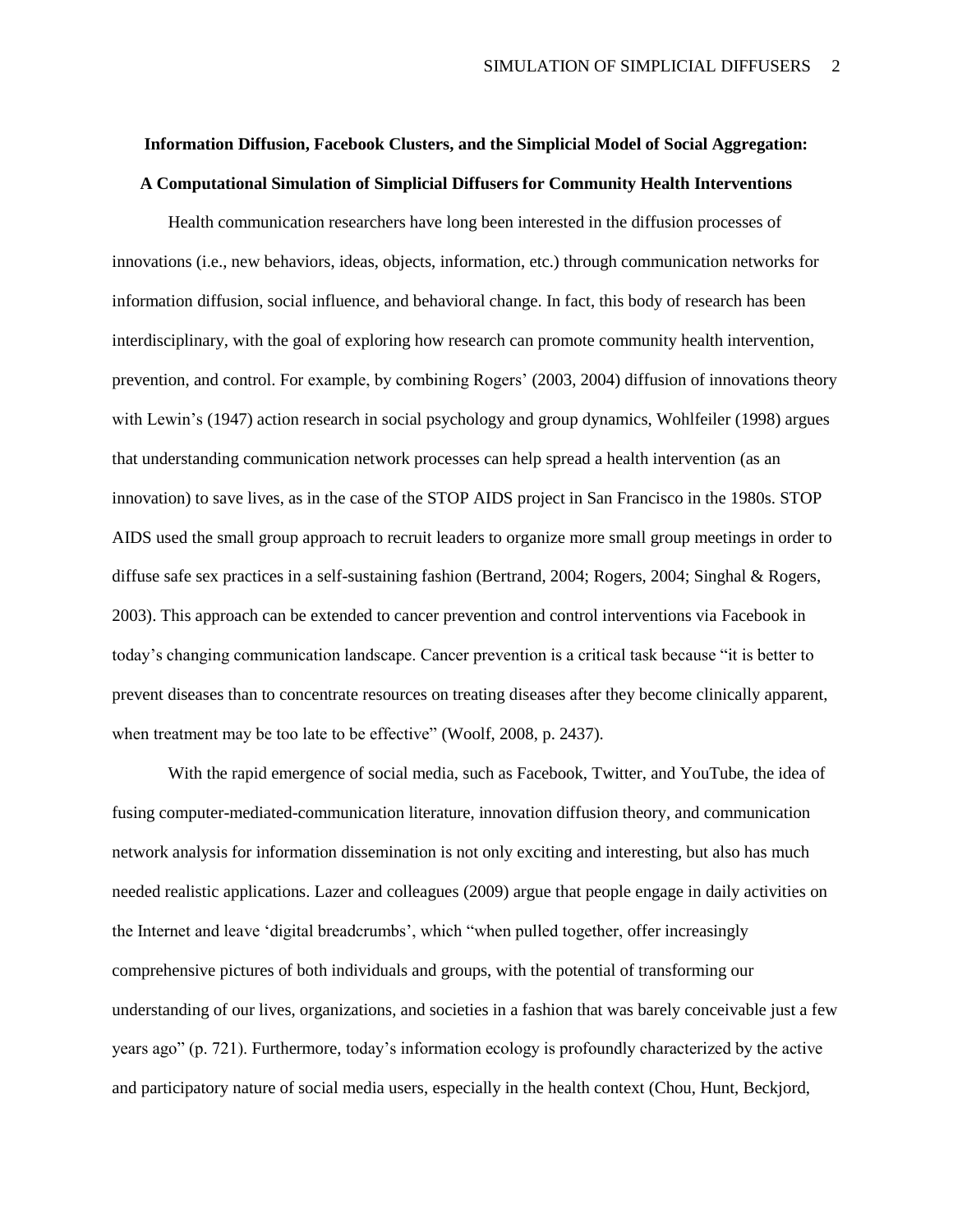[Moser, & Hesse, 2009;](#page-37-1) [Chou, Prestin, Lyons, & Wen, 2013;](#page-37-2) [Eysenbach, 2008\)](#page-38-1).

According to Chou and colleagues [\(2009\)](#page-37-1), the Internet and social media can aid in health promotion efforts in three ways. First, these web-based platforms can provide an increased sense of social support and connection among users [\(Idriss, Kvedar, & Watson, 2009;](#page-38-2) [Wangberg et al., 2008\)](#page-40-2). Second, these patient driven platforms can promote information sharing [\(Eysenbach, 2008\)](#page-38-1) that is user-centered [\(Hawn, 2009\)](#page-38-3). Third, social media can expand the reach of traditional health promotion efforts through online social networks [\(Thackeray, Neiger, Hanson, & McKenzie, 2008;](#page-39-4) [Vance, Howe, & Dellavalle,](#page-40-3)  [2009\)](#page-40-3), including at the global level [\(Norman, McIntosh, Selby, & Eysenbach, 2008\)](#page-39-5). In fact, Chou and colleagues refer to social media as dissemination channels that can be effectively leveraged for health communication campaigns. We believe by computationally modeling communication interactions captured by Facebook and similar platforms, a change agent can strategically target individuals in different bonded social clusters as seeds to further disseminate the information within their clusters and accelerate a community health intervention.

We explore in this article *how the participatory nature of Facebook can be leveraged to improve cancer prevention and control*. More specifically, we pose the research question: *How can socially bonded clusters be mathematically modeled on Facebook to strategically accelerate peer-to-peer information diffusion for community health interventions?* In order to answer this question, the article is organized into six sections. First, we review the literature on opinion leadership and innovation diffusion while introducing the constructs of higher-dimensional groups (i.e., socially bonded clusters) and social aggregations (i.e., a complex network of individuals and socially bonded clusters along with their social ties) to set the stage for a multi-dimensional picture of communication networks. Second, we present seven propositions to describe how information diffusion, higher-dimensional groups, social aggregations, and simplicial diffusing sets on Facebook can be mathematically conceptualized, thus extending classical network analysis to higher dimensionality. But briefly here, the term 'simplicial' is used to describe higher-dimensional groups and/or socially bonded clusters mathematically defined as a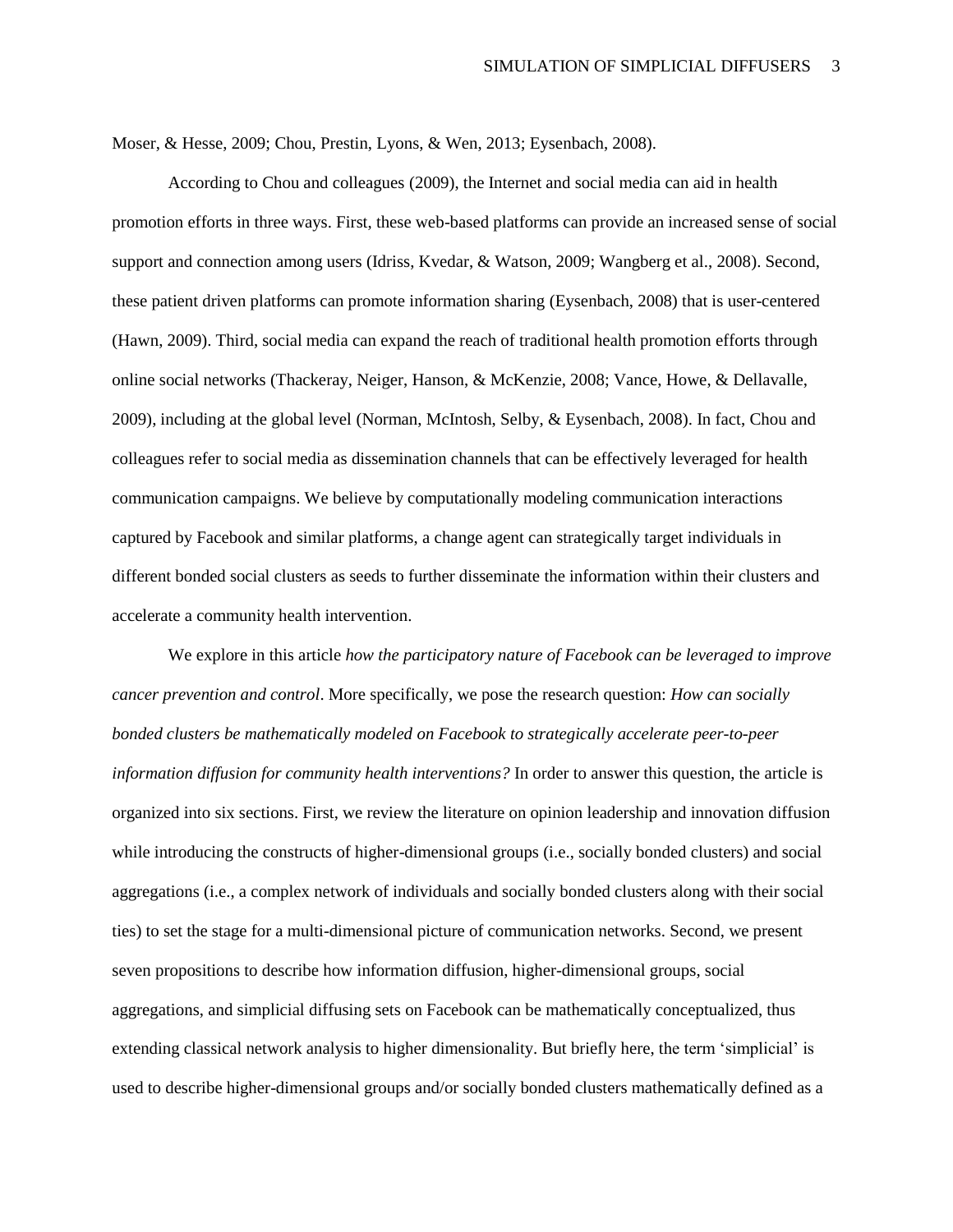'simplex' (more explanation on p. 7). Third, we elaborate on how the simplicial model extends similar concepts and theories in classical network literature to higher dimensionality. Fourth, the readers are guided through five algorithmic steps for applying the seven propositions to higher-dimensional groups and social aggregations. Fifth, we demonstrate through an example simulation on how the propositions and algorithmic steps can be applied to identify and select sets of simplicial diffusers (i.e., individuals who are strategically poised to diffuse information to their social clusters) for community health interventions. Finally, implications and limitations are discussed in the conclusion.

#### **Opinion Leaders, Innovation Diffusion, Higher-Dimensional Groups, and Social Aggregations**

The strategy of using opinion leaders to accelerate health intervention diffusion has received much attention in public health [\(Kelly et al., 1991;](#page-38-4) [Valente & Pumpuang, 2007\)](#page-40-4). In the health context, an opinion leader can be understood as the person who influences others to adopt a new health related object, behavior, practice, etc. Rogers [\(2003\)](#page-39-0) describes an opinion leader as someone who is respected for their opinions about an innovation, something perceived as new by potential adopters. Kadushin [\(2012\)](#page-38-5) notes that an opinion leader usually represents the norms of the community, thus s/he is relatable to most members within the community. Bertrand [\(2004\)](#page-37-0) explains that community members often respect an opinion leader's knowledge about an innovation and their reputation within the community. Furthermore, Valente [\(1995\)](#page-39-6) describes opinion leaders as the few individuals in the network who have the largest number of social ties. In short, individuals whose opinions, knowledge, and reputation are respected by and relatable to community members and who have many connections are well-positioned to diffuse information or influence the opinion of a given health innovation within a community, either for or against it.

Katz and Lazersfeld [\(1955\)](#page-38-6) propose a model that describes the flow of ideas from mass media through influential opinion leaders to the masses connected to the opinion leaders. In fact, "studies of diffusion and mass communication have shown that people rarely act on mass-media information unless it is also transmitted through personal ties" [\(Granovetter, 1973, p. 1374\)](#page-38-7). Katz and Lazersfeld's model was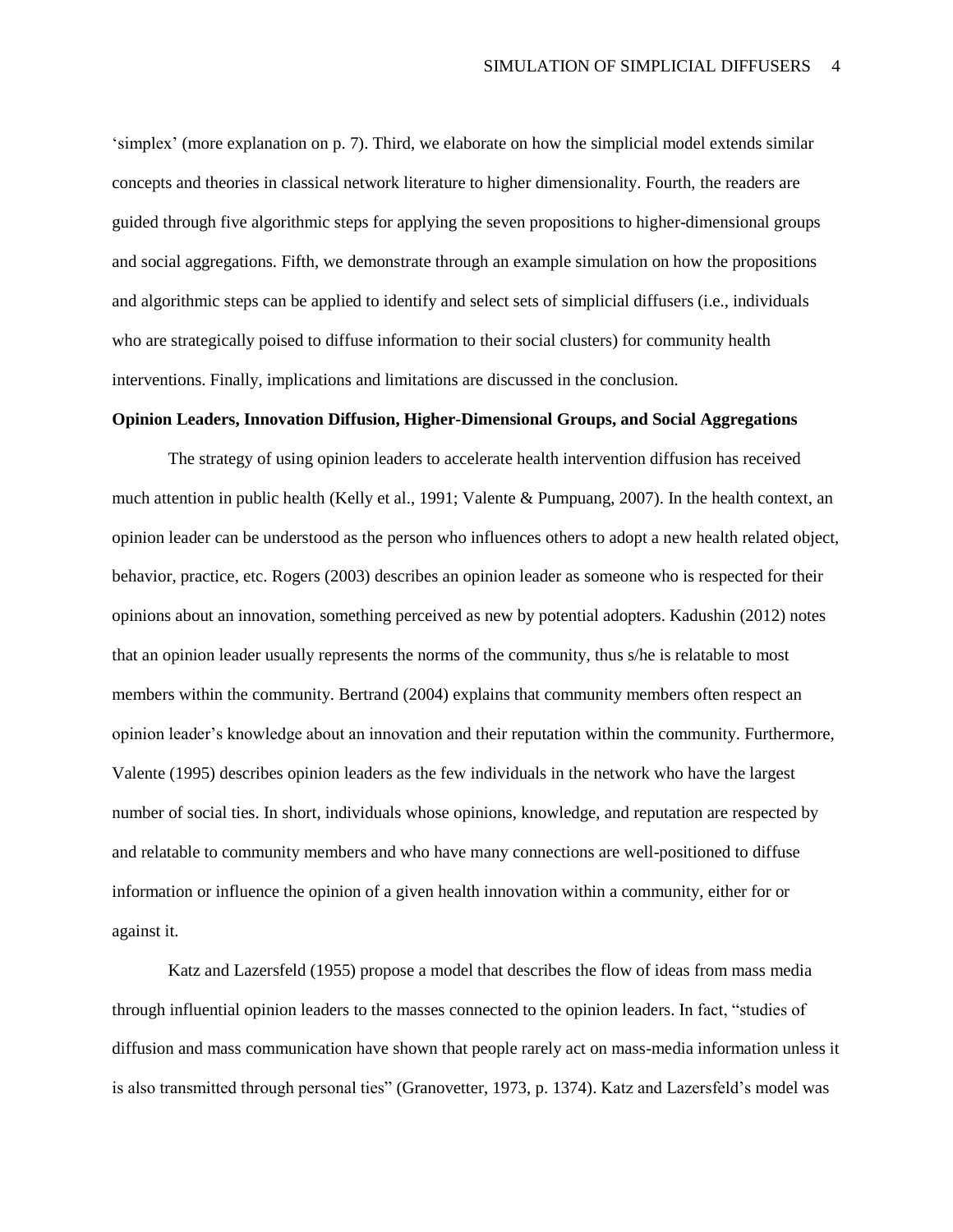revolutionary during its first proposal because the argument challenged the common assumption that mass media has a direct influence on the masses, and highlighted the dissemination role of interpersonal communication in the diffusion process. Subsequently, network analysis based on dyadic ties have been utilized extensively by researchers to identify opinion leaders within larger communities [\(Valente &](#page-40-5)  [Davis, 1999\)](#page-40-5) and used as a means for gaining further understanding of how new ideas, behaviors, objects, and information spread through various channels [\(Dearing, 2004;](#page-37-3) [Rice, 2001;](#page-39-7) [Rogers, 2004\)](#page-39-1). Practically, Southwell [\(2013\)](#page-39-8) explains that opinion leaders are regarded as 'information hubs,' therefore, they are often recruited by strategists to endorse certain messages and to drive message diffusion in target social networks.

However, Southwell [\(2013\)](#page-39-8) also maintains, "purely egalitarian connection networks are not the rule; instead, we tend to see clustering." In fact, some clustering is based on interpersonal bonding. Kee, Sparks, Struppa, and Mannucci [\(2013\)](#page-38-8) maintain that within a larger community, there are interpersonally bonded clusters of individuals, culturally distinct subgroups within a society, and different united social entities that co-exist within a system. Examples of such groups can include families, friendship groups, work teams, cultural/immigrant groups, political groups, religious groups, etc. In other words, members of these groups share a high degree of what Putnam [\(2000\)](#page-39-9) terms bonding social capital. Zubcsek and colleagues [\(2014\)](#page-40-6) refer to these as "cohesive subsets in social networks" (p.50). Furthermore, the notion of culturally distinct subgroups is important because Southwell [\(2013\)](#page-39-8) maintains that there is usually homogeneity in conversational networks regarding critical health topics.

According to Kee and colleagues [\(2013\)](#page-38-8), members of socially bonded clusters, referred to as *higher-dimensional groups*, do exist and they often shared three interrelated properties and uniting conditions: (a) a private sphere and world view, a sense of shared identity and ideology, and objectivation of reality, (b) an open in-group communication climate with a high degree of trust or a converging climate of conformity and cohesion, and (c) a shared life story, narrative history, a coherent past, and an anticipated future together. These properties cannot be simply reduced to the dyadic ties that constitute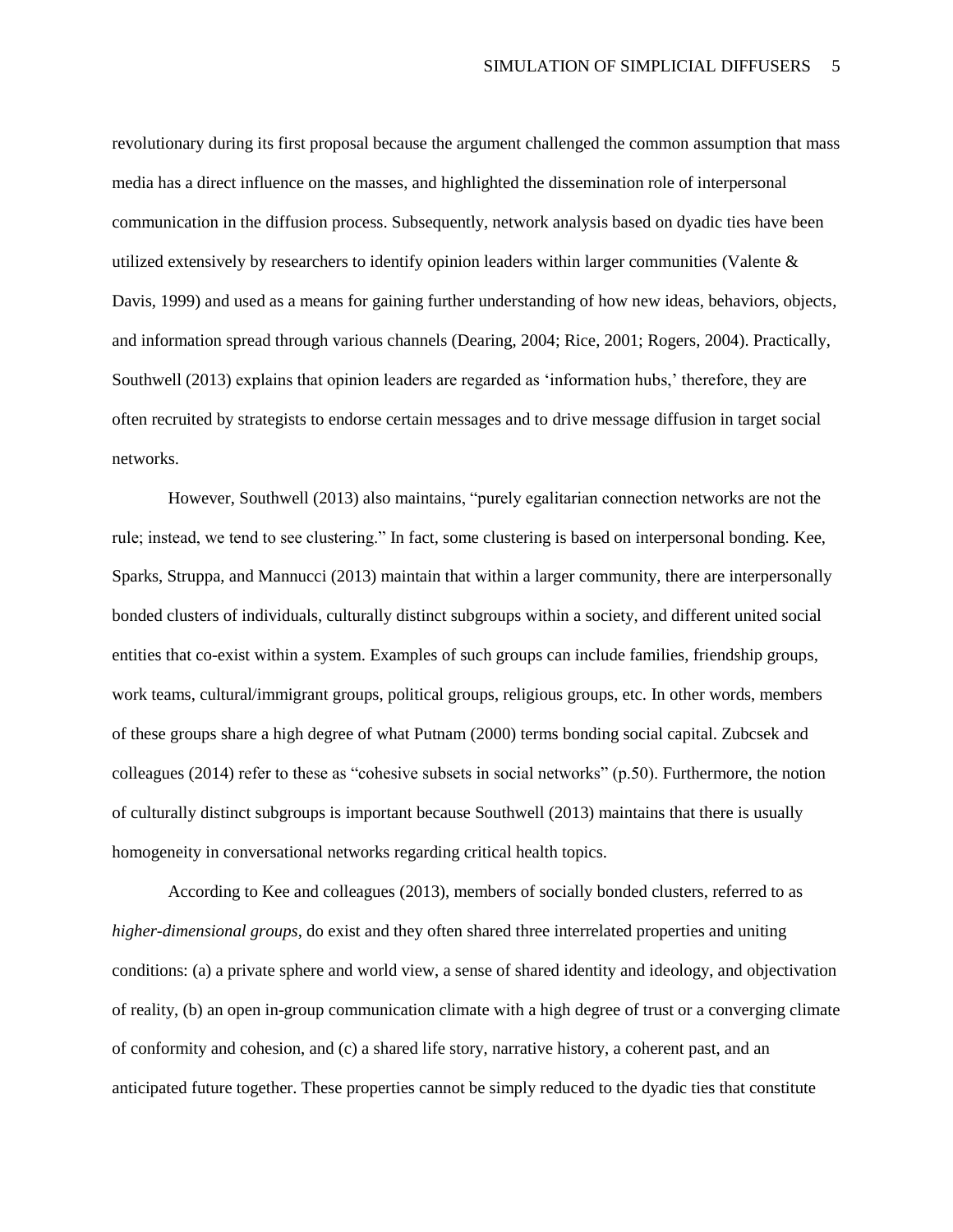the bonded group. These groups exist within a *social aggregation*, a system (or an organization, a community, etc.) that is made up of a collection of individuals, together with their mutual connections (partnerships, friendships, relations, etc.), as well as the collection of possible higher-dimensional groups within the system. Therefore, a higher-dimensional group within a social aggregation is a collection of clustered individuals that evolve into inextricably tied entities with distinct uniting conditions. Recently, Zubcsek and colleagues [\(2014\)](#page-40-6) suggest that when cohesive subgroups overlap, an information community emerges to facilitate efficient communication they defined as lossless information transmission. Cohesive groups regulate information flow, and these subgroups are spaces where information exchange is more likely to take place.

Social aggregations and its higher-dimensional groups are important for community health interventions because as Kadushin [\(2012\)](#page-38-5) argues, "cohesive network[s]" (p. 147), "[g]roups, [and] circles … may be more effective in social influence and diffusion than single individuals" (p. 148). He further argues, "conceptualizing diffusion as taking place through circle or focused-based clusters is a more fruitful way to proceed" (p. 161). However, information flow, opinion diffusion, and social influence are conceptually distinct but methodologically difficult to distinguish empirically [\(Weimann, 1994\)](#page-40-7). Therefore, we limit the scope of the mathematical conceptualization of the simplicial approach to information diffusion, and reserve social influence for future research.

Zubcsek and colleagues [\(2014\)](#page-40-6) argue that for efficient communication to occur, the most stable cohesive groups need to share a high degree of connectivity. While they simply operationalized connectivity as frequency of email communication and duration of telephone calls, Kee and colleagues [\(2013, p. 47\)](#page-38-8) advance that a higher-dimensional group can be detected by the following activities, providing a picture of how high connectivity among bonded clusters can manifest on Facebook:

- 1. "The expression of a private sphere and world view, a shared identity and ideology, and objectivation of reality can be seen in overlapping profile information, joining and participating in overlapping Facebook groups, endorsing (e.g., clicking the 'Like' button [for]) the same sets of postings, using similar language, code words, and linguistic styles, etc."
- 2. "The presence of an open communication climate or a convergence climate can be demonstrated by members interacting with each other on Facebook via multiple channels, including publicly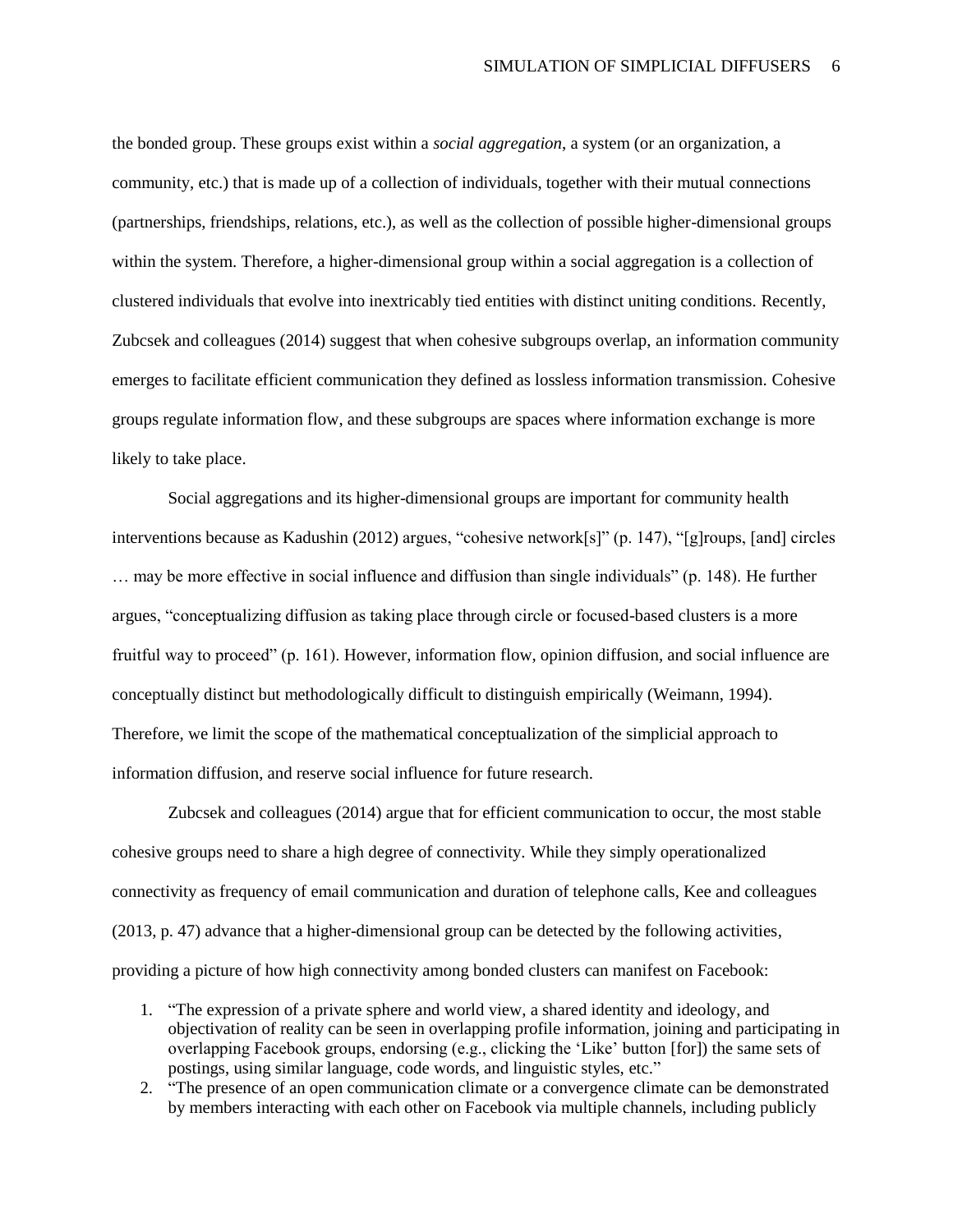commenting on each other's status updates and postings, sending each other private individual and group messages, chatting in real time, etc. Furthermore, we may also observe the use of emoticons to show emotional intimacy and intensity."

3. "A shared life story, narrative history, a coherent past, and an anticipated future together could be documented by tagging each other in common pictures, videos, and postings, and indicating the intention to attend common offline events organized and publicized on Facebook, etc." Given the arguments above, we integrate the constructs of opinion leaders, higher-dimensional

groups, and social aggregation to propose an innovative approach for accelerating health innovation diffusion and dissemination through tapping *simplicial diffusers* on Facebook. In addition to individuals who can diffuse information and potentially influence a community, we also look for the smallest groups of individuals (i.e., a simplicial diffusing set) who can collectively play that role. Our goal is to show a complementary approach to the use of individual opinion leaders. In the example simulation, we demonstrate a scenario of targeting three opinion leaders and six simplicial diffusers for innovation diffusion. In the next section we will present seven propositions of the *simplicial model of social aggregation* and explain the mathematical foundation underlying the proposed approach.

# **Seven Propositions of the Simplicial Model of Social Aggregation**

The simplicial model of social aggregation [\(Kee, et al., 2013;](#page-38-8) [Mannucci, Sparks, & Struppa,](#page-39-10)  [2006;](#page-39-10) [Sparks, Kee, & Struppa, 2014\)](#page-39-11) is a theoretical framework applying the mathematical theory of simplicial complexes (see [Beck, 1979;](#page-37-4) [Faridi, 2002;](#page-38-9) [Munkres, 1984\)](#page-39-12) to studying higher-dimensional groups and social aggregations. The use of the simplicial approach in the social sciences was first introduced by Mannucci, Sparks, and Struppa [\(2006\)](#page-39-10) and recently employed by Ren and colleagues [\(2011\)](#page-39-13) to model wireless communication networks and cited by Brooke-Taylor and Testa [\(2013\)](#page-37-5) in a study of infinite random simplicial complex. The model was first proposed by Mannucci et al. [\(2006\)](#page-39-10) in a paper archived at Cornell's e-print service [\(http://arxiv.org\)](http://arxiv.org/). Kee et al. [\(2013\)](#page-38-8) theoretically explicated the model for communication research, and conceptualized bonded clusters as higher-dimensional groups (mathematically defined as *simplexes*) and a complex community as social aggregation (mathematically defined as a *simplicial complex*) in which bonded clusters are embedded. Most recently, Sparks et al. [\(2014\)](#page-39-11) advanced the model to the health communication context, arguing that the simplicial approach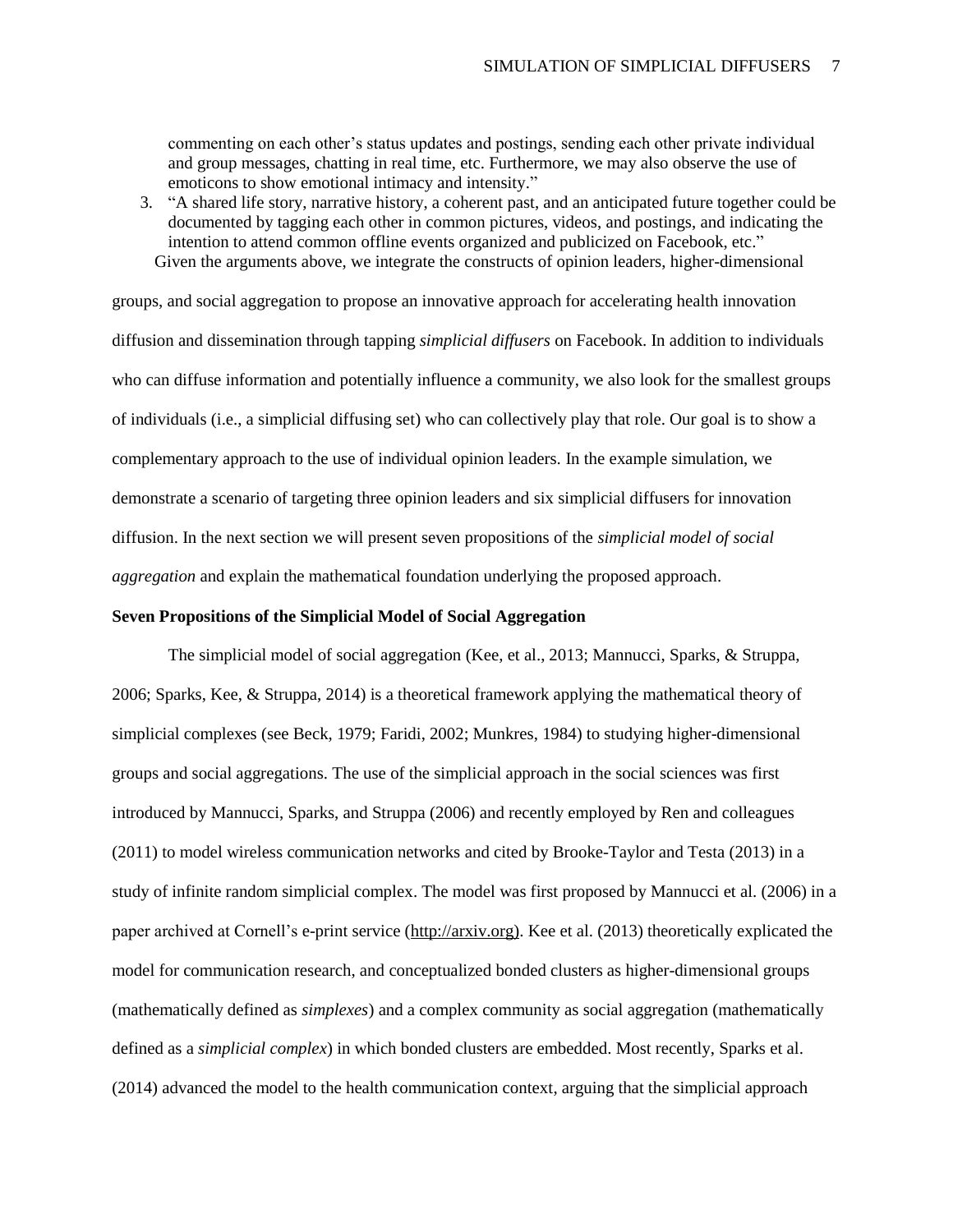allows researchers to better capture the complexity of social connections for more strategic health campaigns. The unique contributions of the present article is threefold: the mathematical conceptualization of *simplicial diffusers* as nodes within simplexes and a *simplicial diffusing set* as a minimal cover of a simplicial complex; the quantitative measure of *information diffusion* to rank simplicial diffusing sets; and a series of methodological propositions and simulation steps for computationally identifying clusters diffusers and simplicial diffusing sets on Facebook. We explain these mathematical concepts next.

According to Struppa, Sparks, Mannucci, and Kee (2006; 2013; 2014), in mathematics the term 'simplicial' is used to describe a geometric spatial element (also known as a 'simplex') with the minimum number of boundary points, such as a one-dimensional line segment, a two-dimensional triangle, a threedimensional pyramid, etc. In this article, geometric spatial elements are used to represent *higherdimensional groups*, such as interpersonally bonded clusters, culturally distinct subgroups, united social entities, and other inextricably tied social groups and socially cohesive clusters in a communication network of social aggregation. In turn, a *social aggregation* is mathematically represented by a simplicial complex, which is a complex network of multi-dimensional simplices, including nodes, dyadic linkages, and higher-dimensional groups as simplices in the forms of full triangles, pyramids, etc. Therefore, the simplicial model extends classical network analysis to higher-dimensionality.

We further elaborate on the mathematical foundation below, using a breast cancer screening message and Facebook as a case in point. We choose Facebook as our simulation platform because Chua, Madej, and Wellman [\(2011\)](#page-37-6) argue that Facebook has become an integral part of many people's daily communication repertoire: "People continue to be social when they are indoors. They chat online with friends, keep up with them via their Facebook pages,… meet them offline to round out discussions, and then meet online again to talk about other things" (p. 103). Furthermore, it is a common practice that people spent their free time perusing their friends' Facebook profiles. Given Facebook's highly diffused status and heavy daily usage, we believe it is one of the best platforms for understanding how the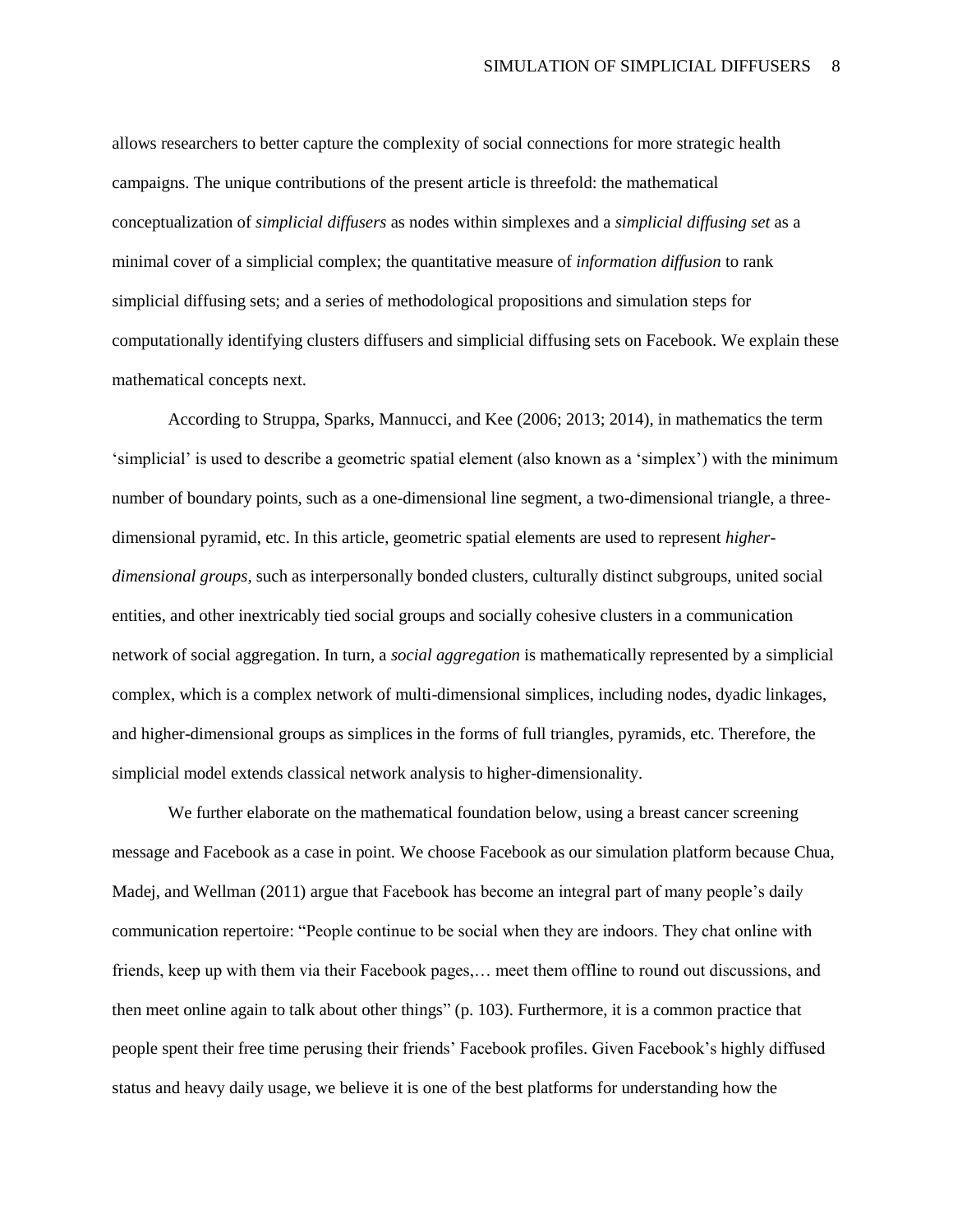simplicial model can be used for health interventions. The propositions below also extend Struppa, Sparks, Mannucci, and Kee's (2006; 2013; 2014) theoretical model to methodological procedures introduced in this article.

**Proposition 1:** *Two individuals who are 'friends' on Facebook are capable of spreading a health innovation to each other in a symmetrical way.* 

If Alicia (A) and Bhayana (B) are Facebook friends, Alicia is assumed to have as much potential to diffuse a piece of information to Bhayana as Bhayana has to do likewise to Alicia through passing along, let's say a YouTube video about, a breast cancer screening intervention message via Facebook. One way to observe such information diffusion is through a scenario of YouTube video on Facebook. More specifically, Alicia clicks the 'Like' button and posts the video on her Facebook page, and Bhayana watches the same video because of Alicia's posting. At the end of the video, viewers are called upon to click the 'Like' button and re-post the video on their Facebook page. Consequently, Bhayana also clicks the 'Like' button and posts the YouTube video on her Facebook page. When this pairwise spreading of an intervention message expands from a single source to a large network of people, an intervention is said to have become 'viral' (through self-replicating processes, similar to the spread of a virus in the medical sense).

**Proposition 2**: *Indirect information diffusion can be wielded, and its reach decreases exponentially with the number of intermediaries.* 

If Alicia is a friend of Bhayana on Facebook, and Bhayana is a friend of Chandra (C) on Facebook, then Alicia can diffuse a breast cancer screening intervention YouTube video to Chandra through Bhayana. Note that in this case, Alicia is not directly connected to Chandra online and offline. Therefore, this is not an assumption of transitivity. This second-order information diffusion, however, is assumed to be 1/2 or 50% as effective, strong, or likely as a direct information flow or diffusion. If four people are indirectly connected on Facebook (Alicia, to Bhayana, to Chandra, to Dyani), then the information diffusion of the YouTube video via Facebook will be computed as 25% of a direct flow.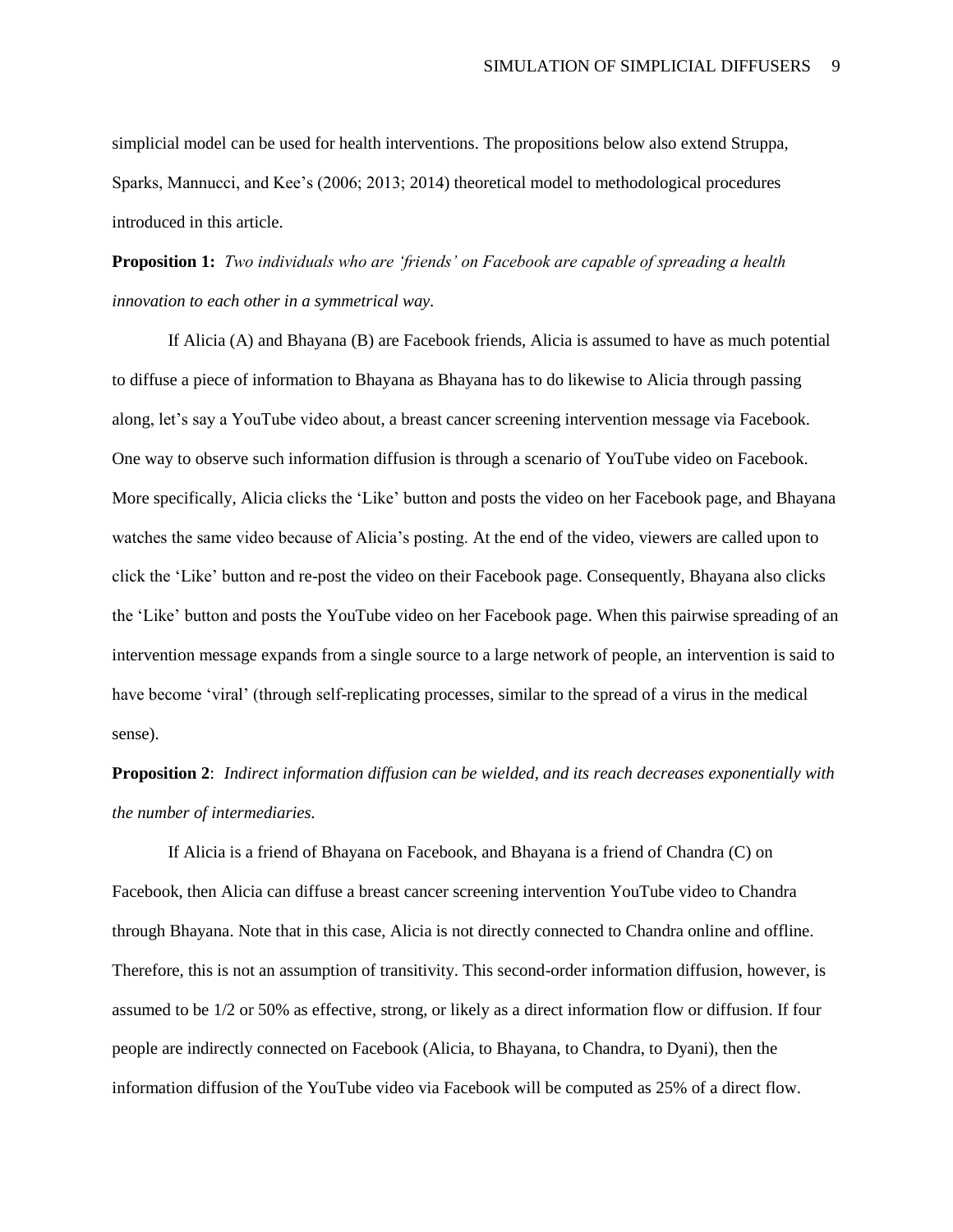Because Borgatti and Lopez-Kidwell [\(2011\)](#page-37-7) argue, "Flows matter in most network theories but are generally assumed immeasurable in practice" (p. 45) and that network scholars "build theory that links the observable network of social relations to these latent flows" (p. 45), we simply offer in this article an example of how one could treat the change in information diffusion as the nodes get more distant. We can work with a model based on any assumption. The choice of 50% is arbitrary. Therefore, the quantitative measurement is susceptible to refinement through empirical and experimental data in future research.

In simulation research, one may want to have a model in which information diffusion propagates only up to some maximum number of steps. This will have significant computational implications, which will make the algorithms proposed later in this article simpler and faster. This is a reasonable assumption because in most social and health community contexts, it is unlikely that Alicia can reach Reisha through a chain of, say, ten friends (except in a 'viral' case). Indeed, with the assumption of 'exponential decay'[\(Provencher, 1976\)](#page-39-14), information diffusion through the network, numbers quickly become small. Therefore, we use Christakis and Fowler's [\(2009\)](#page-37-8) argument to limit information diffusion potential that Alicia has on somebody who is more than three steps away from her on Facebook can be assumed to be basically negligible. As Christakis and Fowler discuss in an example of three piano teachers in Tempe, AZ, the word-of-mouth network of recommendations fizzle out after three degrees of separation (i.e., can be assumed to approach zero with "the teacher's friend's friend's friend"). However, in a simulation, the values can be set by the researchers based on any and various assumptions.

**Proposition 3**: *Information diffusion between two individuals is quantitatively the same for all dyadic (or pairwise) friendship structures on Facebook.* 

While some friendships are qualitatively stronger than others, in order to simplify for computational simulation, it is reasonable to assume that all pairwise friendship structures on Facebook are quantitatively equivalent, and incorporate differences in terms of friendship strengths in future research.

**Proposition 4**: *At the interpersonal level, the degree of information diffusion that A has on B on*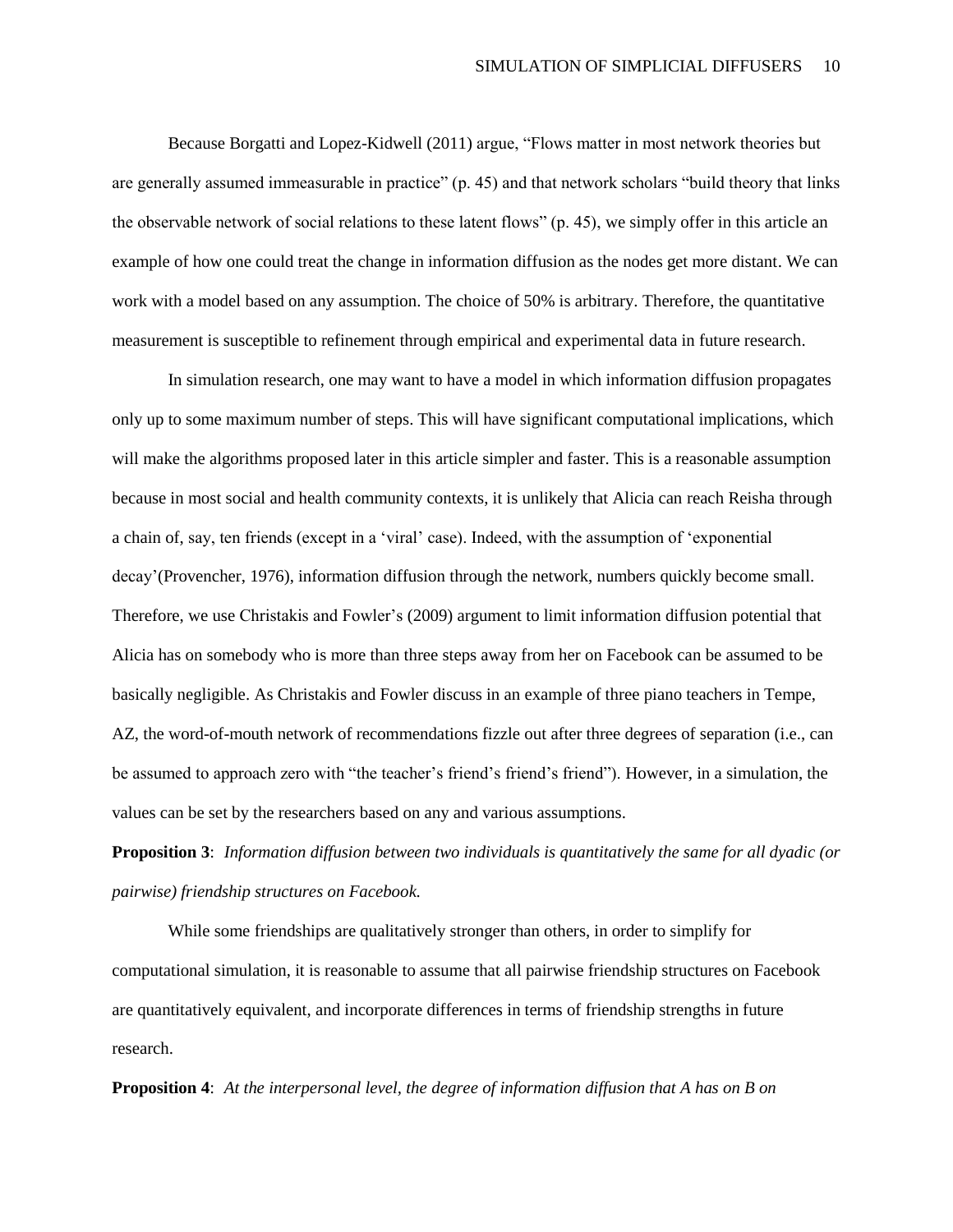#### *Facebook is the sum of all the direct and indirect information diffusion from A to B.*

In other words, the degree of information diffusion Alicia has on Bhayana can be computed by looking at all the possible ways through which Alicia can reach Bhayana (maybe directly as friends, and indirectly as friends of friends, etc.) and then adding up all the degrees of information diffusion along all possible paths connecting Alicia to Bhayana. The assumption that if Alicia is connected to Bhayana through multiple friends, then Alicia would have a greater degree of information diffusion on Bhayana (thus more likely to get the same information to Bhayana and trigger Bhayana to further diffuse the information) is based on the mere exposure effect [\(Unkelbach, Fiedler, & Freytag, 2007\)](#page-39-15). Daly [\(2011\)](#page-37-9) further explains this strategy in his book on advocacy, "the more often people see an object, the more positive they feel about it". More recently, Mayer-Schönberger and Cukier [\(2013\)](#page-39-16) document, "a big predictor that people would take an action (post content, click an icon, and so on) was whether they had seen their friends do the same thing" (p. 114). In other words, if Alicia posts a YouTube video on Facebook, and a common friend (or more) between Alicia and Bhayana also post(s) the video, Bhayana will be more likely to act on the message, due to increase liking resulting from mere repetitive exposure and seeing their friends' behaviors.

**Proposition 5**: *At the community level, the global degree of information diffusion that an individual has on the community is the sum of the degrees of information diffusion the individual has on separate individuals.* 

Thus, for Alicia in the community, her global degree of information diffusion i(A) can be defined as the sum of the degrees of information diffusion she has on all the individuals in the community on Facebook. For example, let's assume a health intervention message from Alicia can diffuse to Bhayana in three different ways on Facebook, assuming that they are not Facebook friends directly: through a path of two linkages (i.e., a second-order connection or a double-link; with one intermediary), through a path of three linkages (with two intermediaries), and through a path of four linkages (three intermediaries). As previously explained in Proposition 2, the degree of information diffusion between two individuals with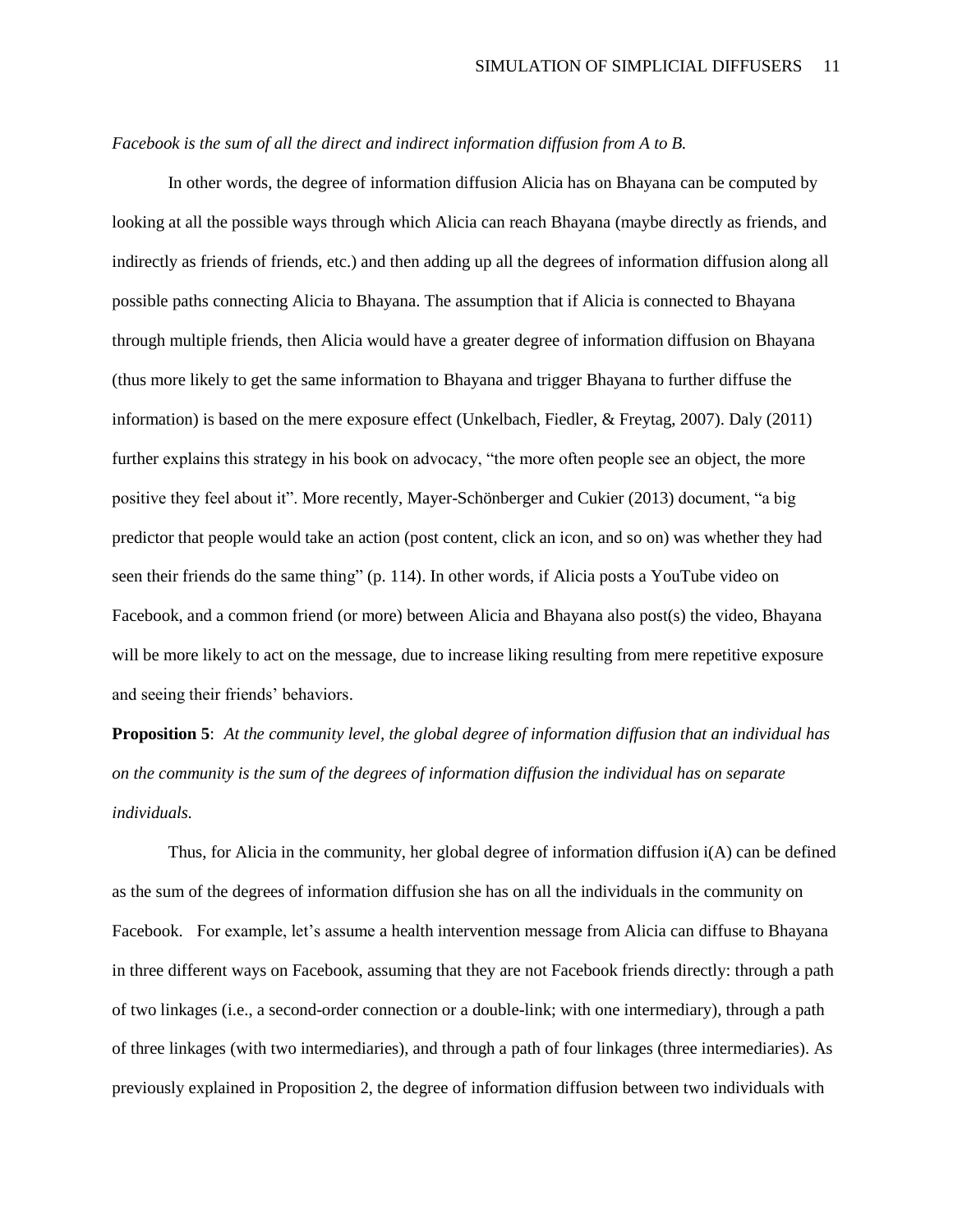one intermediary is 1/2 (or 50%) as effective as a direct information flow between them. Therefore, the degree of information diffusion along the first path in this scenario is 1/2 (or 50%) of a direct flow, the second is 1/4 (or 25%) of a direct flow, and the third is 1/8 (or 12.5%) of a direct flow. Note: the degree of information diffusion along a path is  $(1/2)^{(d-1)}$ , where *d* is the distance between two nodes. The distance of a second-order connection or a double-link is '2'. This distance is later referred to as *social distance* or *simplicial distance* in Proposition 6.

If one follows Christakis and Fowler's [\(2009\)](#page-37-8)'s argument cited in Proposition 2, the information diffusion through three intermediaries can be assumed to be zero instead of 12.5% of a direct flow. However, we allow this illustration to remain the 12.5% value to show that how the equation of  $(1/2)^{(d-1)}$ can be used and that values for a simulation study are determined by the researchers during each attempt. As a result, the total degree of information diffusion from Alicia to Bhayana via Facebook, in the spread of a breast cancer screening intervention YouTube video, is equal to  $i=1/2+1/4+1/8=7/8$ .

However, an additional complexity needs to be introduced in the picture: the simplicial model described in this article uses not only nodes and linkages (or edges in mathematical language; individual actors and social ties in classical network analysis literature), but also higher-dimensional groups. According to the *theory of simplicial complexes* (see [Beck, 1979;](#page-37-4) [Faridi, 2002;](#page-38-9) [Munkres, 1984\)](#page-39-12), and further explicated by Struppa, Sparks, Mannucci, and Kee (2006; 2013; 2014) for social science research, isolated nodes are 0-dimensional structures. When some (or all) of the nodes are connected, a structure that is 1-dimensional (though it may still have 0-dimensional components) is produced. In mathematics, nodes are known as 0-simplices while linkages are known as 1-simplices. When nodes with linkages are connected, a simplicial complex (i.e., a complex consisting of simplices with 0- and 1-dimensional structures in this case) is produced.

Moving to a higher dimension, a triangle (to be more precise, a full triangle, which also includes its interior and is, therefore, two-dimensional) is known as a 2-simplex. In this article, a higherdimensional group of three friends [A,B,C] on Facebook can be mathematically modeled with a 2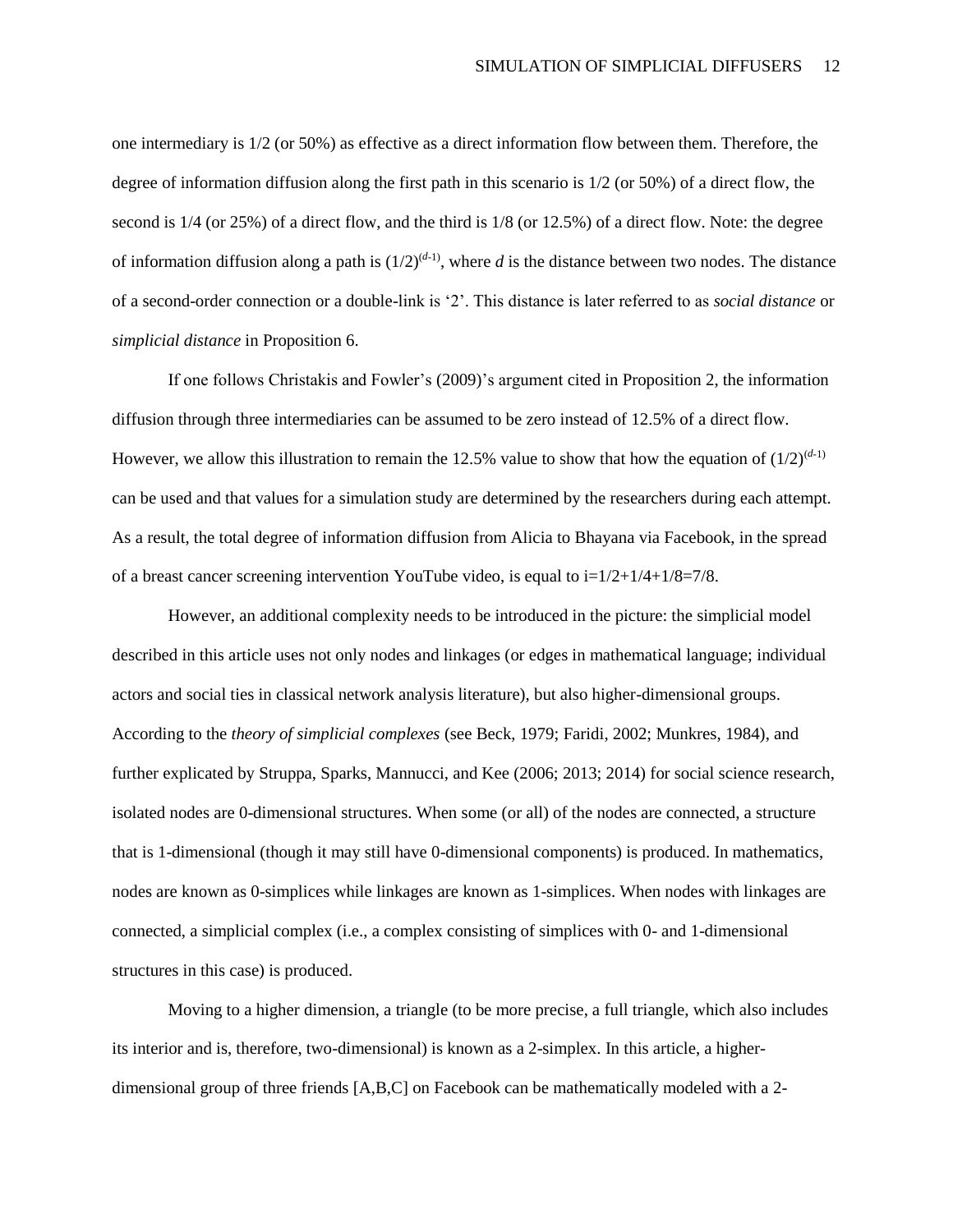simplex, as shown in Figure 1 in Appendix A. In mathematical language, A, B, and C are vertices of the triangle. Note that a triangle also has three one-dimensional faces or 1-simplices (i.e., sides, edges, or segments in mathematical language; linkages in classical network literature). In turn, every 1-simplex has two faces or 0-simplices (i.e., end points or border points in mathematical language; nodes in classical network literature). The faces of a 1-simplex are its two end points, the faces of a 2-simplex (a triangle) are its three sides, the faces of a 3-simplex (a pyramid) are its four faces (each of which is a triangle), and so on and so forth. Therefore, the face of an n-simplex is always an (n-1)-simplex. If a face is such that there is no other simplex in the complex containing it, it is called a *maximal face* or a *facet*.

We previously explained that when nodes with linkages are connected, a simplicial complex (i.e., a complex consisting of simplices with 0- and 1-dimensional structures) is produced. This argument can be extended further: when nodes with linkages and triangles are connected, another simplicial complex is produced, but this complex consists of 0-, 1-, and 2-dimensional structures. Therefore, simplicial complex can be defined as the union of several simplices (possibly of different dimensions), including all their faces. A *simplicial complex* is a complex network of multi-dimensional simplices, including nodes, dyadic linkages, and higher-dimensional groups as simplices in the forms of full triangles, pyramids, etc. On Facebook, a simplicial complex represents a multi-dimensional social aggregation with individual nodes, higher-dimensional groups, and the social ties among the members, all via digital connections.

Returning to the attempt in this article to extend prior work on the simplicial model, recall the argument advanced in Proposition 5: the total degree of information diffusion from A to B via Facebook can be calculated as  $i=1/2+1/4+1/8=7/8$ . What is the effect of a 2-simplex (or n-simplex) on this calculation? The *social distance* between two individuals belonging to a higher-dimensional simplex is assumed to be shorter than if they are not in a higher-dimensional group because, in some sense, the simplex is a closed entity itself; it exists 'as a group'. Sabidussi [\(1966\)](#page-39-17) introduced the concept of *closeness* centrality as the inverse of the average distance of a vertex from all the other vertices in a square. In this article, the *degree of information diffusion* is defined as a generalization to higher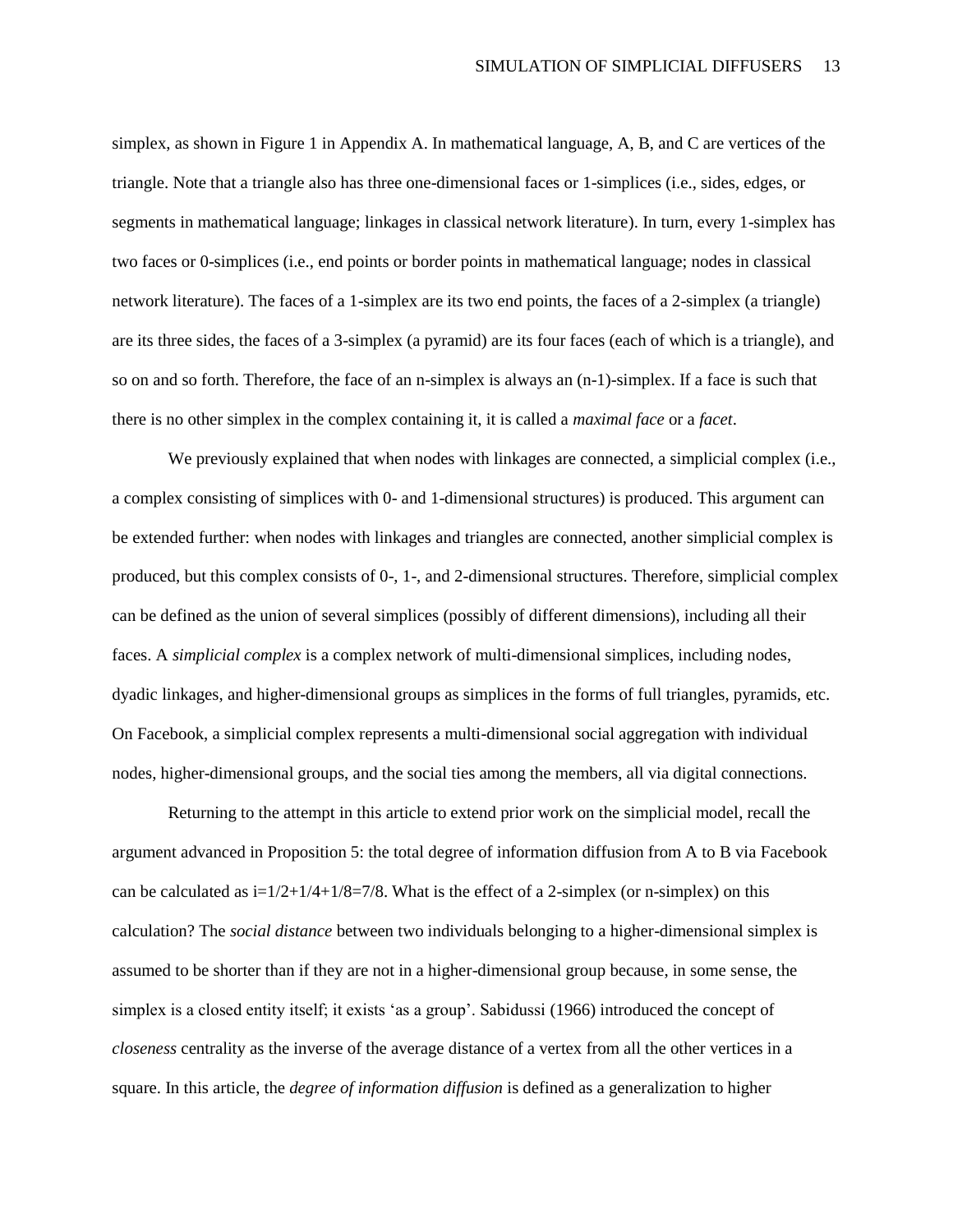dimensions of what can be done with graphs in classical network theory, similar to Sabidussi's *closeness* centrality. Through this notion of information diffusion, the concept of closeness (or social distance, reciprocal distance, simplicial distance) is made available for simplicial complexes also. Therefore, another proposition is introduced below:

**Proposition 6**: *In a higher-dimensional group defined as an n-dimensional simplex, the social distance (or simplicial distance) between two of its members is 1/n or the smallest possible 1/n if the simplex belongs to more than one facet of the simplicial complex.*

Let us assume that a full triangle and a full pyramid share a common edge. In the triangle [B,C,E] (i.e., a higher-dimensional group on Facebook), the social distance (or simplicial distance) between any two of its vertices can be assumed to be 1/2 of the regular pairwise connection (i.e., as in a 1-simplex or simply a linkage). This simplicial distance is a measure of social distance between two nodes or connectedness among a set of nodes. In the pyramid [A,B,C,D] (i.e., another higher-dimensional group on Facebook), the distance between any two vertices is assumed to be 1/3 of a regular pairwise connection. Proposition 6 states that when a linkage (or an edge) is part of more than one facet of the simplicial complex, such as in the case of the shared edge between B and C because B and C belong to both [B,C,E] and [A,B,C,D], the social distance between the two nodes is assumed to be the minimum possible (1/3 in this case). Note that Propositions 4 and 5, the two additivity assumptions, offer a reasonable approximation of the reality of information diffusion on Facebook. The more ways one can reach an individual on Facebook, the more likely one is able to diffuse a health intervention message to her. **Proposition 7**: *A simplicial diffusing set can be defined as a minimal collection of individuals who can reach out to the entire community or social aggregation (through their clusters).* 

A *simplicial diffusing set* is a generalization for *groups* similar to the concept of *individual opinion leaders* discussed earlier. As previously explained, the STOP AIDS intervention used the small group approach to recruit leaders to organize more small group meetings to diffuse safe sex practices in a self-sustaining fashion. Therefore, instead of individuals with such skills as described, we look for the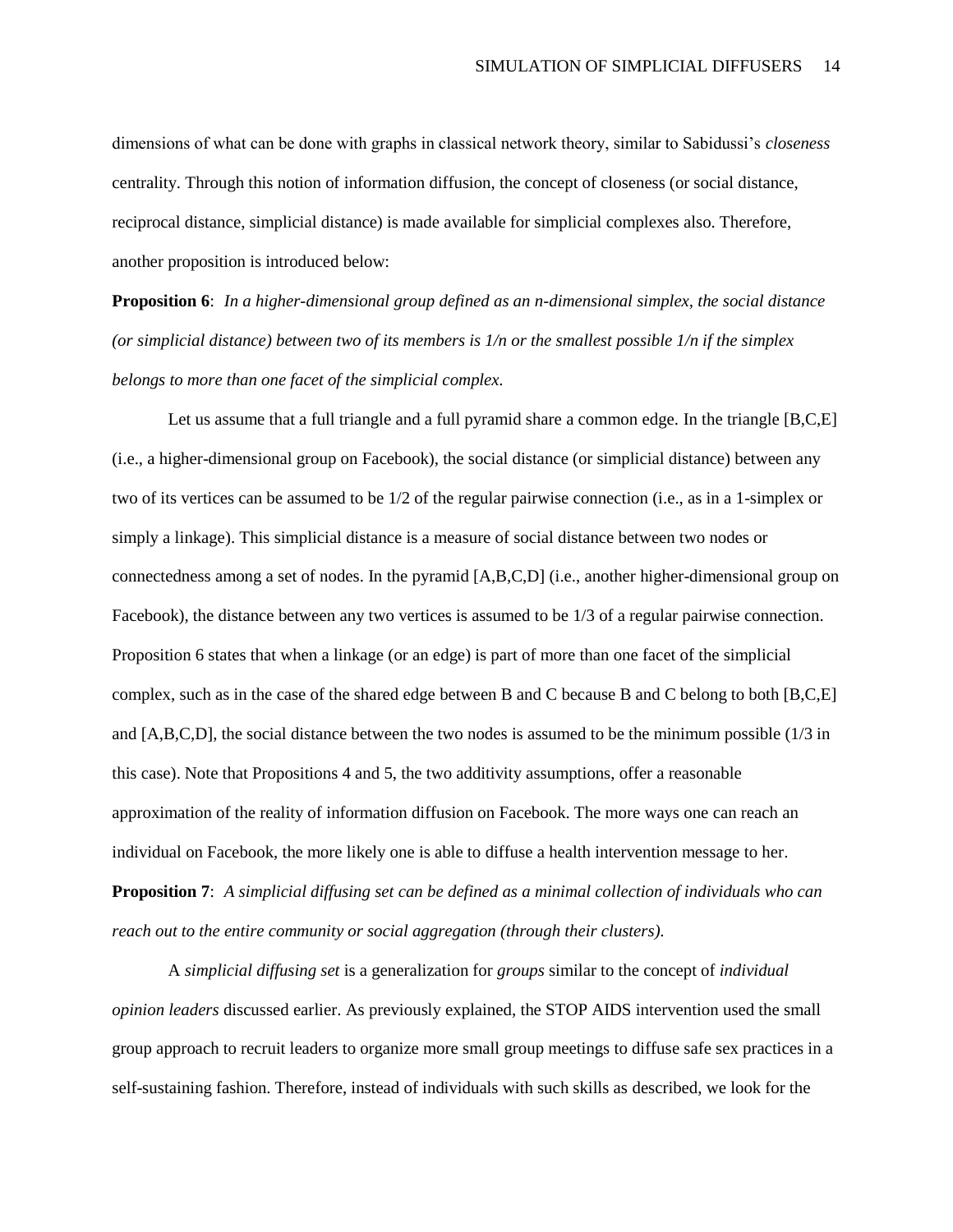smallest groups of individuals who can *collectively* play that role.

Given the notions of a simplicial complex and maximal face discussed in Proposition 5, the simplicial model looks for a set of individuals who can 'span' the complex (i.e., a subset of 'boundary spanners' embedded within simplexes of the entire simplicial complex). This set of simplicial diffusers is called a *cover* of the simplicial complex. From a mathematical point of view, a cover, *S*, of a simplicial complex is defined to be a set of nodes (or vertices) such that every maximal face in the complex contains at least one vertex of *S*. In other words, a cover is a set of individuals who encompass the complex in the following sense: every higher-dimensional group (i.e., a simplex, maximal face, or facet), be it graphically an edge, a triangle, or a higher-dimensional face, contains *at least* one such simplicial diffusers. A cover *S* is called *minimal* if no subset of *S* is also a cover.

In Figure 1, the example simplicial complex is made up of facets ABC, CD, and BD, which are higher-dimensional groups. The sets  ${A, C, D}$  and  ${C, D}$  are both covers, because they connect the three separable facets together as a simplicial complex. However, only the set {C,D} is minimal between the two. This minimal cover is indicated with an asterisk \* on the corresponding nodes. {C,D} is identified as one of the minimal covers. We will later discuss how to identify the optimal cover based on degrees of *information diffusion* (see Table 1). Besides {C,D}, other possible covers are {A,D}, {B,C}, and {B,D}, which are also minimal covers. Because the goal is to identify minimal covers for health intervention diffusion, any of the four facets could be selected for the simplicial complex in Figure 1. The nonminimal covers would be  $\{A,B,C,D\}$ ,  $\{A,C,D\}$ ,  $\{A,B,D\}$ ,  $\{B,C,D\}$ , and  $\{A,B,C\}$ .

Given the discussion above, a *simplicial diffusing set* can be mathematically defined as a set of individuals belonging to a *minimal cover* of the complex. If a message spreads from the members of a simplicial diffusing set, it will rapidly reach the entire complex, since each facet of the complex contains at least one of those individuals. As noted before, other possible minimal covers are {A,D}, {B,C}, and {B,D}; therefore, they are possible simplicial diffusing sets for the complex in Figure 1.

## **Simplicial Extension of Classical Network Concepts and Theories based on Pairwise Connections**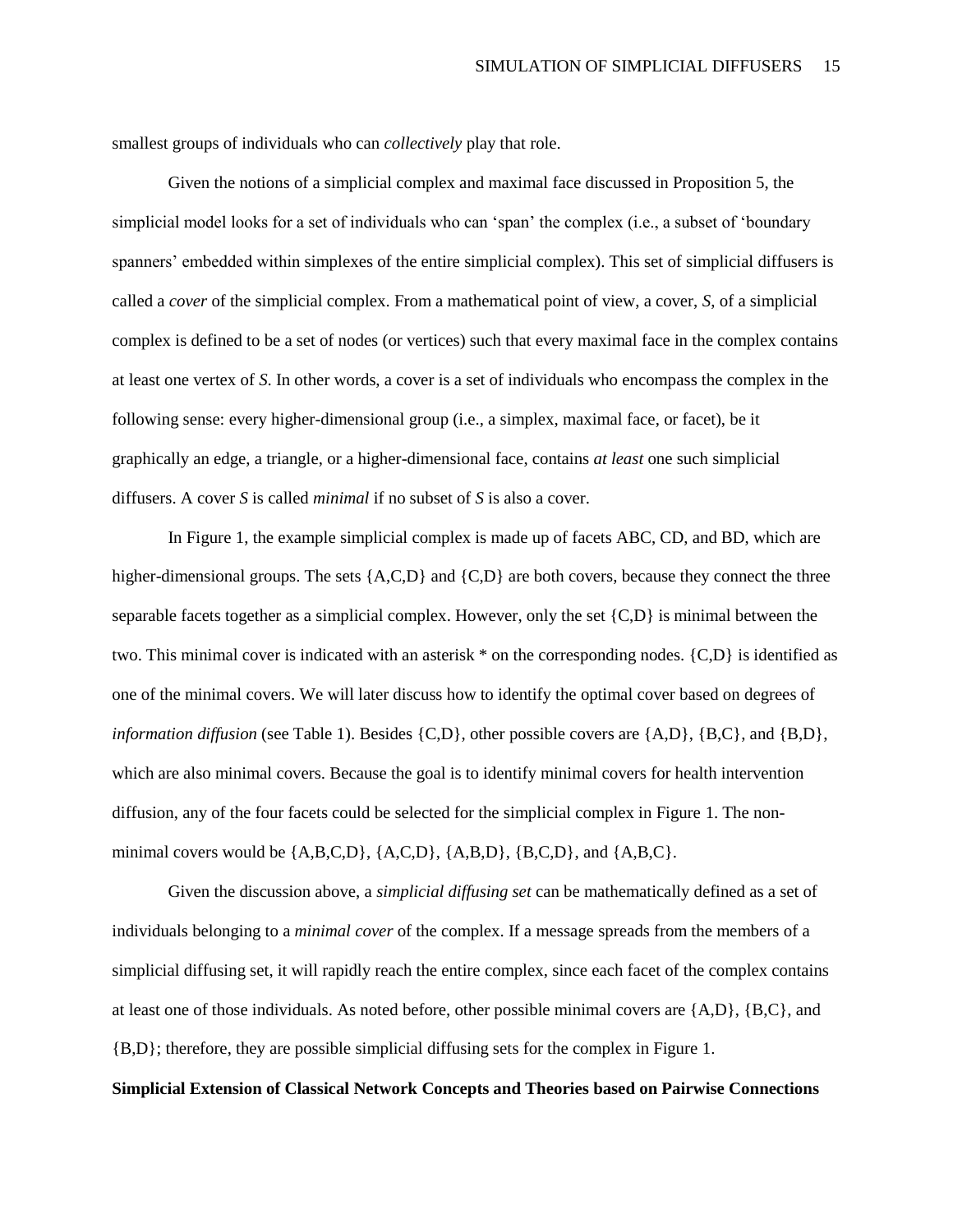At this point in the article, one might wonder in what ways is the simplicial approach extending existing literature? This section will compare and contrast the proposed concepts with a few wellestablished network concepts in the classical network literature, such as bridges, brokers, strength of weak ties, structural holes, and existing algorithms for identifying social clusters.

*Bridges/Brokers vs. Simplicial Diffusers.* A similar concept is a 'bridge,' defined as "a line such that the graph containing the line has fewer components than the subgraph that is obtained after the line is removed (nodes incident with the line remain in the subgraph)" [\(Wasserman & Faust, 1994, p. 114\)](#page-40-8). These nodes are also referred to as 'bridges' [\(Monge & Contractor, 2003\)](#page-39-18). Mische [\(2011\)](#page-39-19) describes 'bridges' as "network intersections" (p. 86). Marin and Wellman [\(2011\)](#page-39-20) explain, "bridging is a structural condition where the tie creates a connection between previously unconnected portions of a network" (p. 14).

Another similar concept is 'broker,' defined as an actor who "falls on the paths between others" (Hanneman & Riddle, 2011, p. 359). Gould and Fernandez [\(1989\)](#page-38-10) explicate five types of brokers: A *coordinator* is an actor who connects two other in-group members (i.e., the coordinator belongs to the same group as these two members). A *consultant* is an actor who connects two other out-group members who belong to the same group (but the consultant does not belong to the group in this case). A *gatekeeper* is an actor who connects an out-group member with an in-group member (the gatekeeper belongs to the same group as the in-group member). A *representative* is the reverse of the gatekeeper, where an actor connects an in-group member from his/her own group to an out-group member. A *liaison* connects members of two different groups, neither of which is his/her own group.

Based on Gould and Fernandez's [\(1989\)](#page-38-10) typology, the notion of simplicial diffusers is more like a gatekeeper. However, a simplicial diffuser does not simply belong to a group, but a higher-dimensional group (with uniting conditions discussed on p. 5, so the tightly bound group is mathematically defined as a simplex). For that reason, simplicial diffusers represent a unique subset of brokers in classical network literature, one that represents the 'gatekeepers' to tightly bonded social groups. If there are existing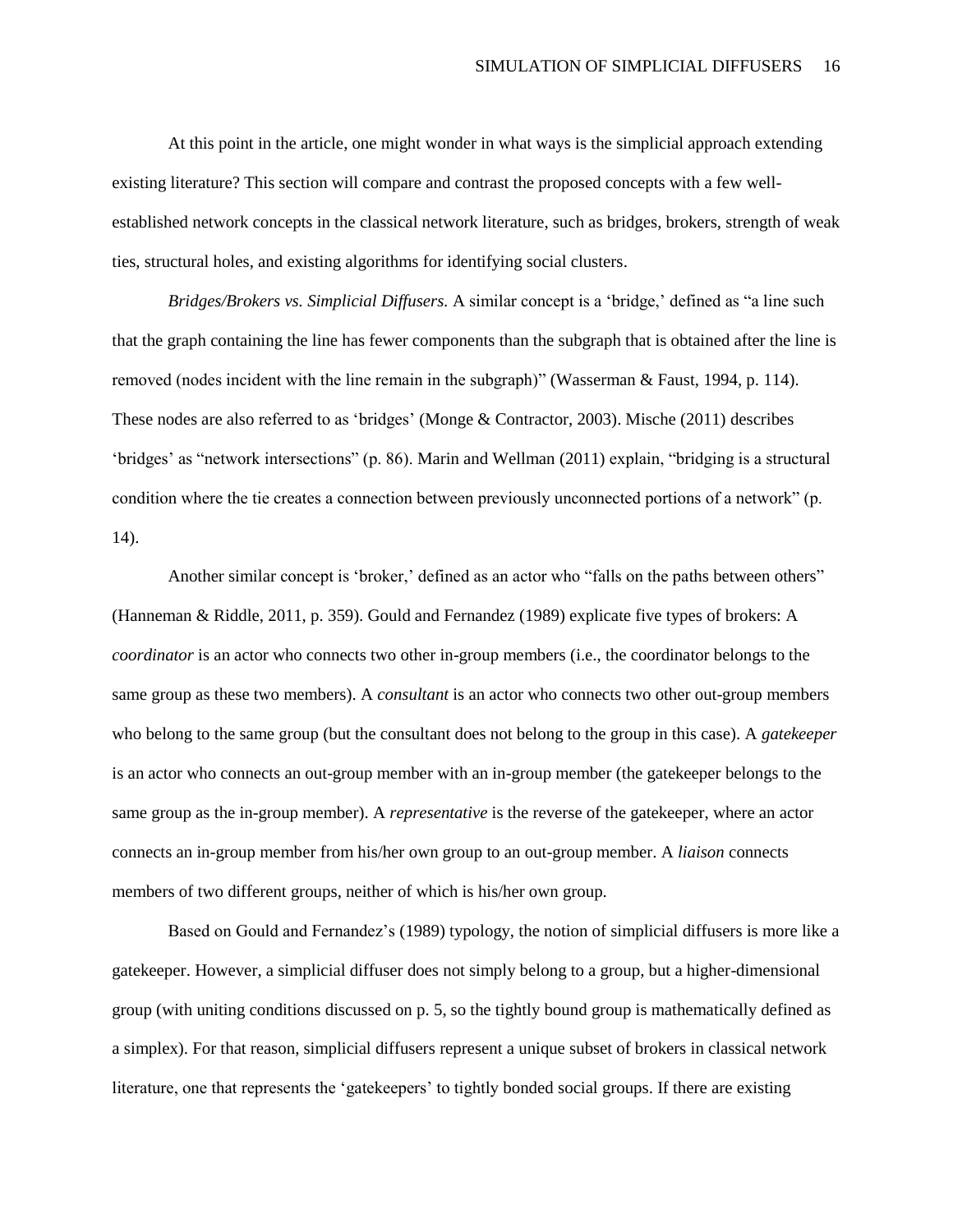connections between a change agent and these simplicial diffusers, then they will be considered 'bridges' to the corresponding higher-dimensional groups.

*Strength of Weak Ties/Structural Holes vs. Simplicial Model of Social Aggregation.* Two other well-established theories are relevant to the discussion at hand: Granovetter's [\(1973,](#page-38-7) [1983\)](#page-38-11) strength of weak ties and Burt's [\(1992\)](#page-37-10) structural holes. A common theme between these two theories is the notion of information diffusion through weak ties and nonredundancy between contacts. First, Granovetter's theory stresses "the strength of dyadic ties" (p. 1360) and that the strength of an interpersonal tie is "linear" (p. 1361) between the two partners of a dyad, based on time spent, emotional intensity, intimacy, and reciprocal services. He argues that weak ties's strength is its ability to diffuse information from one fragmented portion of a network to another, often through bridges (which can only be weak ties).

In the second theory, Burt [\(1992\)](#page-37-10) defines a structural hole as "the separation between nonredundant contacts... A structural hole is a relationship of nonredundancy between two contacts" (p. 18). In other words, structural holes are lack of connectivity. Brokers, filling structural holes, connect these contacts. In Burt's conceptualization, "As a result of the hole between them, the two contacts provide network benefits that are in some degree additive rather than overlapping" (p. 18). As most people develop relations with others who are like themselves, the same pool of information tends to recycle within a social group that emerges out of homophily. Therefore, when a person bridges structural holes between groups, s/he receives opportunities for information access otherwise not accessible, being informed of an opportunity early or at a better timing than others, being referred to future opportunities by people in different networks.

There are three ways in which the simplicial model extends Granovetter's and Burt's theories. First, in the two classical theories, a social group is held together by one-dimensional pairwise connections (i.e., a line connecting two nodes). The simplicial model introduces the notion of a higherdimensional group (defined as a simplex) to describe socially bonded clusters, and the notion of a social aggregation (defined as a simplicial complex) to provide a multidimensional representation of the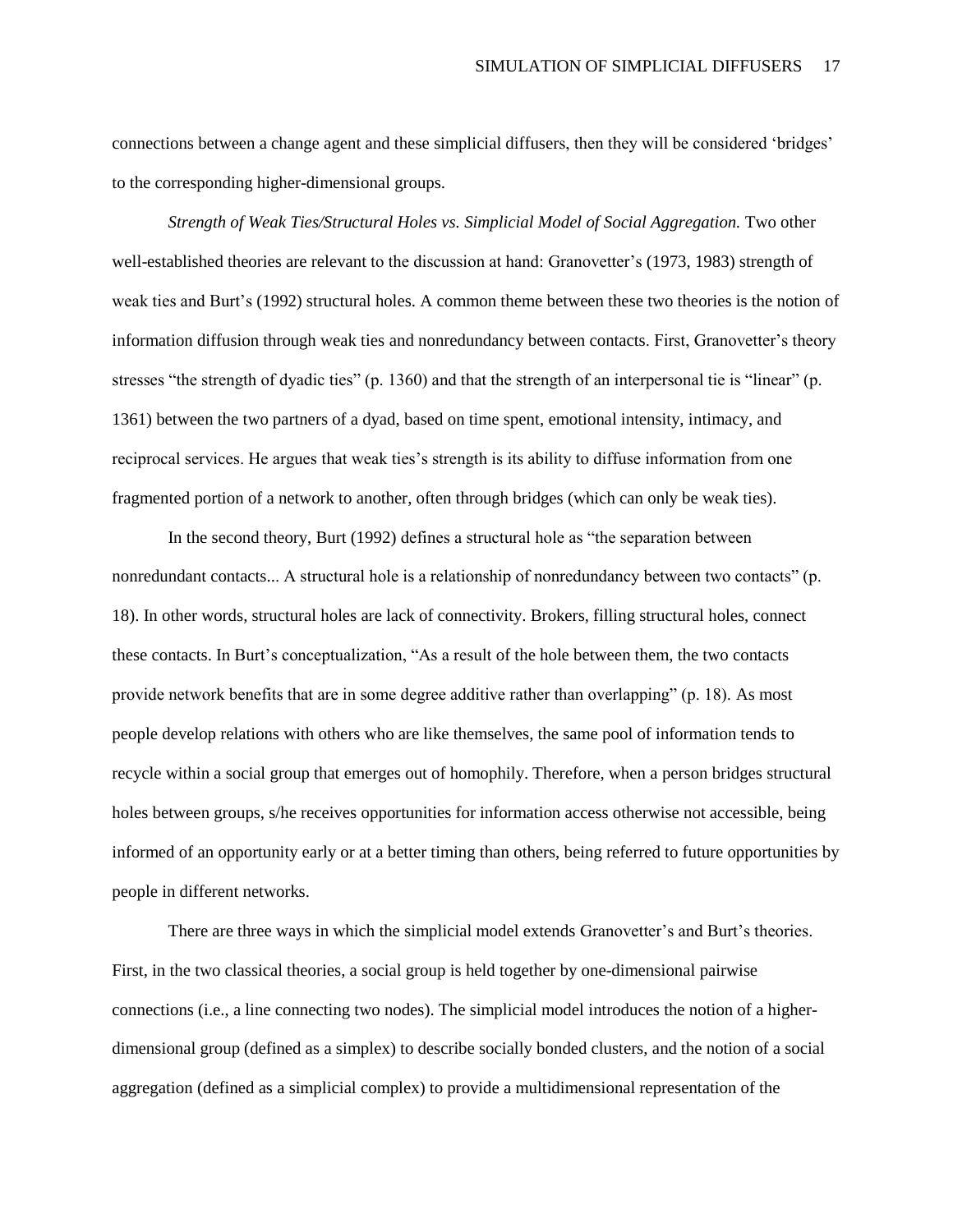clustering and fragmentation the two classical theories describe with one-dimensional social ties. Furthermore, a socially bonded cluster or a higher-dimensional group on Facebook are not simply any social groups, they manifest the uniting conditions described on p. 5 that make these groups uniquely identifiable on social media.

Second, weak ties and structural holes are strategic opportunities for new information to spread across social groups, but these are naturally existing ties and holes in a given social network. For example, the traditional approach identifies traditional opinion leaders who have the largest numbers of ties, although these are mostly weak ties) in a given social system, and partner with them to promote a health intervention to the rest of the social network. A potential limitation is the possibility of overlooking isolated groups that are not connected to the opinion leaders within a social system. The simplicial model describes a strategy that goes beyond these traditional opinion leaders, and focuses on the higherdimensional groups. Then a change agent identifies the smallest set of individuals who are gatekeepers of all the higher-dimensional groups embedded within a social system. The set is called a 'simplicial diffusing set', defined as a 'minimal cover' of a simplicial complex. Then a change agent actively reaches out to the simplicial diffusing set to promote a health intervention to the rest of the social network through their respective clusters.

Third, in contrast to the opinion leadership approach which takes advantage of weak ties, the simplicial approach taps into simplicial diffusers' membership in higher-dimensional groups because "stronger bonding ties may facilitate collective action" [\(Diani, 2011, p. 226\)](#page-38-12). In fact, Gladwell [\(2010\)](#page-38-13) argues, "weak ties seldom lead to high-risk activism". In the opening story of his article, he tells the historical protest at Greensboro, NC, by four freshmen at North Carolina A. & T., a black college a short distance away. He explains, "So one crucial fact about the four freshmen at the Greensboro lunch counter—David Richmond, Franklin McCain, Ezell Blair, and Joseph McNeil—was their relationship with one another". Also, McNeil and Blair were roommates in a campus dormitory, and Richmond and McCain shared a room just one floor up. Moreover, Blair, Richmond, and McCain went to the same high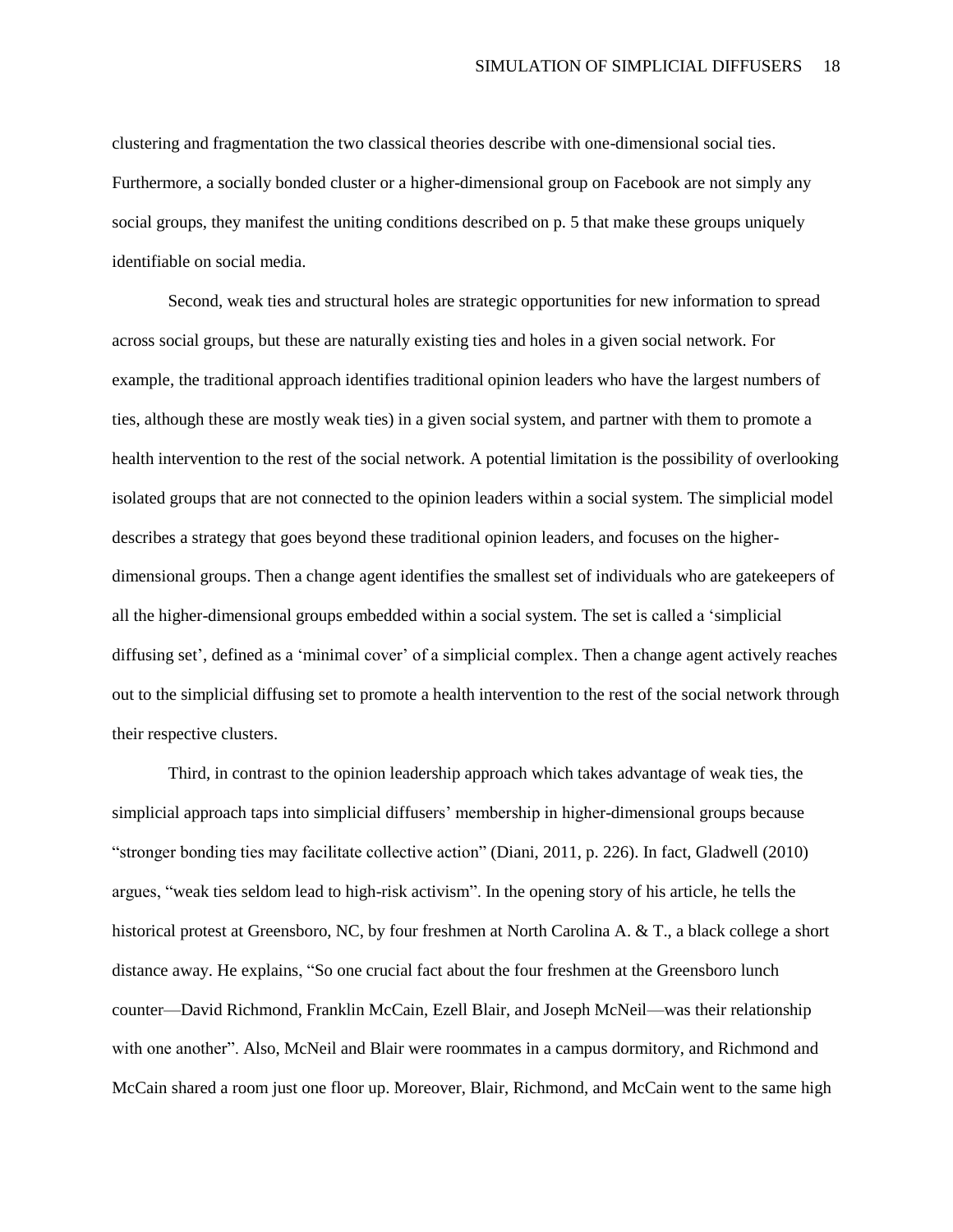school. He continues, "The four would smuggle beer into the dorm and talk late into the night in Blair and McNeil's room." What Gladwell describes is an example of a higher-dimensional group in the simplicial model.

The simplicial approach to utilize strong ties for intervention diffusion within bonded cluster is aligned with existing network literature. For example, Burt (1992) suggests, "the likelihood that information will move from one person to another is proportional to the strength of their relationship" (p. 19). Furthermore, van der Hulst [\(2011\)](#page-40-9) maintains, "Dense cohesive networks facilitate coordination within the group, increase group compliance" (p. 259) and "people are also more likely to be influenced by their close friends and associates" (p. 259). Carrington [\(2011\)](#page-37-11) explains, "Strong ties, such as family and close friends, tend to know one another and therefore tend to form closed communication circles, in which the same information and attitudes are recycled" (p. 239). The simplicial model takes advantage of information recycling within bonded groups to diffuse a health intervention.

*Existing Cluster Algorithm vs. Simplicial Algorithm.* It is true that in recent years many different algorithms have been devised to uncover groups within networks of all kind, and therefore also within social networks. Among those one should certainly consider simulated annealing [\(Boyd, 1991;](#page-37-12) [Dekker,](#page-38-14)  [2001\)](#page-38-14), multidimensional scaling [\(Arabie & Carroll, 1989;](#page-37-13) [Carroll & Arabie, 1998;](#page-37-14) [Freeman, Romney, &](#page-38-15)  [Freeman, 1987\)](#page-38-15), hierarchical clustering [\(Breiger, Boorman, & Arabie, 1975\)](#page-37-15), and a few other summarized by Freeman [\(2011\)](#page-38-16). Furthermore, Zubcsek and colleagues [\(2014\)](#page-40-6) also review several models of cohesive groups, such as Lambda sets [\(Borgatti, Everett, & Shirey, 1990\)](#page-37-16), UCINET clique clustering [\(Everett &](#page-38-17)  [Borgatti, 1998\)](#page-38-17), and uniform communities [\(Palla, Derényi, Farkas, & Vicsek, 2005\)](#page-39-21). However, it should be pointed out that virtually all the algorithms and models that are currently used originate from various engineering contexts, and employ substantially different mathematical tools.

For example, simulated annealing (whose name betrays the origin from metallurgic problems) is essentially based on minimization of the energy of different states of the system, and then using a probabilistic approach to decide whether or not the system should move to a different state.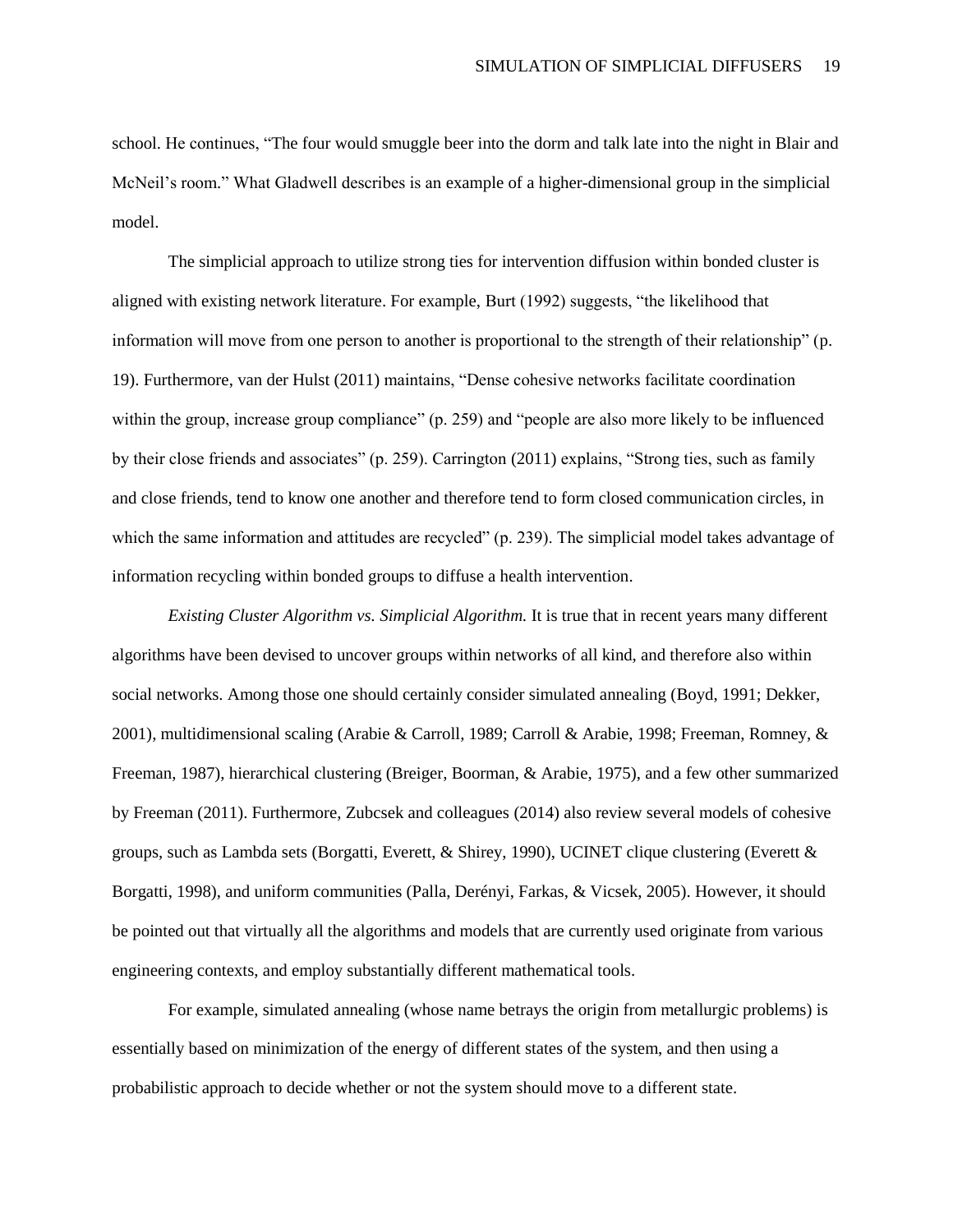Multidimensional scaling, on the other hand, uses the relatively new ideas from multiscale approximation embedded in the notion of wavelets, and thus is essentially a form of Fourier analysis. Hierarchical clustering is based on a notion of metric (or several notions of metric) in the space of configurations, and so on. The simplicial approach, on the other hand, introduces a different point of view, by only exploiting the topological structure of the network, as a higher-dimensional simplex. Thus no metric is necessary, nor we use any tools (say) from Fourier analysis. As such, we bring a different kind of mathematics to bear to the problem. The article now turns to a discussion on five algorithmic modeling steps.

# **Algorithmic Steps for Computational Modeling of Social Aggregation on Facebook**

Given the seven propositions and mathematical foundation of the constructs of information diffusion, higher-dimensional groups, social aggregations, and simplicial diffusing sets, we show how the simplicial model of social aggregation can be applied to help provide strategic recommendations to change agents for community health interventions. In this section, we extend Wohlfeiler's [\(1998\)](#page-40-0) STOP AIDS example in the 1980s in San Francisco to a hypothetical scenario on Facebook in the 2010s in Los Angeles for cancer prevention and control, a campaign we call CANCER SCREENING. Woolf [\(2008\)](#page-40-1) reports that screening can reduce colorectal and breast cancer mortality by 15% and 20% respectively. The simulation steps below methodologically extend the theoretical model described in prior work on the simplicial model.

In this scenario, the goal of a CANCER SCREENING change agent in Los Angeles is to strategically diffuse a YouTube video about cancer screening and trigger recipients to click the 'Like' button and re-post the YouTube video on their Facebook pages (the request to click the 'Like' button and re-post is embedded in the YouTube video as part of the campaign message; a viewer can 'like' or re-post the video by clicking the 'Like" button right below the YouTube video or the 'Share' button and select to 'share' via Facebook) so local members of their bonded clusters will be exposed to the intervention message, and potentially do the same after hearing the request embedded in the video. 'Liking' and reposting a YouTube video are common practices among Facebook users, and it shows support of and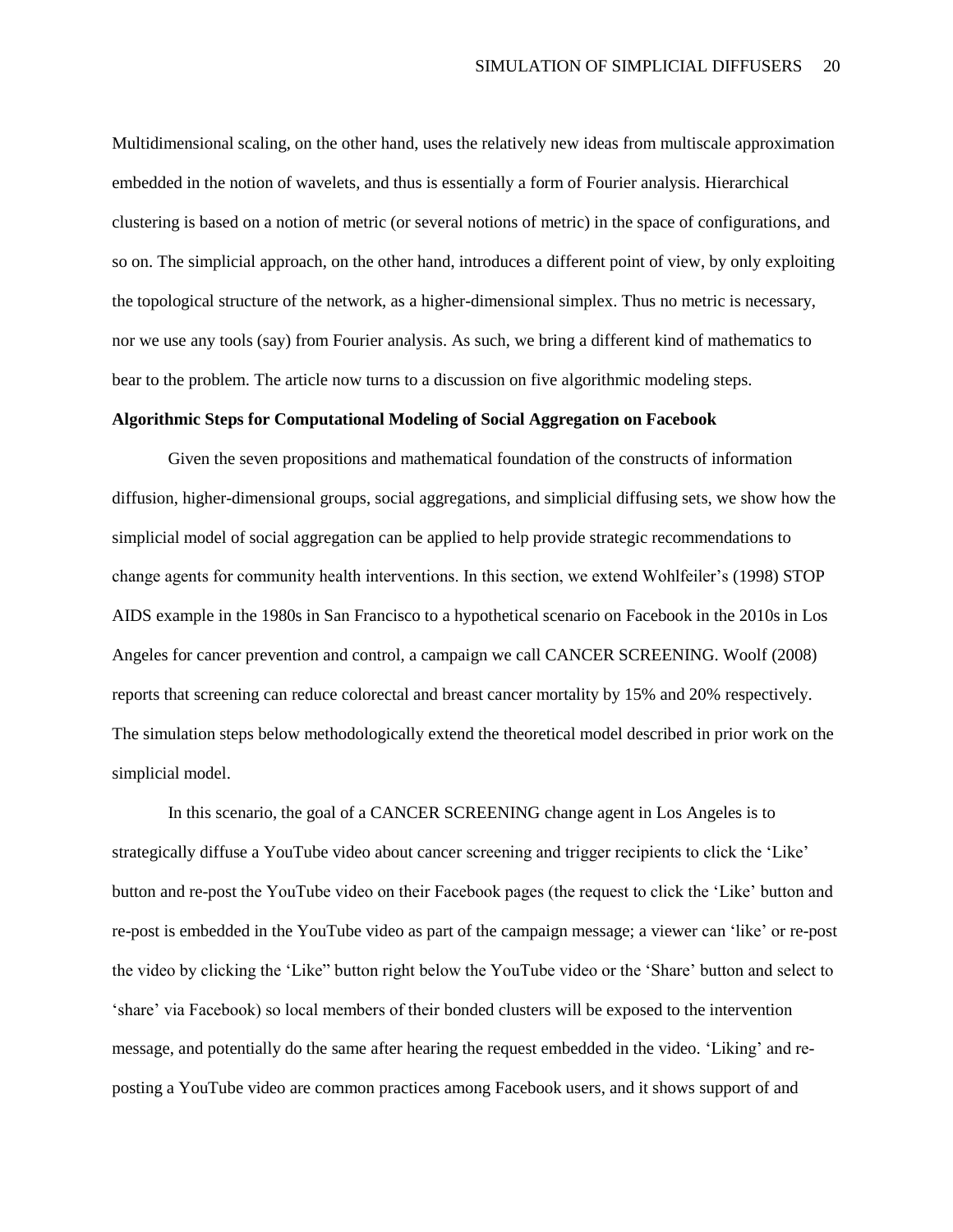commitment to the CANCER SCREENING message; similar to raising hands in a traditional STOP AIDS meeting and organizing more small group meetings). This intervention is an example of what Southwell [\(2013\)](#page-39-8) calls an overt endorsement in his discussion of various information-sharing behaviors.

Burt's [\(1992\)](#page-37-10) research on structural holes suggests that a network's connection to an external network through a single tie is necessary for information flow into a target network naturally. However, since bonded clusters can be computationally identified on Facebook, a change agent in our proposed model can initiate the intervention by going directly to target simplicial diffusers to get the intervention message to target groups, thus bypassing the need to have an existing tie. Although the simplicial model is used here to identify socially bonded clusters as the strategic targets of intervention, by virtue of posting a YouTube video on one's Facebook page, one's 'friends' outside of one's bonded clusters will be exposed to the intervention video as well, thus potentially spreading the video further due to weak ties. The intervention can subsequently spread through what Putnam [\(2000\)](#page-39-9) calls bridging social capital. However, a change agent's target network is assumed to be locally based, when an intervention is by a community health center. The implementation of the proposed model is discussed in algorithmic steps below.

*Step one.* This step consists of the mining of network data from Facebook among specific target populations in the City of Los Angeles, so that one can build the simplicial complex; this complex is denoted by  $C<sub>0</sub>$ , associated with the city. On Facebook, users can reveal their geographic locations and demographic information. In this case, one can filter users with the 'location' labeled as 'Los Angeles'. If a change agent would like to further narrow the target community based on gender, the change agent can also filter 'sex' as 'female' if the target is specifically for breast cancer screening and 'males' if the campaign is about colorectal cancer screening, testicular self-examination, etc. Note that the change agent does not have to restrict the target simplicial diffusers to one gender, because interest and willingness to promote a gender-specific cancer fortunately is not gender restricted. Males are equally likely to 'Like' or re-post a breast cancer screening YouTube video. We mention the ability to filter for multiple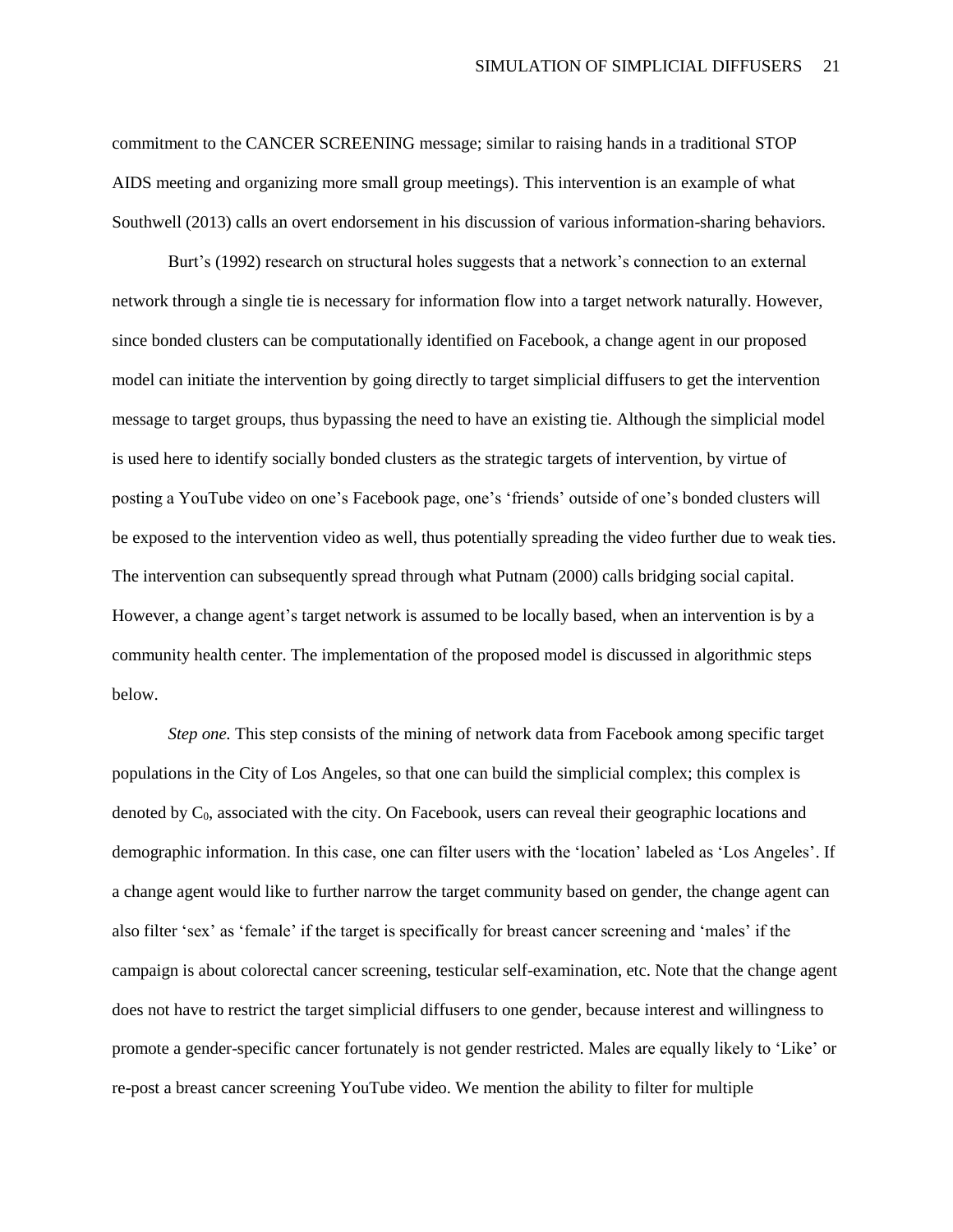demographic indicators only for illustration purposes. A researcher can also choose not to filter with any geographic location on Facebook, but the network data extracted may be too big for processing without the use of a supercomputer [\(Brynjolfsson & McAfee, 2014;](#page-37-17) [Kee, Cradduck, Blodgett, & Olwan, 2011\)](#page-38-18). This step may have to be repeated over time as linkages are established, dissolved, and reconstituted. At this stage the change agent is not included in the complex that represents the city.

*Step two.* This step is the core of the algorithm. It has been established that every simplicial complex can be represented by a set of polynomials (in mathematical jargon, it is called an ideal of polynomials). In a simplified fashion, each 0-simplex A, B, C, D, etc. can be associated with a lower case letter, sometimes called a variable, such as *a, b, c, d*, etc. Then the 1-simplex geometrically represented by the segment [A,B] (i.e., a linkage between A and B) is algebraically represented by the second degree polynomial *ab*, and so on. At the end of this process, the entire simplex is written as a set of polynomials, or more precisely, as an *ideal* of polynomials. In the program of research that builds on this study, our research team reveals that the ideal associated with a simplicial complex can be used to automatically seek the simplicial diffusers of a simplicial complex. Mathematically, this corresponds to the search for what is known as the primary decomposition of the ideal. The primary decomposition of the ideal offers several sets of nodes, all of which cover the entire complex, as explained in Proposition 7.

We will continue with a scenario of colorectal cancer screening among the male population in Los Angeles, an example of the decomposition, a case that illustrates a simplicial diffusing set. In accordance with the polynomial notation, the use of capital letters for nodes is dropped, and only lower case variables are used instead. We model a set of Facebook connections composed of Hector (*h*) and William (*w*), together with their respective friends Armando, Bryan and Cho, Denzel (*a,b,* and *c,d*), whom they have met in their own personal lives. Suppose that their respective friends are not friends on Facebook although Armando and Bryan are aware of Cho and Denzel, and vice versa. However, they only communicate with their friends Hector and William on Facebook, such that the set of online connections can be represented by the schema at Time 1 on the left in Figure 2 in Appendix B. The three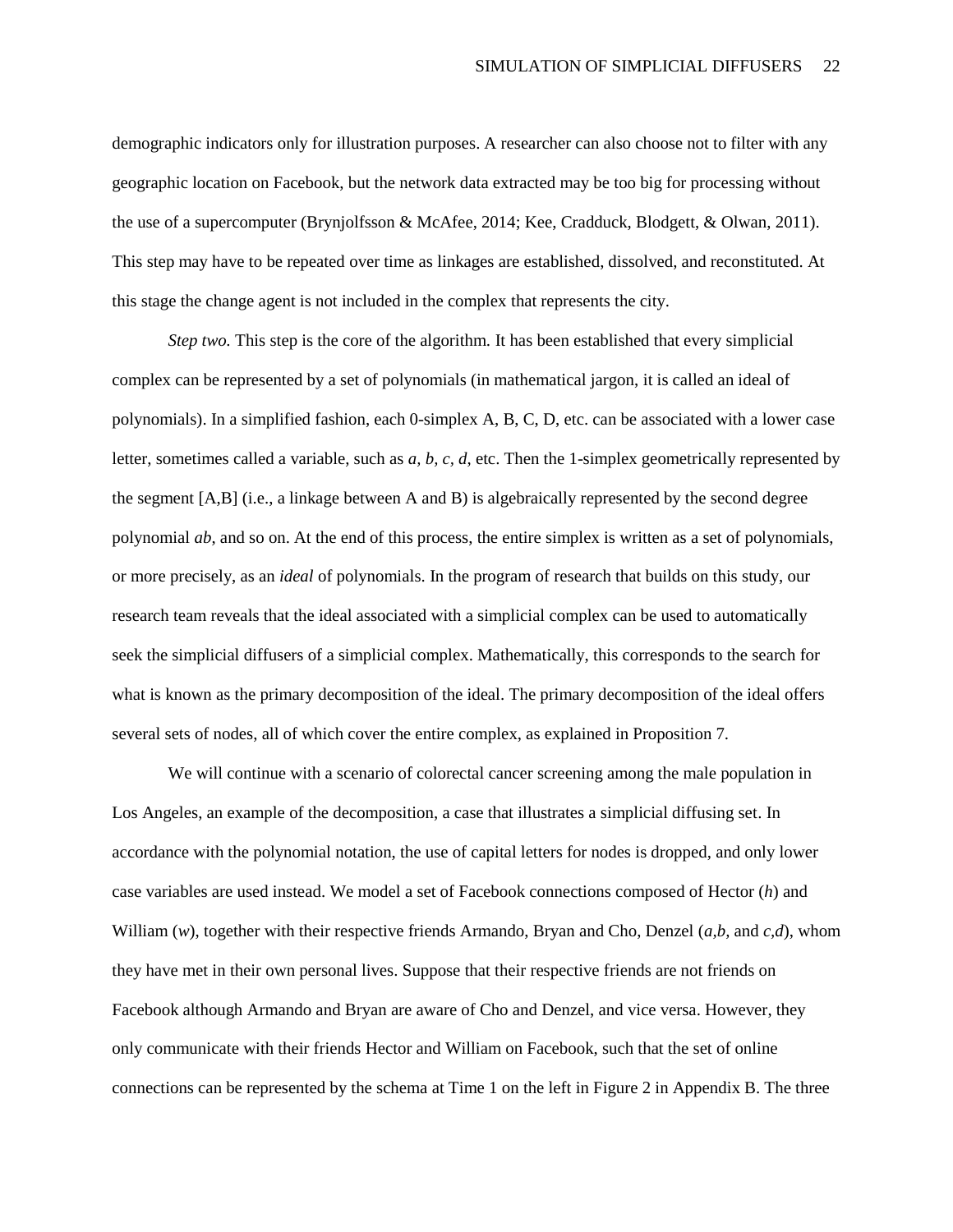social clusters in this complex are  $\{h, w\}$ ,  $\{a, b, h\}$ , and  $\{c, d, w\}$ .

What are the simplicial diffusing sets associated with this complex on Facebook? According to Proposition 7, a simplicial diffusing set T (i.e., a minimal cover) is defined as a set of nodes in the complex such that:

1. Each facet (or maximal face) in the complex has at least one element in T, and

2. No subset of T satisfies the previous property.

Looking for minimal covers in the complex at Time 1 in Figure 2, we can conclude that the groups  $\{h, w\}$ ,  ${a,b,w}$ , and  ${c,d,h}$  are potential simplicial diffusing sets for this complex on Facebook. Indeed, one can see that in all these three situations, conditions (1) and (2) are satisfied. The set  $\{h, w, a, b\}$  also satisfies condition (1), but it is not minimal in the sense that it contains  $\{h, w\}$ ; therefore, it does not satisfy condition (2). This result could also be computed quickly using the primary decomposition of the ideal (*ha,hb,hw,wc,wd*).

The complex at Time 1 in Figure 2 can be interpreted by the analysis that if the CANCER SCREENING intervention is to be diffused within this set of nodes on Facebook, there are three possible scenarios. In the first scenario, corresponding to the set  $\{h, w\}$ , Hector and William receive the CANCER SCREENING YouTube video in a direct Facebook message from the change agent, they watch it, press the 'Like' button, re-post the YouTube video on their own Facebook pages, exposing their four friends to the same intervention message and trigger them to do the same. In the second scenario, *h*'s friends *a* and *b*, as well as *w,* receive the Facebook message, watch the video, press the 'Like' button, re-post the video, and exposing the video to their friends *h*, *c*, and *d*. It is easy for them to expose the video to *h* and potentially trigger him to do the same. Also, *c* and *d* will watch, 'like,' and re-post the video due to their friend *w*. Symmetrically, in the third scenario, *c* and *d* can become allied, so to speak, with *h* on Facebook (although without a direct link) because they all receive the Facebook message from CANCER SCREENING, watch the YouTube video, press the 'Like' button, and they re-post the video and trigger *w*, *a,* and *b* to do the same.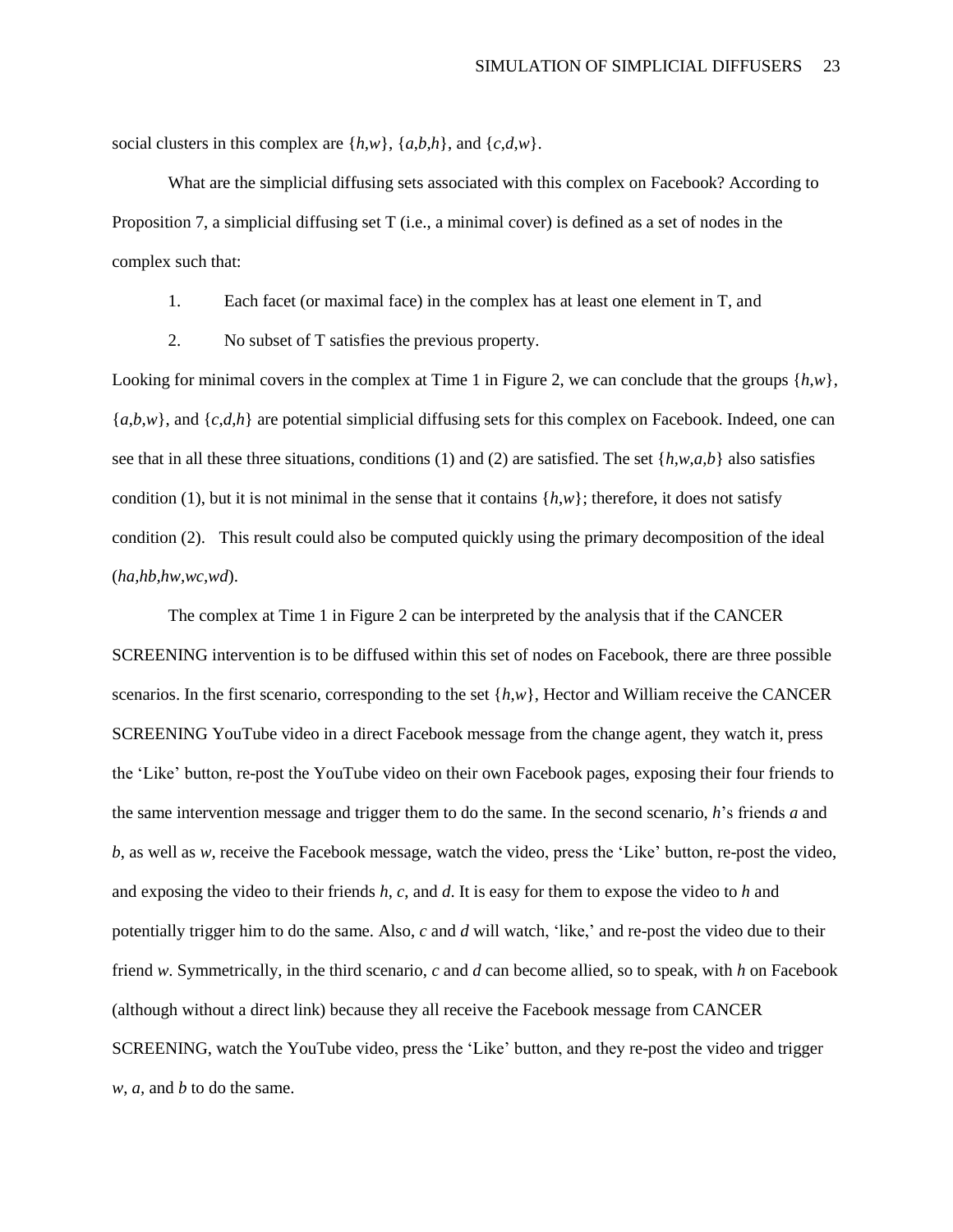If all six individuals are equally likely to further disseminate the intervention video, then the first scenario may be the most efficient because the diffusion effort is taken on by the smallest set of individuals (only two, *h* and *w*). In addition, the global degree of information diffusion of both *h* and *w* on the set of Facebook connections is  $i(w)=i(h)=4$  (i.e.,  $1+1+1+1/2+1/2$ ; see Proposition 5), making a total value of 8 for the set  $\{w,h\}$ . The degree of information diffusion of, say, *a* (or equivalently, of any other less influential member of the set) is  $5/2$  (i.e.,  $1+1/2+1/2+1/4+1/4$ ), so that each of the alternative simplicial diffusing sets  $\{a,b,w\}$  and  $\{c,d,h\}$  has a total degree of information diffusion of 9 (i.e., 5/2+5/2+4). One can choose to determine the potential effectiveness of each group by either the *average* or the *total* degree of information diffusion. If the average degree is the choice, then  $\{h, w\}$  is optimal, as the average value of their degree of information diffusion being 4 (i.e., 8/2), as opposed to 3 (i.e., 9/3) in the other two scenarios.

Now, we can compare this example with the case in which the social cluster of *h* is tightly connected. Suppose that his two friends become Facebook friends and the three of them often communicate and exchange information on Facebook among themselves, read and comment on each other's Facebook walls and status updates, join and participate in similar Facebook groups, 'Like' overlapping Facebook pages, indicate that they attend the same offline events advertised and organized via Facebook, tag each other in group pictures, videos, etc. (see earlier discussion on possible expressions of uniting conditions on Facebook, p. 5). Meanwhile, *w* and *c* get along and frequently communicate with each other on Facebook, *c* and *d* become Facebook friends, but *d* recently defriended *w* due to an argument. We represent this new situation at Time 2 for the set of Facebook connections {*a,b,c,d,h,w}* in the diagram on the right in Figure 2.

Observe that Hector's original set of Facebook connections is now modeled with a 2-simplex *abh*, a full triangle to represent a higher-dimensional group. The primary decomposition algorithm in this case returns a much longer list of possible simplicial diffusing sets for the complex on the right in Figure 2. Five of them have three members in it, while only one has two nodes: {*h*,*c*} (see Table 1). This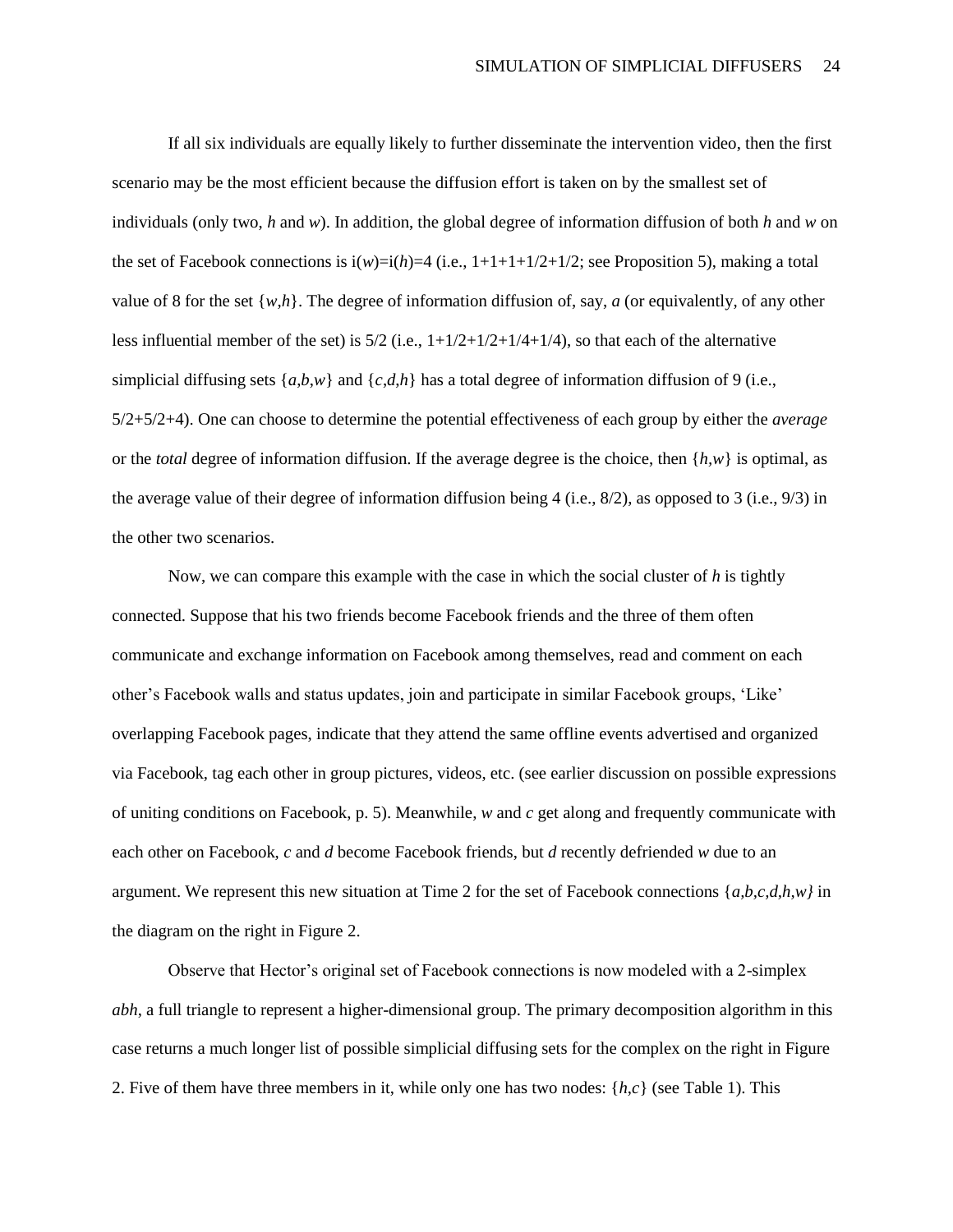smallest set is a better candidate to be the simplicial diffusing set for this complex of six members on Facebook. Note that a simplicial diffusing set may *not* be a higher-dimensional group in itself. A computation with CoCoA software shows the average degree of information diffusion for these sets (see Table 1). Recall from Proposition 5 that the degree of information diffusion along a path of social distance *d* is  $(1/2)^{(d-1)}$ , and from Proposition 6 that an *n*-dimensional simplex has vertices whose social distance is 1/*n*. To calculate the information diffusion from *h* to *a,* we add the degrees of information diffusion coming from both the direct link connecting *h* to *a*, which gives  $(1/2)^{(0.5-1)} = 1.4$  (path *h-a* belongs to a 2-simplex;  $d=1/2=0.5$ ), and the value obtained following (simplicial) double-link through *b*, which gives  $(1/2)^{(1-1)}=0$  (*d*=1 because the distance of path *h*-*b*=distance of path *b*-*a*=1/2). The same holds, symmetrically, for the total degree of information diffusion from *h* to *b.* Therefore, with step two, a list of possible simplicial diffusing sets within a simplicial complex on Facebook is identified via primary decomposition. They are ranked based on their average degree of information diffusion on the entire complex. *Step three* consists of restricting attention to those simplicial diffusing sets that are minimal, i.e., that contain the smallest possible number of nodes. Those will most likely produce a higher average degree of information diffusion on the entire complex. The change agent wants to identify small sets of nodes (as simplicial diffusers) on who will allow him to reach out to the entire simplicial complex on Facebook.

Assuming we have now identified N simplicial diffusing sets,  $T_1$ ,...,  $T_N$ , each of which contains M nodes. In *step four*, one can build N new simplicial complexes. For each simplicial diffusing set T<sup>i</sup> construct the complex  $C_i$  (i=1,...,N) consisting of the original complex  $C_0$ , plus all the 1-simplices that represent the connections between the change agent and the nodes of the simplicial diffusing set Ti. Note that the complex  $C_i$  has exactly M new 1-simplices.

In *step five* we compute the global degree of information diffusion of the change agent on Facebook for each simplicial complex. It is natural to seek the complex in which the change agent has the largest degree of global information diffusion on Facebook. The simplicial diffusing set that has been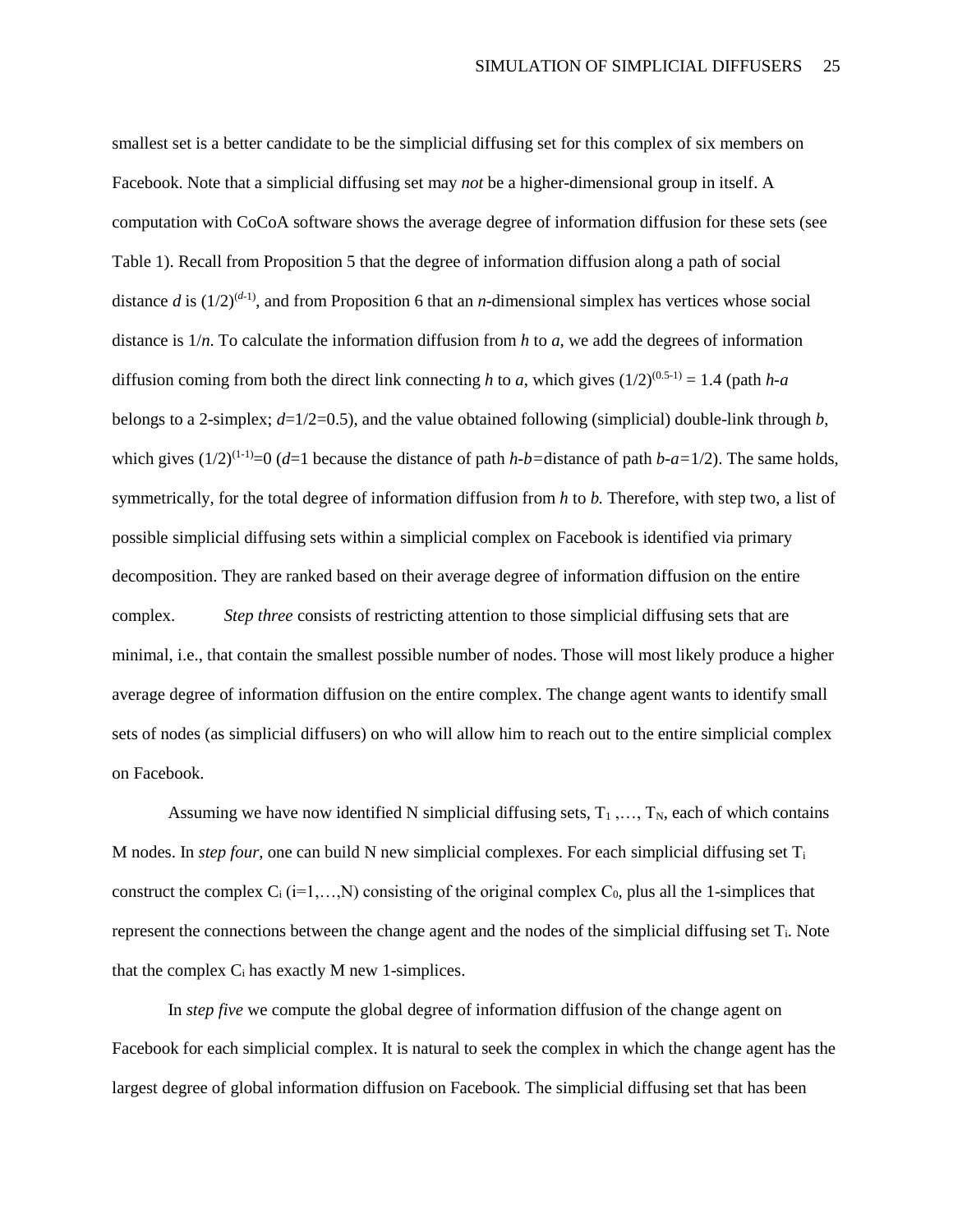used to obtain that complex is the output of the algorithm, and it tells the change agent which members in the Facebook community he needs to reach out to (or partner with), to create a solid coalition, which will promote health intervention in the target community on Facebook. It could be the case also that there is more than one set which maximizes the total degree of information diffusion of the change agent, in which case the algorithm discussed returns all the simplicial diffusing sets that generated the maximum global degree of information diffusion.

As previously explained, the simplicial approach taps into the potential of strong ties to trigger users to click the 'Like' button and re-post the YouTube video, mobilizing users to promote a health intervention campaign, in a fashion similar to the historical protest described by Gladwell [\(2010\)](#page-38-13). In the meantime, the traditional approach by Valente and colleagues (1995; 1996; 2007) takes advantages of opinion leaders and their weak ties to spread health messages to a large number of members within a social system, in a way similar to the arguments advanced by Granovetter (1973;1983) and Burt (1992). We demonstrate in the example simulation below to show how both approaches are complementary to each other, and one may yield a better result under certain circumstances.

# **An Example Computational Simulation for Strategic Diffusion**

We offer an example of how this algorithm would work in practice. To make the point without unnecessary complexity, we limit the total number of users in the following scenario to 23 members in a hypothetical Los Angeles male population for a colorectal cancer screening campaign, a specific effort of CANCER SCREENING. The example below uses a randomly generated system with three social aggregations (i.e., simplicial complexes) of Facebook connections with 5, 8, and 10 members, respectively.

To demonstrate the difference between opinion leaders and simplicial diffusers, in this example it is assumed that in each social aggregation there is an additional digital opinion leader who is connected to everyone within his social aggregations. Valente [\(1995\)](#page-39-6) describes an opinion leader as someone with the largest number of connections within a group. Therefore, this digital opinion leader is also the individual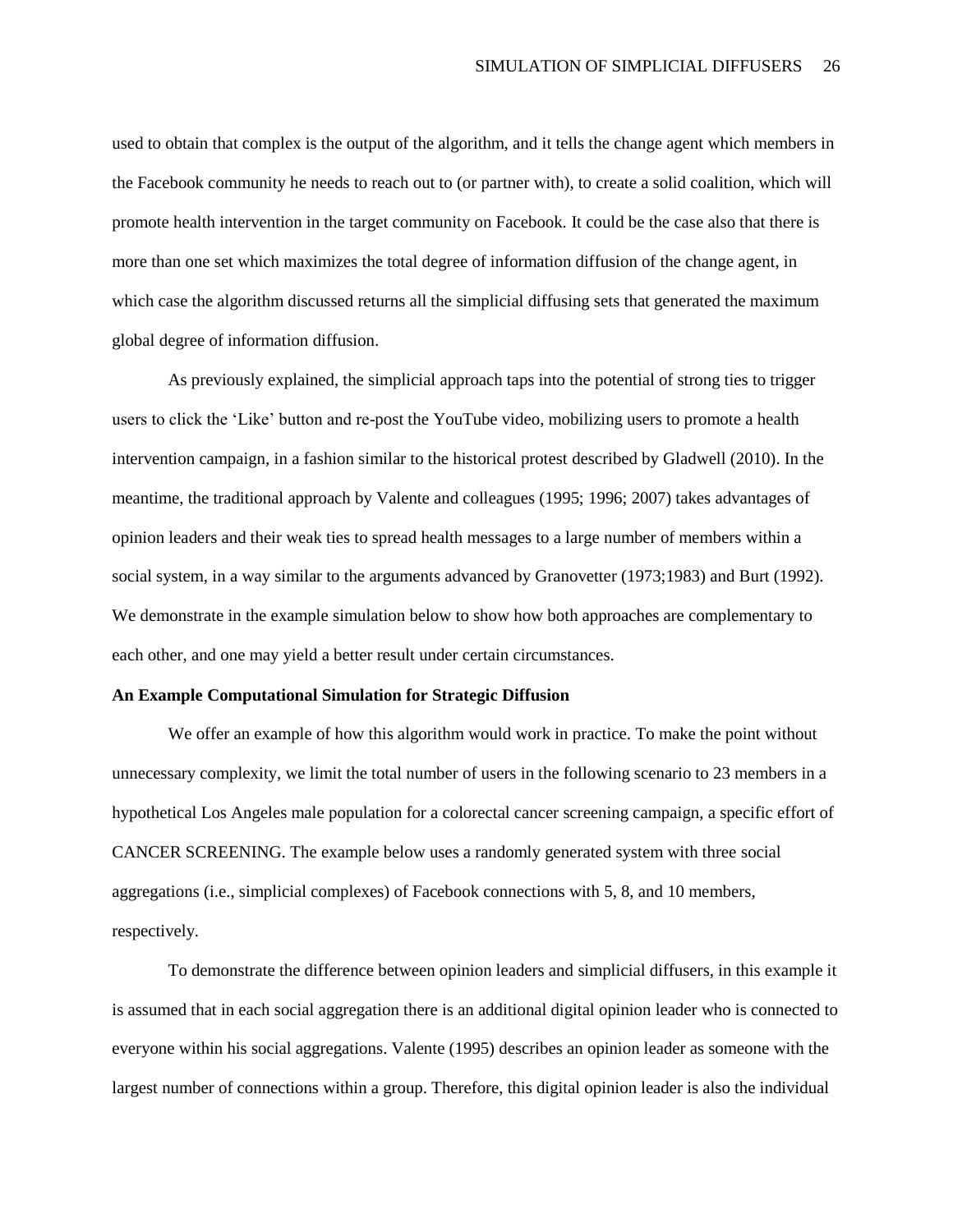who holds each group together, as some nodes in each group only connect to him.

Carrington and Scott [\(2011\)](#page-37-18) state, "Networks containing more than 20 or so points are difficult to draw accurately and legibly as sociograms" (p. 5). Pictorially, we simplified an instance of such a situation with the diagram in Figures 4 and 5 in Appendix D. The three big boxes represent the three different social aggregations (i.e., simplicial complexes). Although the article treats the visual representation in Figure 3 as three simplicial complexes, one can also argue that the entire network make up a larger simplicial complex.

As a shortcut, the fact that each digital opinion leader  $D_i$  is connected to every member of his social aggregation is pictorially represented by a single edge from the  $D_i$  node to the box enclosing members within the social aggregation. The two seemingly isolated nodes in the first box on the left are actually connected to the node  $D_1$ . The boxes themselves do not constitute a part of the simplicial complex, but simply represent all the 1-dimensional connections between the digital opinion leader and each of the members of his social aggregation. The computer simulation was allowed to determine those connections in a random fashion. For the sake of simplicity, the dimension of such simplices was limited to triangles (as a higher-dimensional group), although this is not a requirement for the algorithm.

The goal of the CANCER SCREENING change agent is to reach out to strategic individuals (simplicial diffusers and opinion leaders) with a YouTube video that promotes colorectal cancer screening, encourage the recipients to 'Like' the video, and request them to re-post the video on the Facebook pages in order to further expose the message to other males on Facebook. When the simplicial algorithm is run for the system in Figure 3, several possible solutions are obtained.

First of all, there are a total of 192 different simplicial diffusing sets on Facebook to which the CANCER SCREENING change agent can reach out to. The number of people in each set ranges from 6 to 17, but only 16 of such simplicial diffusing sets are actually formed by 6 members (the minimal size possible). According to Proposition 7, we will focus on these 16 smallest simplicial diffusing sets. Then we also added the three digital opinion leaders  $D_1$ ,  $D_2$ , and  $D_3$  into each set because they have the highest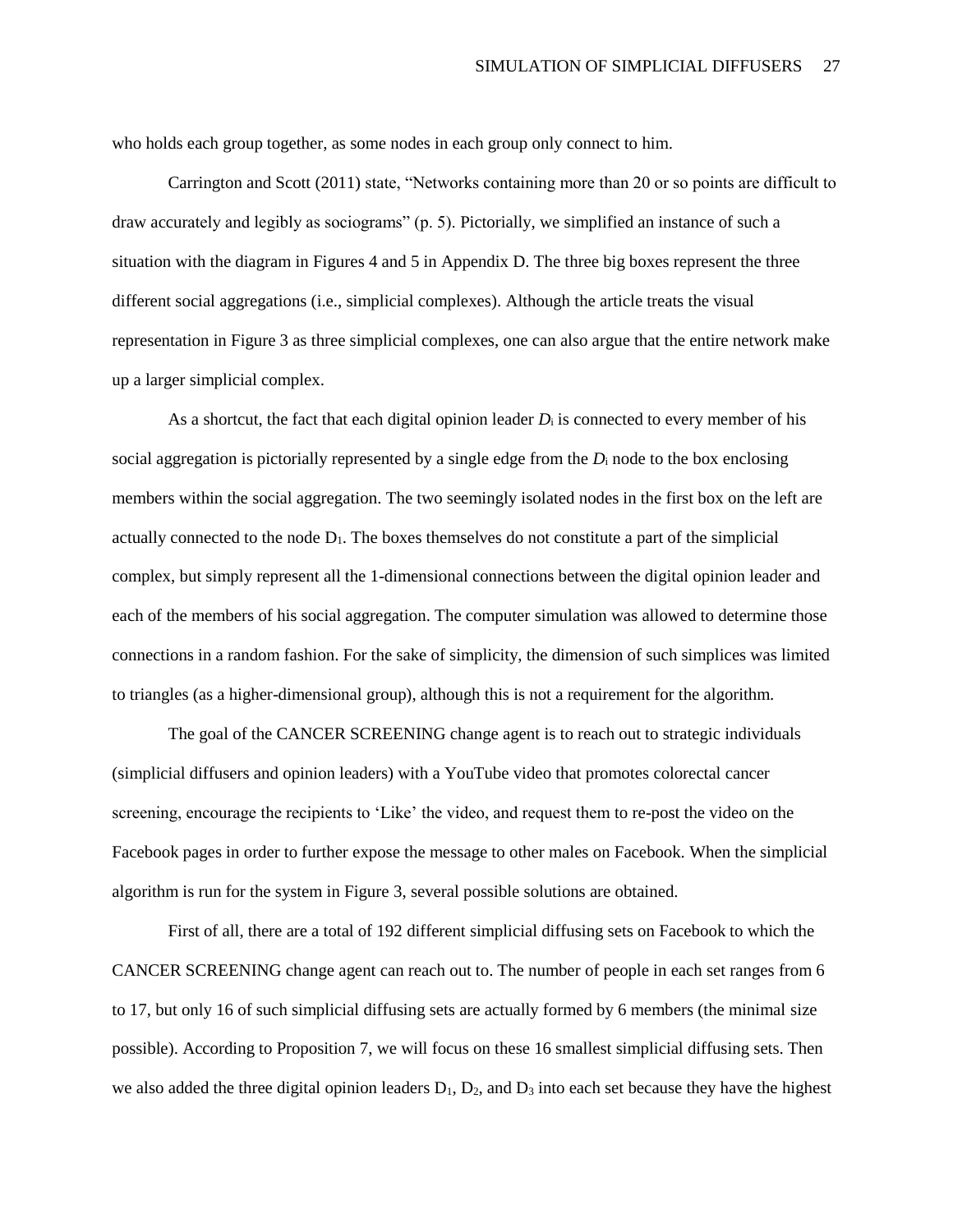degree centrality. The 16 sets are then labeled as  $T_1, \ldots, T_{16}$ . Each  $T_i$  includes the six cluster diffusers and the three digital opinion leaders in Figure 3, making each set consisting of nine individuals.

By applying Proposition 6, we show in Table 2 the global degree of information diffusion and average degree of information diffusion (i.e., global degree of information diffusion divided by 9 members in each simplicial diffusing set) that a change agent would gain by joining the set  $T_i$ . As we can see from Table 2, the global degree of information diffusion of the CANCER SCREENING change agent can be optimized by joining the simplicial diffusing set  $T_7$  or  $T_{11}$ .

Based on the example simulation, Figure 4 shows that a change agent (let's call him Dean) can identify the socially bonded clusters within the target social aggregations and strategically select the smallest set of simplicial diffusers (with strong ties; those who have circles around them) and opinion leaders (with weak ties;  $D_1$ ,  $D_2$ , and  $D_3$ ) to accelerate the diffusion of a colorectal cancer screening video within a hypothetical male population in Los Angeles on Facebook. We include both opinion leaders and simplicial diffusers in this example simulation to demonstrate that the simplicial method of mathematically and computationally identify simplicial diffusing sets is complementary to the traditional approach of partnering with opinion leaders within a target community. In other words, both approaches can be applied simultaneously to further optimize health information diffusion.

At this point, one may wonder how the simplicial approach compared to the traditional approach of targeting simply opinion leaders. Are there specific circumstances that make one approach more powerful than the other? To compare and contrast the two approaches, let us confine our attention to the simplicial complex connected to  $D_2$  (i.e., the middle box) in Figure 3. We re-drew such a box in Figure 5 in Appendix F, showing all the pairwise connections and higher-dimensional groups in this simplicial complex. We will consider the simplicial complex whose nodes are  $D_2$ , *x*, *y*, and  $\alpha$ ,  $\beta$ , *γ*,  $\delta$ ,  $\varepsilon$ ,  $\theta$ . The reason we use Latin letters for some vertices and Greek letters for others will be evident shortly. For now, it will suffice to say that the vertices *x*, *y* are 'terminal' vertices, in the sense that they do not connect with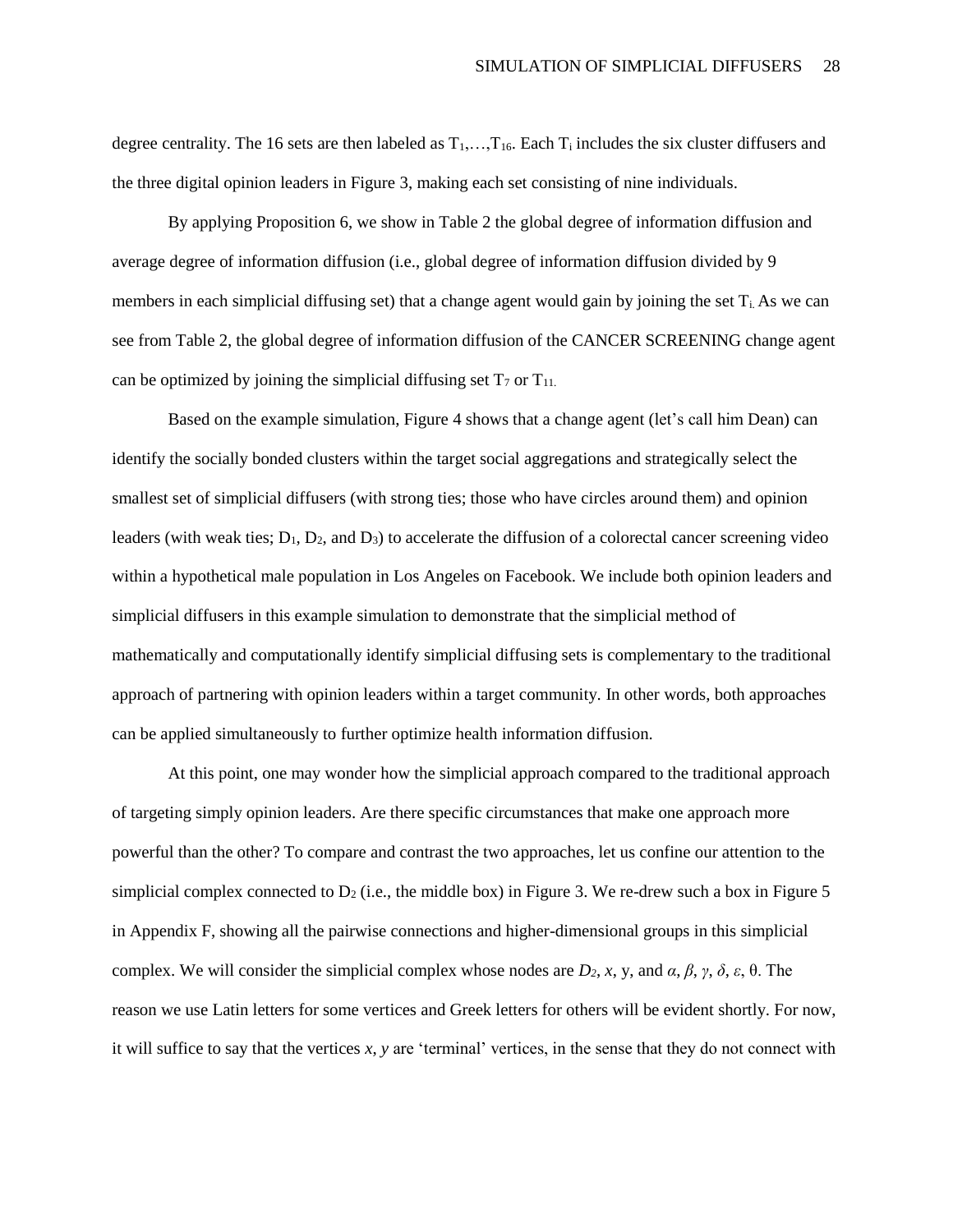any other vertex in the two simplexes (i.e., full triangles) but  $D_2$ , while this is not the case for the vertices with Greek letters.

From the traditional point of view,  $D_2$  appears to be the opinion leader because it has the highest degree centrality. We therefore want to calculate the degree of information diffusion of  $D_2$  and compare it with the degree of information diffusion of the pair  $\{\alpha, \beta\}$  (i.e., mathematically a minimal cover). In order to follow the calculations below, we will assign degrees of information diffusion of 1 to any direct link (such as  $D_2$ -*x*), 0.5 to any double-link (such as  $D_2$ - $\theta$ - $\alpha$ ), 1.4 (to approximate  $\sqrt{2}$ ) to any simplicial link (such as *α*-*β*), 0.7 for simplicial double-link (such as *α*-*β*-*γ*), and 0.6 to what we call a mixed double-link (such as  $D_2$ -*α*-*β*). The existence of a two-dimensional simplex (as in the triangle connecting *α*, *β*, and *γ*) shortens, so to speak, the distances between vertices, and accordingly increases the degrees of information diffusion.

Recall from Proposition 5 that the degree of information diffusion along a path of social distance *d* is  $(1/2)^{(d-1)}$ , and from Proposition 6 that an *n*-dimensional simplex has vertices whose social distance is 1/*n*. The degree of information diffusion along a double-link is 0.5. However, along a simplicial doublelink (such as *α*-*β*-*γ*), the distance from *α* to *β* is 0.5 because they belong to a full triangle (see Proposition 6). The degree of information diffusion of  $\alpha$  on  $\beta$  is then  $(1/2)^{(0.5-1)} = (1/2)^{(-0.50)} = 1.4$ . Furthermore, the path  $\alpha$ - $\beta$ - $\gamma$  is a simplicial double-link. Therefore, the degree of information diffusion that  $\alpha$  has on  $\gamma$  is 0.7, half of the direct flow from *α* to *β*. Since the mixed-second order links are in between a regular doublelink and a simplicial double-link, we approximate the value to be the average value between the two, which is 0.6.

Furthermore, in keeping with a reasonable assumption by Christakis and Fowler's [\(2009\)](#page-37-8) cited for Proposition 2, we will consider up to second-order connections (i.e., double links; information diffusion from a node to his friend's friend). Therefore, for example, from the vertex  $D_2$  we can reach  $\delta$ and then *β*, but we will not consider further information diffusion that can be achieved by going from *D<sup>2</sup>* to *δ*, to *β*, to *ε*.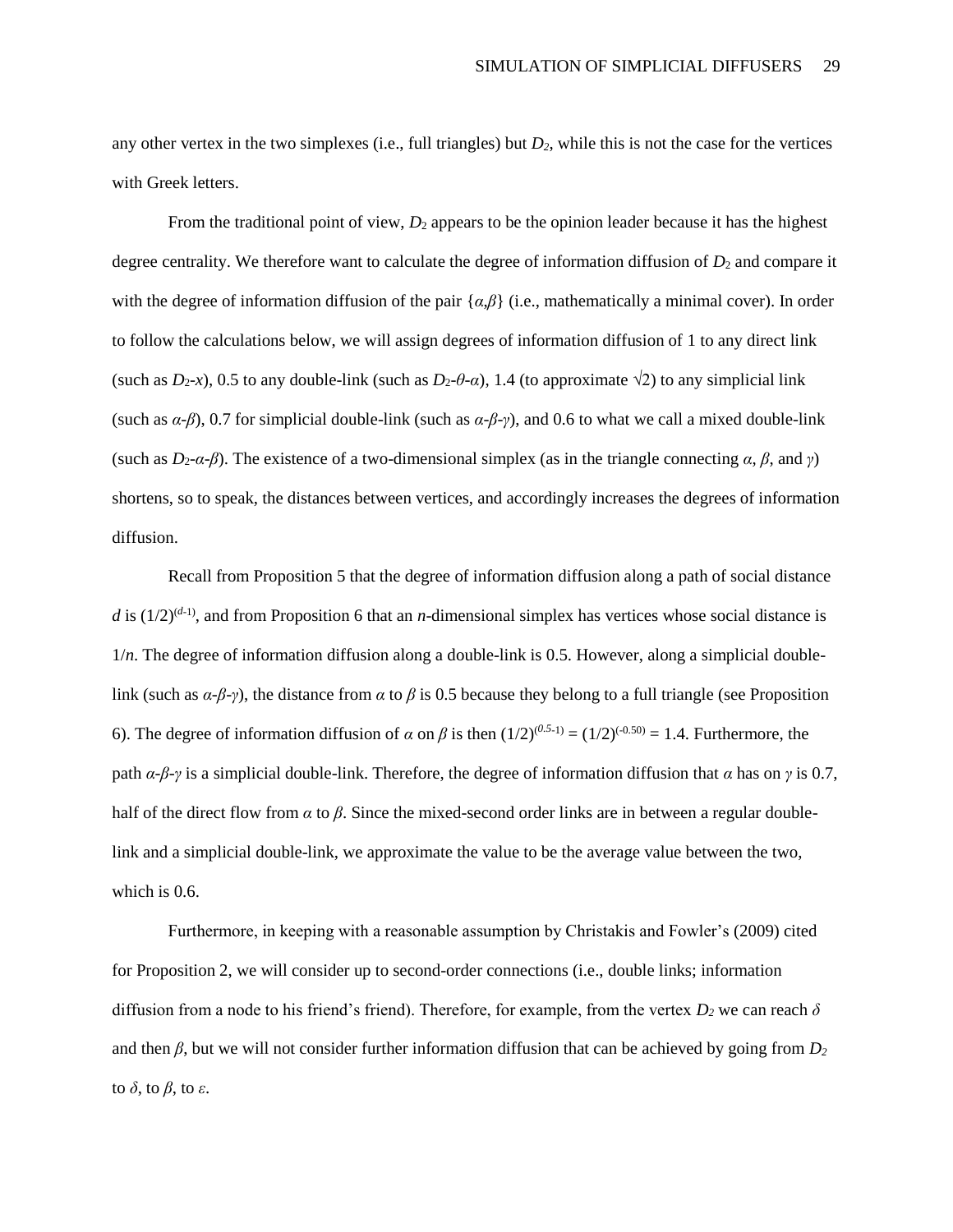With these two caveats in mind, the degrees of information diffusion are 12.8 for *α*, 15.9 for *β*, 16.2 for *D2*, and 28.7 for {*α*,*β*}. One could however argue that the average degree of information diffusion for  $\{\alpha,\beta\}$  is less than *D*<sub>2</sub>. Whether this is an important objection is debatable, because the set  $\{\alpha,\beta\}$  still offers much better degree of information diffusion than *D<sup>2</sup>* alone.

Furthermore, if we remove the vertices *x* and *y*, the degrees of information diffusion become 11.8 for *α*, 14.9 for *β*, only 14.2 for *D*<sub>2</sub>, and 28.7 for {*α,β*}. Thus, despite the fact that *D*<sub>2</sub> remains the node with the largest degree centrality, we have now found that *β* alone has a higher degree of information diffusion than  $D_2$ . Note also that the values for  $D_2$  dropped by 2 (the number of terminal nodes removed), but 1 for *α* and *β* each, making *β* increasingly more powerful than  $D_2$  in a situation where there are more simplexes than terminal vertices.

Another comment that may be worthwhile is that the difference between the two methods becomes larger and more visible as we increase the number of higher-dimensional simplexes. Indeed, it is exactly when vertices belong to such higher-dimensional simplexes that the calculation will show increased degree of information diffusion. So, for example, if *γ* and *ε* were also connected, and *β*, *γ*, *ε* make up the third full triangle, the degree of information diffusion of *β* would grow again more than the one of  $D_2$ , thus making the simplicial method even more powerful. In this case, indeed, the degree of information diffusion of  $D_2$  would not change, while the degree of information diffusion of  $\beta$  would grow by another  $\sqrt{2}$  or 1.4, so that even in the case of the simplex with only one terminal vertex the average degree of information diffusion of {*α*,*β*} would end up being higher than the degree of information diffusion of *D<sup>2</sup>* alone.

Finally, it is important to note that not all individuals who receive the CANCER SCREENING YouTube video will press the 'Like' button and re-post it on their own Facebook page and expose others within their bonded clusters to the intervention. Therefore, it would be prudent for the change agent to build in some redundancy in the strategic selection of partners. That is why we included both simplicial diffusers and opinion leaders in our modeling. Moreover, a change agent can reach out to both  $T_7$  and  $T_{11}$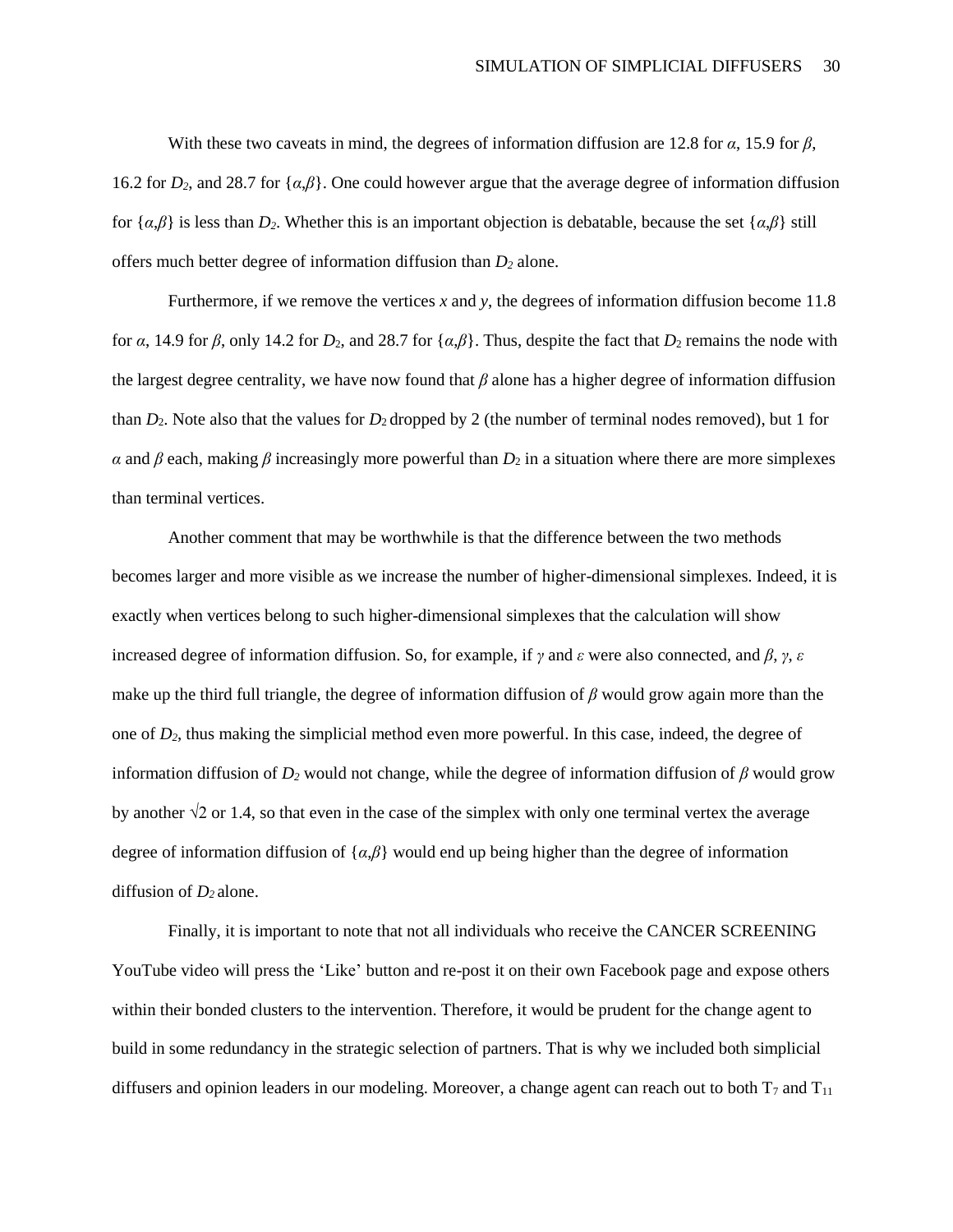simultaneously. If a change agent would like to further include the 'next best' set besides  $T_7$  and  $T_{11}$ , s/he can also include  $T_3$ , as it is the set with the second highest degrees of average information diffusion according to Table 2. We discuss key advantages of the simplicial approach in the implications below.

## **Conclusion and Future Directions**

We are interested in *how the participatory nature of Facebook can be leveraged to improve cancer prevention and control*. More specifically, we posed the research question: *How can socially bonded clusters be mathematically modeled on Facebook to strategically accelerate peer-to-peer information diffusion for community health interventions?* We proposed an alternative approach to accelerate information diffusion through simplicial diffusing sets and their corresponding bonded groups within a larger Facebook community. Next, we conclude with a few implications and limitations of our model.

First, this article builds on the simplicial model of social aggregation [\(Kee, et al., 2013;](#page-38-8) [Mannucci, et al., 2006;](#page-39-10) [Sparks, et al., 2014\)](#page-39-11) and introduces the constructs of *simplicial diffusers* and *simplicial diffusing sets* in a target Facebook community. These constructs are further defined mathematically as *nodes in simplexes* and *minimal covers* embedded within a simplicial complex. These concepts extend classical network analysis to consider higher-dimensional groups and communities.

Second, this article provides a mathematical approach for calculating the degree of information diffusion as a criterion for selecting simplicial diffusing sets to aid in diffusing health intervention messages on Facebook. These equations build on sound assumptions and the foundations of classical network literature, but extending them to higher-dimensional simplexes and simplicial complexes.

Third, the use of simplicial diffusing sets to promote a health intervention takes advantage of the frequent internal communication patterns within socially bonded clusters. Many often interact offline, as in the case of families, friends, roommates, work teams, etc. Furthermore, the simplicial approach can promote the positive manifestation of 'peer pressure' on members of bonded clusters to attend and respond to the intervention message. Also, health communication research has shown that the family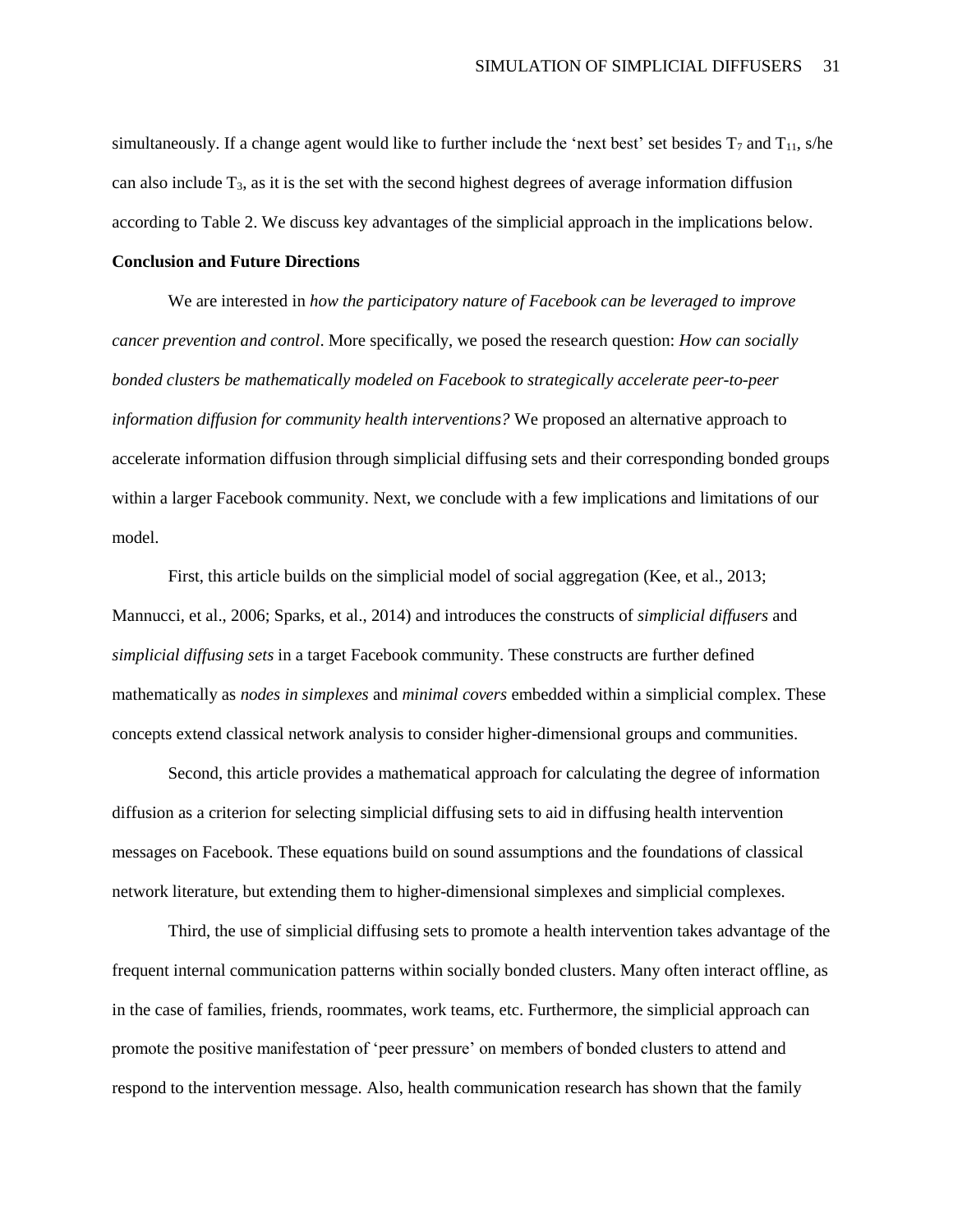plays an important role in processing complex health issues [\(Sparks, 2007\)](#page-39-22), and our approach allows for that.

Fourth, individual opinion leaders are respected by their peers, but these leaders are not likely to be family members, close friends, or roommates of a lot of people in their community. The simplicial approach takes the same communication load to be bore by opinion leaders and share it among a group of simplicial diffusers. The results could be more rapid diffusion. In a community with 100 members, a difference of 10 more simplicial diffusers instead of simply two or three opinion leaders in support of an initiative is a major difference. An active dissemination program [\(Dearing & Kee, 2012\)](#page-38-19) can be further promoted.

Fifth, Facebook or a similar social media platform can more easily be used for filtering users based on demographic and social indicators, such as gender, race, sexual orientation, etc., to help change agents better target specific at risk populations. Moreover, these messages are likely augmented by culturally embedded conversations within the target population, thus overcoming some of the linguistic and cultural barriers identified by Kreps and colleagues [\(2008\)](#page-38-20).

The proposed model is not without limitations. The simplicial model recommends simplicial diffusers and simplicial diffusing sets based on members' structural positions. Another structural criterion that can be incorporated in future research is to distinguish between primary and secondary simplicial diffusing sets based on whether members have internal connections. While the current conceptualization of simplicial diffusing sets is that simplicial diffusers do not need to make up a higher-dimensional group, having internal connections intuitively makes sense to further enhance a diffusion effort.

Moreover, we did not take into account the individual characteristics of simplicial diffusers, such as their trust with their cluster members. Similarly, with emerging online influence ranking indices, such as Klout, PeerIndex, Twitter Grader [\(Kadushin, 2012\)](#page-38-5), the selection of simplicial diffusers can be further enhanced with these online influence ranking indices. On another note, future research should also look into the impact of signal-to-noise ratio on any single post. If a user has the tendency to post a lot, his/her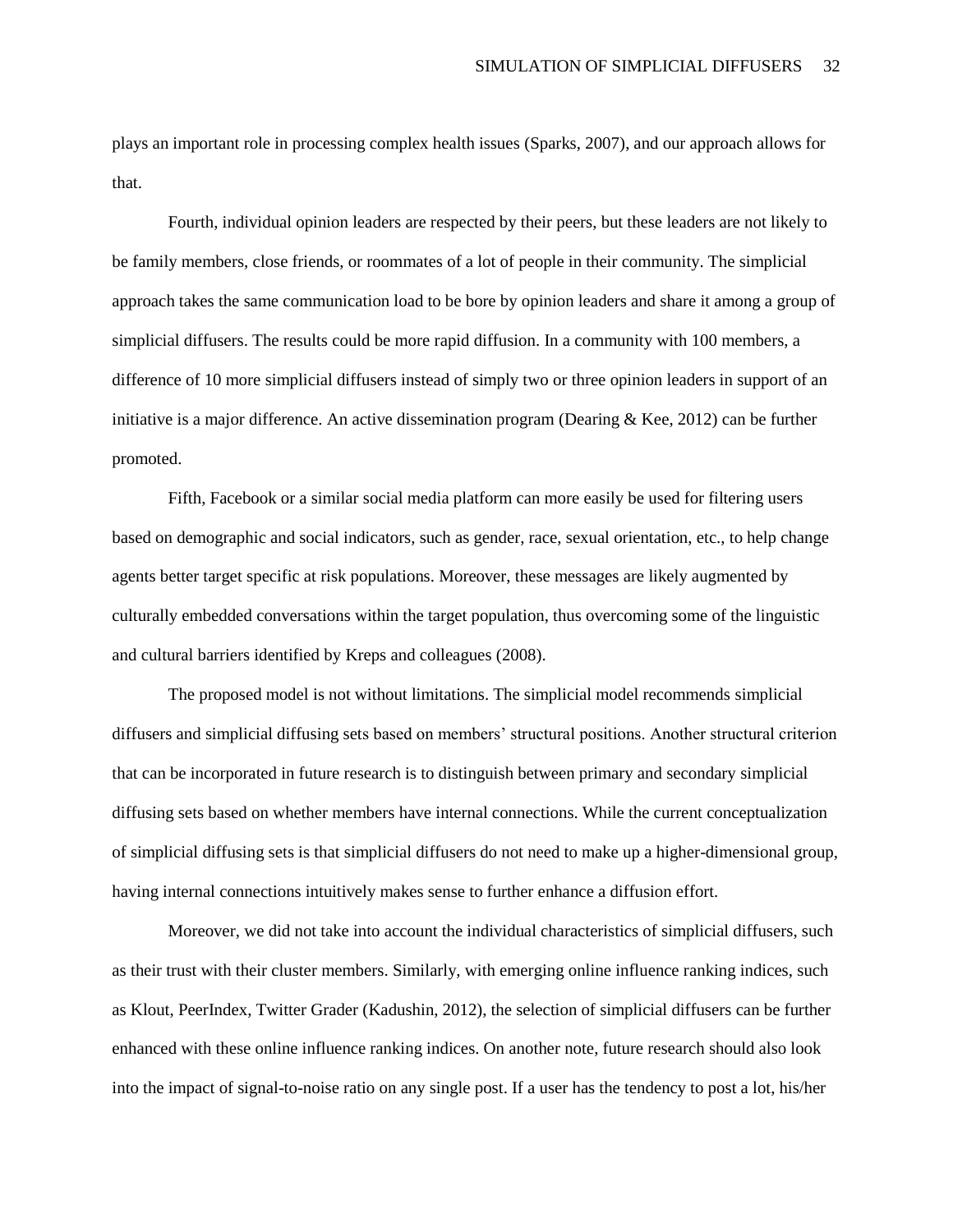posts may receive a different degree of peer attention compared to others who post only occasionally.

Third, Proposition 4 and Proposition 5 allow for the addition of direct and indirect information diffusion into a number that is not capped. A valid concern is that it may lead to some cases where someone has an unrealistic degree of information diffusion over another person simply due to having many mutual friends. Future research should empirically test how the addition of information diffusion should be capped, in addition to the possible solution proposed by Christakis and Fowler's [\(2009\)](#page-37-8).

Fourth, Southwell [\(2013\)](#page-39-8) argues that individual level, community-level, and content-level factors collectively influence the ways people share and diffuse health and science related information within their social networks. He notes that an individual's need for sensation seeking can positively impact one's likelihood to share health and science information; negatively framed messages seem to more likely travel in more interconnected groups. This study only looks at how socially bonded groups play a role in information diffusion at the community-level. Future research should look into how individual- and content-level factors influence information diffusion within socially bonded groups.

Fifth, the accessibility of Facebook data for mining and analysis remain less open compared to other social media platforms such as Twitter. While most Facebook users keep their information (including their Friendship connections) private, some demographics (e.g., teens) include many users (40%) who do share this information in a way that the data is accessible via the Facebook API. More importantly, the simplicial approach could potentially be implemented by Facebook themselves, without having to compromise any private information. In other words, Facebook could develop a tool that would allow researchers and change agents to generate a list of simplicial diffusers and allow researchers and change agents to reach out to those users. In fact, Facebook is hosting a private sociology conference in August 2014 in the Bay Area, CA [\(Hernandez, 2014\)](#page-38-21). The company will be showcasing its tools and software stack to social scientists they recruit to use its data for social research, and 'user engagement' is identified as of key interest to Facebook [\(Zhou, 2014\)](#page-40-10). This development raises interesting possibilities, including the use of the simplicial approach in targeted advertising campaigns both in and outside of the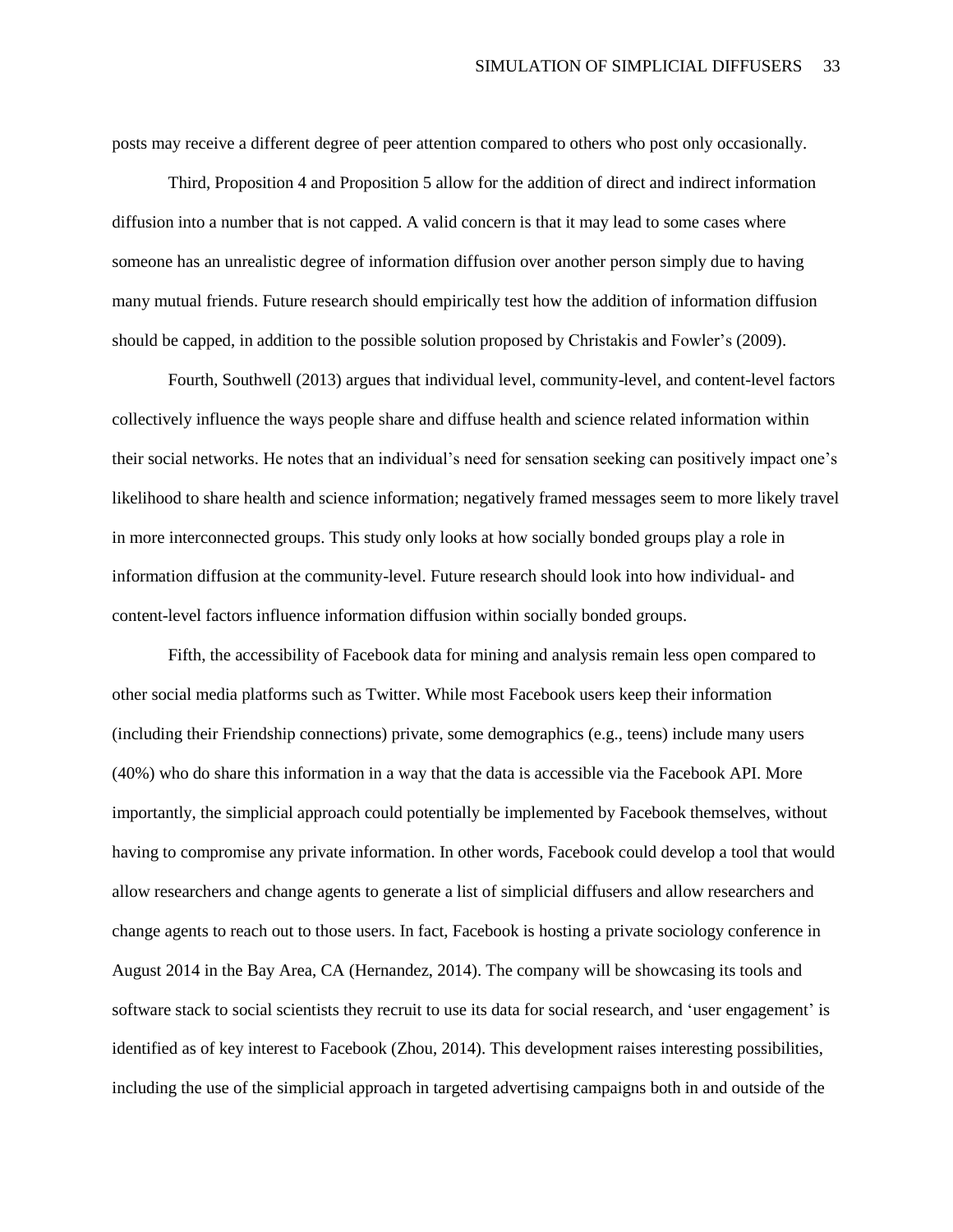health domain.

Finally, Bailey, Leonardi, and Barley [\(2011\)](#page-37-19) warn against the 'lure of the virtual' and suggest treating a simulation as simply a simulation, and not a picture of full reality. We take this caution seriously and note that the simplicial simulation presented in this article is merely an analytical attempt to extend current theoretical understanding of networks, although we believe that it also has important implications for practical knowledge of innovation diffusion strategies.

STOP AIDS was extremely successful at curtailing the spread of HIV/AIDS back in the 1980s. Rogers [\(2004\)](#page-39-1) reported that about 7,000 gay men were recruited and trained in the STOP AIDS meetings in small groups and an additional 30,000 gay men were estimated to have been reached by this innovation diffusion strategy. Reported HIV infections decreased from 8,000 new cases in 1983 to 650 in 1985. Reported unprotected sex dropped a significant 44 percent between 1983 and 1987, from 71 percent to 27 percent within four years. In proposing a computational simulation approach, we would like to echo Dearing's [\(2004, p. 32\)](#page-37-3) argument below in the same spirit of HIV for cancer prevention and control:

In a computer simulation, Stover et al. (2002), publishing in *The Lancet*, found that if proven programs in HIV/AIDS prevention were actually adopted, 29 million new infections could be prevented over the next 8 years. If we can affect even a small proportion of the practitioner decisions that will be made about health programming options in coming years, then our work will be well worth the effort.

This article presented a mathematical and computational approach to model and recommend cancer prevention, control, and intervention strategies involving identifying socially bonded clusters and simplicial diffusers within a Facebook community. The simplicial model of social aggregation and the mathematical theory of simplicial complexes are applied to allow for a precise and flexible mathematical description of key higher-dimensional constructs, including higher-dimensional groups, social aggregations, and simplicial diffusing sets. It is our hope that this article sparks future research in the development and modeling of higher-order dimensions of social aggregations as an important characteristic in a more comprehensive understanding of communication networks for innovation diffusion and community health intervention.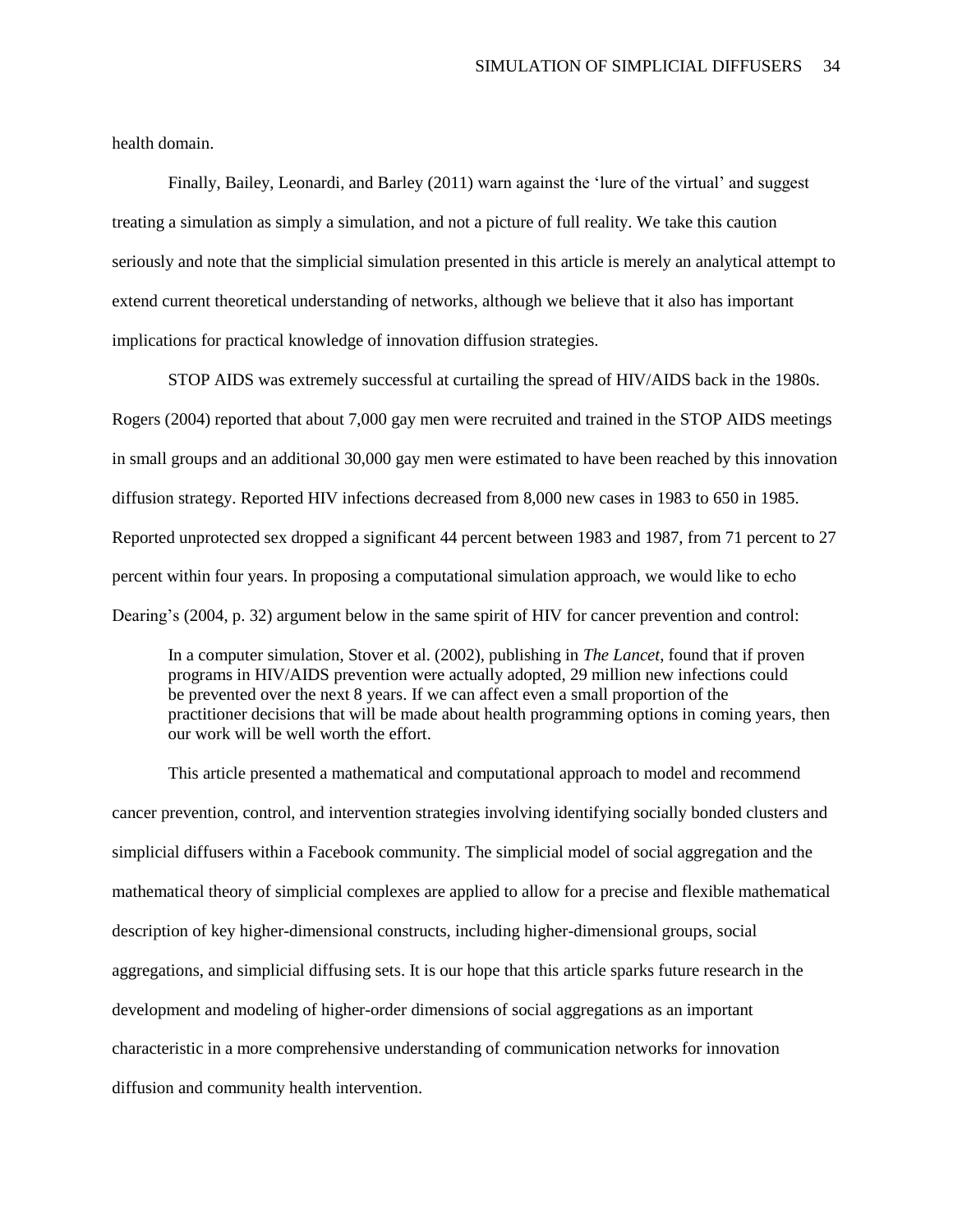#### References

- <span id="page-37-13"></span>Arabie, P., & Carroll, J. D. (1989). Conceptions of overlap in social structure. In J. Freese, D. R. White & A. K. Romney (Eds.), *Research methods in social network analysis* (pp. 367-392). Fairfax, VA: George Mason University Press.
- <span id="page-37-19"></span>Bailey, D. E., Leonardi, P. M., & Barley, S. R. (2011). The lure of the virtual. *Organization Science*, 1- 20.
- <span id="page-37-4"></span>Beck, J. (1979). *Simplicial sets and the foundations of analysis.* Paper presented at the Applications of sheaves (Proc. Res. Sympos. Appl. Sheaf Theory to Logic, Algebra and Anal., ), University of Durham, Durham, 1977.
- <span id="page-37-0"></span>Bertrand, J. T. (2004). Diffusion of innovations and HIV/AIDS. *Journal of Health Communication, 9*, 113-121.
- <span id="page-37-16"></span>Borgatti, S. P., Everett, M. G., & Shirey, P. R. (1990). LS sets, lambda sets and other cohesive subsets. *Social Networks, 12*(4), 337-357.
- <span id="page-37-7"></span>Borgatti, S. P., & Lopez-Kidwell, V. (2011). Network theory. In J. Scott & P. J. Carrington (Eds.), *The SAGE Handbook of Social Network Analysis* (pp. 40-54). Long Angeles: Sage.
- <span id="page-37-12"></span>Boyd, J. P. (1991). *Social semigroups: A unified theory of scaling and blockmodelling as applied to social networks*: George Mason University Press Fairfax, VA.
- <span id="page-37-15"></span>Breiger, R. L., Boorman, S. A., & Arabie, P. (1975). An algorithm for clustering relational data with applications to social network analysis and comparison with multidimensional scaling. *Journal of Mathematical Psychology, 12*(3), 328-383.
- <span id="page-37-5"></span>Brooke-Taylor, A., & Testa, D. (2013). *The infinite random simplicial complex*. Heilbronn Institute for Mathematical Research. University of Bristol and Kobe University. Retrieved from <http://arxiv.org/pdf/1308.5517.pdf>
- <span id="page-37-17"></span>Brynjolfsson, E., & McAfee, A. (2014). *The second machine age: Work, progress, and prosperity in a time of brilliant technologies*: WW Norton & Company.
- <span id="page-37-10"></span>Burt, R. S. (1992). *Structural holes: The social structure of competition*. Cambridge, MA: Harvard University Press.
- <span id="page-37-11"></span>Carrington, P. J. (2011). Crime and social network analysis. In J. Scott & P. J. Carrington (Eds.), *The SAGE Handbook of Social Network Analysis* (pp. 236-255). Long Angeles: Sage.
- <span id="page-37-18"></span>Carrington, P. J., & Scott, J. (2011). Introduction. In J. Scott & P. J. Carrington (Eds.), *The SAGE Handbook of Social Network Analysis* (pp. 1-8). Long Angeles: Sage.
- <span id="page-37-14"></span>Carroll, J. D., & Arabie, P. (1998). Multidimensional scaling. In M. H. Birnbaum (Ed.), *Measurement, judgment, and decision making* (pp. 179-250). San Diego, CA: Academic Press.
- <span id="page-37-1"></span>Chou, W.-Y. S., Hunt, Y. M., Beckjord, E. B., Moser, R. P., & Hesse, B. W. (2009). Social media use in the United States: Implications for health communication. *Journal of Medical Internet Research, 11*(4).
- <span id="page-37-2"></span>Chou, W.-y. S., Prestin, A., Lyons, C., & Wen, K.-y. (2013). Web 2.0 for health promotion: reviewing the current evidence. *American Journal of Public Health, 103*(1), e9-e18.
- <span id="page-37-8"></span>Christakis, N. A., & Fowler, J. H. (2009). *Connected: The surprising power of our social networks and how they shape our lives*: Hachette Digital, Inc.
- <span id="page-37-6"></span>Chua, V., Madej, J., & Wellman, B. (2011). Personal communities: The world according to me. In J. Scott & P. J. Carrington (Eds.), *The SAGE Handbook of Social Network Analysis* (pp. 101-115). Long Angeles: Sage.
- <span id="page-37-9"></span>Daly, J. A. (2011). *Advocacy: Championing ideas and influencing others*. New Haven, CT: Yale University Press.
- <span id="page-37-3"></span>Dearing, J. W. (2004). Improving the state of health programming by using diffusion theory. *Journal of Health Communication, 9*, 21-36.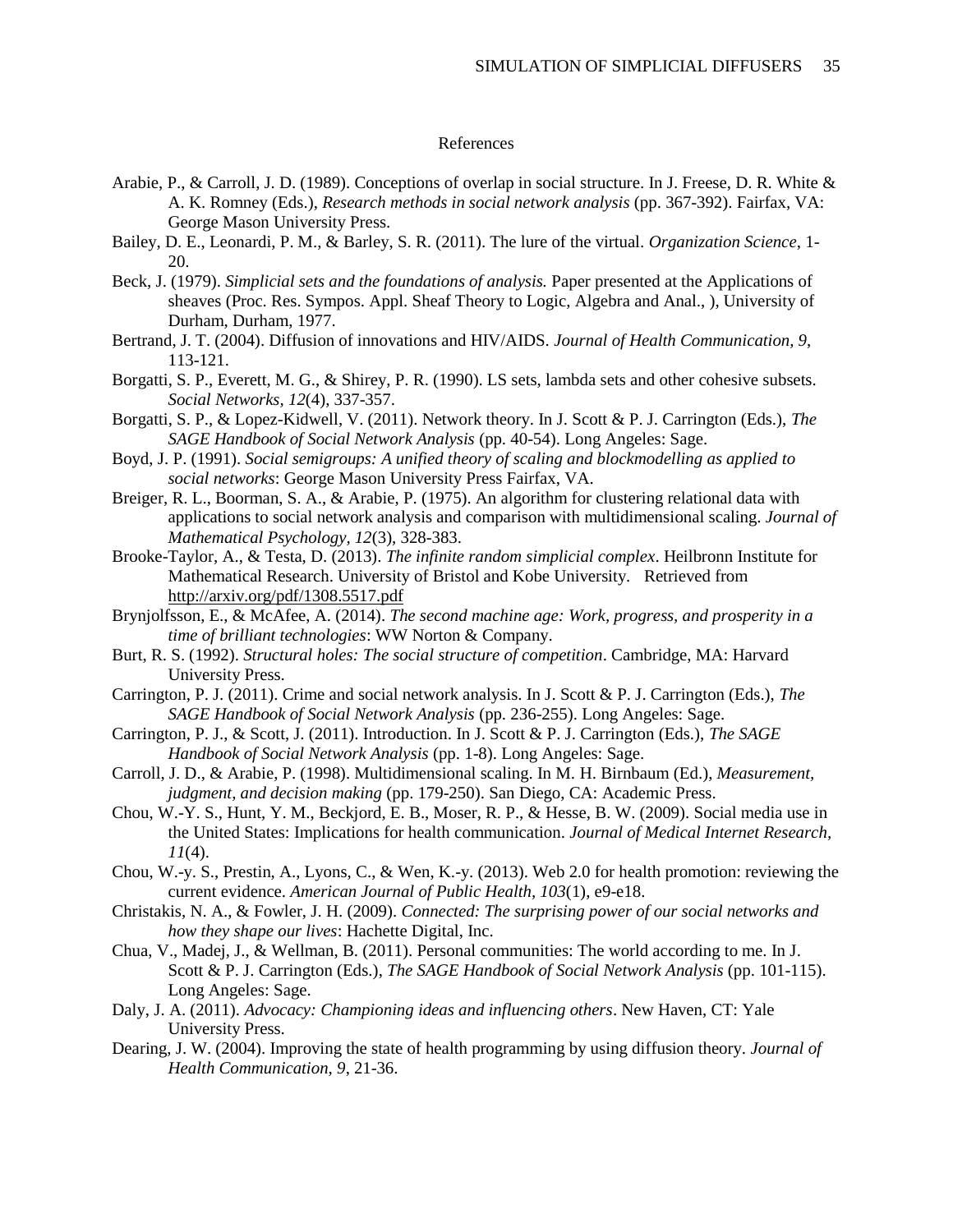- <span id="page-38-19"></span>Dearing, J. W., & Kee, K. F. (2012). Historical roots of dissemination and implementation science. In R. C. Brownson, G. A. Colditz & E. K. Proctor (Eds.), *Dissemination and implementation research in health: Translating science to practice* (pp. 55-71). New York: Oxford University Press.
- <span id="page-38-14"></span>Dekker, A. (2001). *Visualisation of social networks using CAVALIER.* Paper presented at the Proceedings of the 2001 Asia-Pacific symposium on Information visualisation.
- <span id="page-38-12"></span>Diani, M. (2011). Social movemens and collective action. In J. Scott & P. J. Carrington (Eds.), *The SAGE Handbook of Social Network Analysis* (pp. 223-235). Long Angeles: Sage.
- <span id="page-38-17"></span>Everett, M. G., & Borgatti, S. P. (1998). Analyzing clique overlap. *Connections, 21*(1), 49-61.
- <span id="page-38-1"></span>Eysenbach, G. (2008). Medicine 2.0: Social networking, collaboration, participation, apomediation, and openness. *Journal of Medical Internet Research, 10*(3), e22.
- <span id="page-38-9"></span>Faridi, S. (2002). The facet ideal of a simplicial complex. *manuscripta mathematica, 109*(2), 159-174.
- <span id="page-38-16"></span>Freeman, L. C. (2011). The development of social network analysis -- with an emphasis on recent events. In J. Scott & P. J. Carrington (Eds.), *The SAGE Handbook of Social Network Analysis* (pp. 26- 39). Long Angeles: Sage.
- <span id="page-38-15"></span>Freeman, L. C., Romney, A. K., & Freeman, S. C. (1987). Cognitive structure and informant accuracy. *American Anthropologist, 89*(2), 310-325.
- <span id="page-38-13"></span>Gladwell, M. (2010, October 4). Small change: Why the revolution will not be tweeted. *The New Yorker, 4,* 42-49.
- <span id="page-38-10"></span>Gould, J., & Fernandez, J. (1989). Structures of mediation: A formal approach to brokerage in transaction networks. *Sociological Methodology*, 89-126.
- <span id="page-38-7"></span>Granovetter, M. S. (1973). The strength of weak ties. *American Journal of Sociology*, 1360-1380.
- <span id="page-38-11"></span>Granovetter, M. S. (1983). The strength of weak ties: A network theory revisited. *Sociological Theory, 1*(1), 201-233.
- <span id="page-38-3"></span>Hawn, C. (2009). Take two aspirin and tweet me in the morning: How Twitter, Facebook, and other social media are reshaping health care. *Health Affairs, 28*(2), 361-368.
- <span id="page-38-21"></span>Hernandez, B. E. (2014). Facebook's private sociology conference. *NBC News Bay Area*. Retrieved from <http://www.nbcbayarea.com/contact-us/>
- <span id="page-38-2"></span>Idriss, S. Z., Kvedar, J. C., & Watson, A. J. (2009). The role of online support communities: Benefits of expanded social networks to patients with psoriasis. *Archives of Dermatology, 145*(1), 46-51.
- <span id="page-38-5"></span>Kadushin, C. (2012). *Understanding social networks: Theories, concepts, and findings*. New York: Oxford University Press.
- <span id="page-38-6"></span>Katz, E., & Lazarsfeld, P. F. (1955). *Personal Influence: The part played by people in the flow of mass communications*. New Brunswick, NJ: Transaction Publishers.
- <span id="page-38-18"></span>Kee, K. F., Cradduck, L., Blodgett, B., & Olwan, R. (2011). Cyberinfrastructure inside out: Definitions and influences shaping its emergence, development, and implementation In D. Araya, Y. Breindl & T. Houghton (Eds.), *Nexus: New intersections in Internet research.* (pp. 157-189). New York: Peter Lang.
- <span id="page-38-8"></span>Kee, K. F., Sparks, L., Struppa, D. C., & Mannucci, M. A. (2013). Social groups, social media, and higher dimensional social structures: A simplicial model of social aggregation for computational communication research. *Communication Quarterly, 61*(1), 35-58. doi: 10.1080/01463373.2012.719566
- <span id="page-38-4"></span>Kelly, J. A., St Lawrence, J. S., Diaz, Y. E., Stevenson, L. Y., Hauth, A. C., Brasfield, T. L., . . . Andrew, M. (1991). HIV risk behavior reduction following intervention with key opinion leaders of population: an experimental analysis. *American Journal of Public Health, 81*(2), 168-171.
- <span id="page-38-20"></span>Kreps, G. L., Neuhauser, L., Sparks, L., & Villagran, M. (2008). Translational community-based health communication interventions to promote cancer prevention and control for vulnerable audiences *Patient Education & Counseling, 71*(3), 315-350.
- <span id="page-38-0"></span>Lazer, D., Pentland, A. S., Adamic, L., Aral, S., Barabasi, A. L., Brewer, D., . . . Gutmann, M. (2009). Life in the network: the coming age of computational social science. *Science (New York, NY), 323*(5915), 721-723.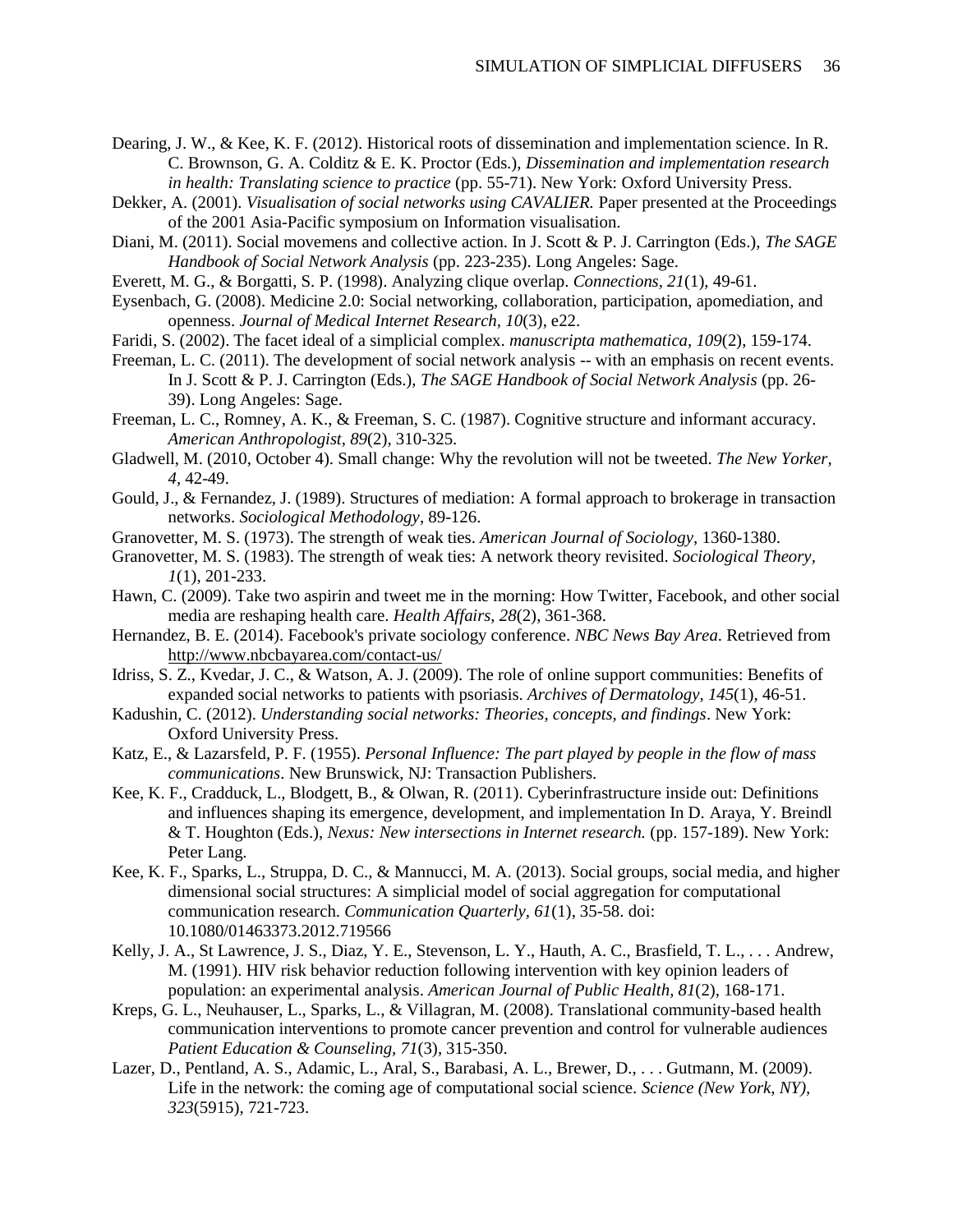- <span id="page-39-2"></span>Lewin, K. (1947). Frontiers in group dynamics II: Channels of group life; social planning and action research. *Human Relations, 1*(2), 143-153.
- <span id="page-39-10"></span>Mannucci, M. A., Sparks, L., & Struppa, D. C. (2006). Simplicial models of social aggregation I. Retrieved fro[m http://arxiv.org/abs/cs/0604090.](http://arxiv.org/abs/cs/0604090)
- <span id="page-39-20"></span>Marin, A., & Wellman, B. (2011). Social network analysis: An introduction. In J. Scott & P. J. Carrington (Eds.), *The SAGE Handbook of Social Network Analysis* (pp. 11-25). Long Angeles: Sage.
- <span id="page-39-16"></span>Mayer-Schönberger, V., & Cukier, K. (2013). *Big Data: A Revolution that Will Transform how We Live, Work, and Think*: Eamon Dolan/Houghton Mifflin Harcourt.
- <span id="page-39-19"></span>Mische, A. (2011). Relational sociology, culture, and agency. In J. Scott & P. J. Carrington (Eds.), *The SAGE Handbook of Social Network Analysis* (pp. 80-98). Long Angeles: Sage.
- <span id="page-39-18"></span>Monge, P. R., & Contractor, N. S. (2003). *Theories of communication networks*. New York: Oxford University Press
- <span id="page-39-12"></span>Munkres, J. R. (1984). *Elements of algebraic topology*. Menlo Park, CA: Addison-Wesley Publishing Company.
- <span id="page-39-5"></span>Norman, C. D., McIntosh, S., Selby, P., & Eysenbach, G. (2008). Web-assisted tobacco interventions: Empowering change in the global fight for the public's (e) Health. *Journal of Medical Internet Research, 10*(5).
- <span id="page-39-21"></span>Palla, G., Derényi, I., Farkas, I., & Vicsek, T. (2005). Uncovering the overlapping community structure of complex networks in nature and society. *Nature, 435*(7043), 814-818.
- <span id="page-39-14"></span>Provencher, S. W. (1976). An eigenfunction expansion method for the analysis of exponential decay curves. *The Journal of Chemical Physics, 64*, 2772-2778.
- <span id="page-39-9"></span>Putnam, R. D. (2000). *Bowling alone: The collapse and revival of American community*. New York: Simon and Schuster.
- <span id="page-39-13"></span>Ren, W., Zhao, Q., Ramanathan, R., Gao, J., Swami, A., Bar-Noy, A., . . . Basu, P. (2011). *Broadcasting in multi-radio multi-channel wireless networks using simplicial complexes.* Paper presented at the Mobile Adhoc and Sensor Systems (MASS), 2011 IEEE 8th International Conference on.
- <span id="page-39-7"></span>Rice, R. E. (2001). Diffusion of innovations and communication. In J. Schement (Ed.), *Encyclopedia of communication and information* (pp. 248-253). New York, NY: Macmillan Reference.
- <span id="page-39-0"></span>Rogers, E. M. (2003). *Diffusion of innovations* (5th ed.). New York: Free Press.
- <span id="page-39-1"></span>Rogers, E. M. (2004). A prospective and retrospective look at the diffusion model. *Journal of Health Communication, 9*(S1), 13-19.
- <span id="page-39-17"></span>Sabidussi, G. (1966). The centrality index of a graph. *Psychometrika, 31*(4), 581-603.
- <span id="page-39-3"></span>Singhal, A., & Rogers, E. M. (2003). *Combating AIDS: Communication strategies in action*. New Delhi, India: Sage.
- <span id="page-39-8"></span>Southwell, B. G. (2013). *Social networks and popular understanding of science and health: Sharing disparities*: Johns Hopkins University Press.
- <span id="page-39-22"></span>Sparks, L. (2007). Cancer care and the aging patient: Complexities of age-related communication barriers. . In H. D. O'Hair, G. L. Kreps & L. Sparks (Eds.), *Handbook of communication and cancer care.* Cresskill, NJ: Hampton Press.
- <span id="page-39-11"></span>Sparks, L., Kee, K. F., & Struppa, D. C. (2014). Social aggregates. In T. L. Thompson (Ed.), *Sage encyclopedia of health communication, 3* (pp. 1272-1274). Thousand Oaks, CA: Sage.
- <span id="page-39-4"></span>Thackeray, R., Neiger, B. L., Hanson, C. L., & McKenzie, J. F. (2008). Enhancing promotional strategies within social marketing programs: Use of Web 2.0 social media. *Health Promotion Practice, 9*(4), 338-343.
- <span id="page-39-15"></span>Unkelbach, C., Fiedler, K., & Freytag, P. (2007). Information repetition in evaluative judgments: Easy to monitor, hard to control. *Organizational Behavior and Human Decision Processes, 103*(1), 37- 52.
- <span id="page-39-6"></span>Valente, T. W. (1995). *Network models of the diffusion of innovations*. Cresskill, NJ: Hampton.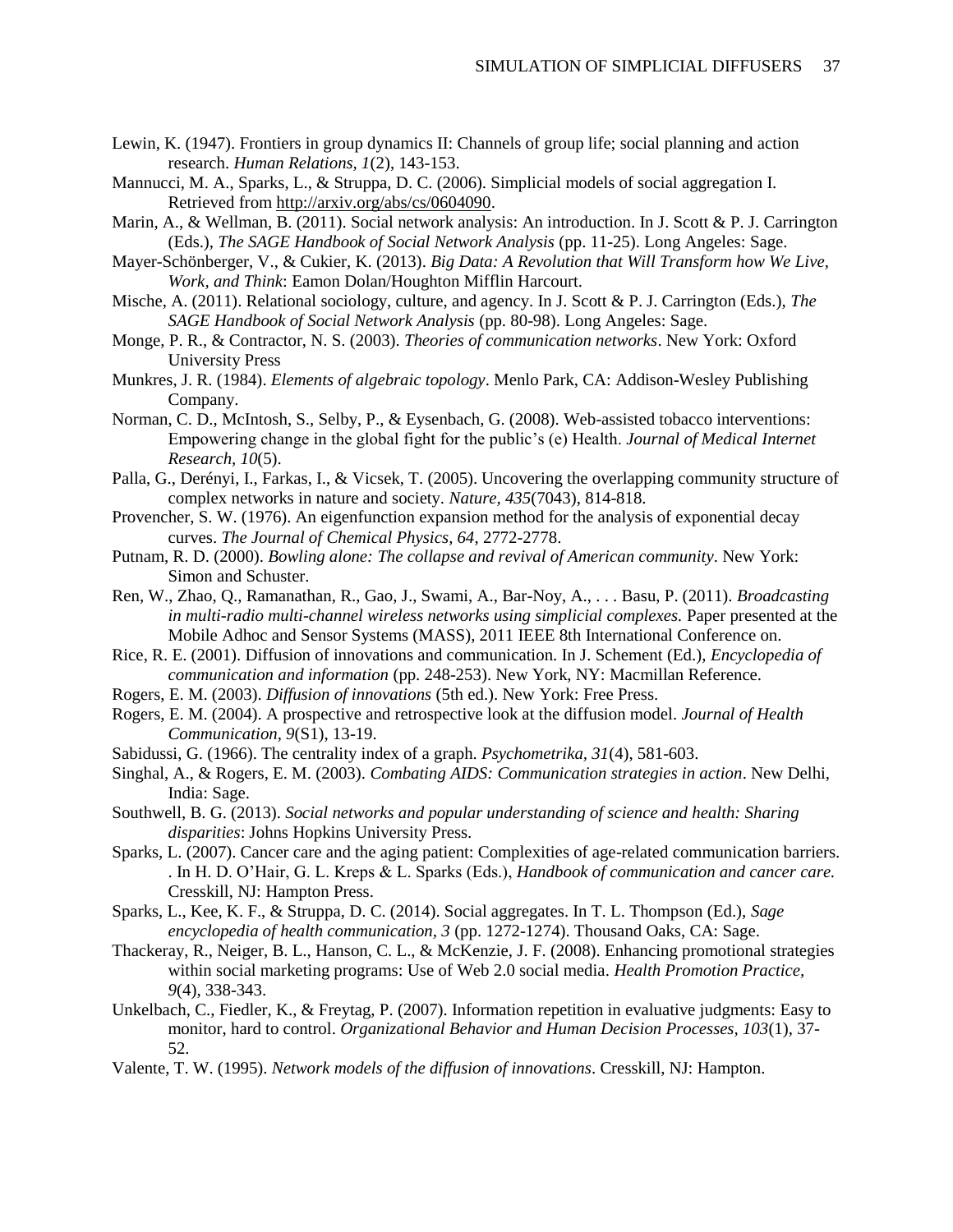- <span id="page-40-5"></span>Valente, T. W., & Davis, R. L. (1999). Accelerating the diffusion of innovations using opinion leaders. In P. Lopes & M. Durfee (Eds.), *The social diffusion of ideas and things* (pp. 55-67). Thousand Oaks, CA: Sage Publications.
- <span id="page-40-4"></span>Valente, T. W., & Pumpuang, P. (2007). Identifying opinion leaders to promote behavior change. *Health Education & Behavior, 34*(6), 881-896.
- <span id="page-40-9"></span>van der Hulst, R. C. (2011). Terrorist networks: The threat of connectivity. In J. Scott & P. J. Carrington (Eds.), *The SAGE Handbook of Social Network Analysis* (pp. 256-270). Long Angeles: Sage.
- <span id="page-40-3"></span>Vance, K., Howe, W., & Dellavalle, R. P. (2009). Social internet sites as a source of public health information. *Dermatologic Clinics, 27*(2), 133-136.
- <span id="page-40-2"></span>Wangberg, S. C., Andreassen, H. K., Prokosch, H.-U., Santana, S. M. V., Sørensen, T., & Chronaki, C. E. (2008). Relations between Internet use, socio-economic status (SES), social support and subjective health. *Health promotion international, 23*(1), 70-77.
- <span id="page-40-8"></span>Wasserman, S., & Faust, K. (1994). *Social network analysis: Methods and applications*. Cambridge: Cambridge University Press.
- <span id="page-40-7"></span>Weimann, G. (1994). *The influentials: People who influence people*: SUNY Press.
- <span id="page-40-0"></span>Wohlfeiler, D. (1998). Community organizing and community building among gay and bisexual men: The STOP AIDS project. In M. Minkler (Ed.), *Community organizing and community building for health*. New Brunswick, NJ: Rutgers University Press.
- <span id="page-40-1"></span>Woolf, S. H. (2008). The power of prevention and what it requires. *JAMA: The Journal of the American Medical Association, 299*(20), 2437-2439.
- <span id="page-40-10"></span>Zhou, L. (2014). EXCLUSIVE: Facebook plans event to recruit sociologists. *VB (VentureBeat) News*. Retrieved fro[m http://venturebeat.com/2014/06/07/exclusive-to-sell-ads-in-the-developing-world](http://venturebeat.com/2014/06/07/exclusive-to-sell-ads-in-the-developing-world-facebook-is-hiring-sociologists/)[facebook-is-hiring-sociologists/](http://venturebeat.com/2014/06/07/exclusive-to-sell-ads-in-the-developing-world-facebook-is-hiring-sociologists/)
- <span id="page-40-6"></span>Zubcsek, P. P., Chowdhury, I., & Katona, Z. (2014). Information communities: The network structure of communication. *Social Networks, 38*, 50-62. doi[: http://dx.doi.org/10.1016/j.socnet.2014.02.001](http://dx.doi.org/10.1016/j.socnet.2014.02.001)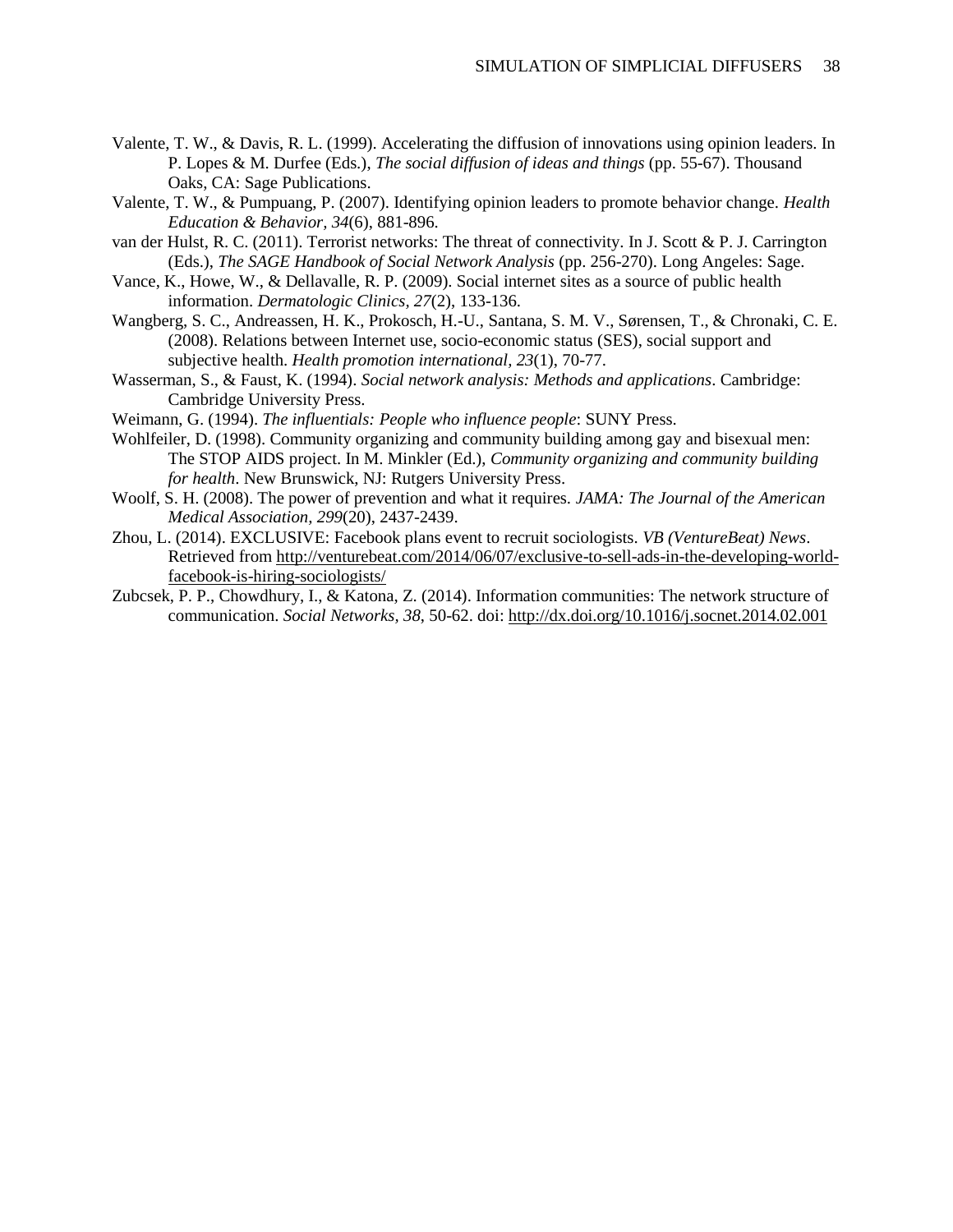



Figure 1: The full triangle [A,B,C] is a tightly bound or higher-dimensional group while the regular triangle [B,C,D] is simply a group based on pair-wise connections. The set of two nodes {C,D} is one of several possible covers for this complex consisted of A, B, C, and D.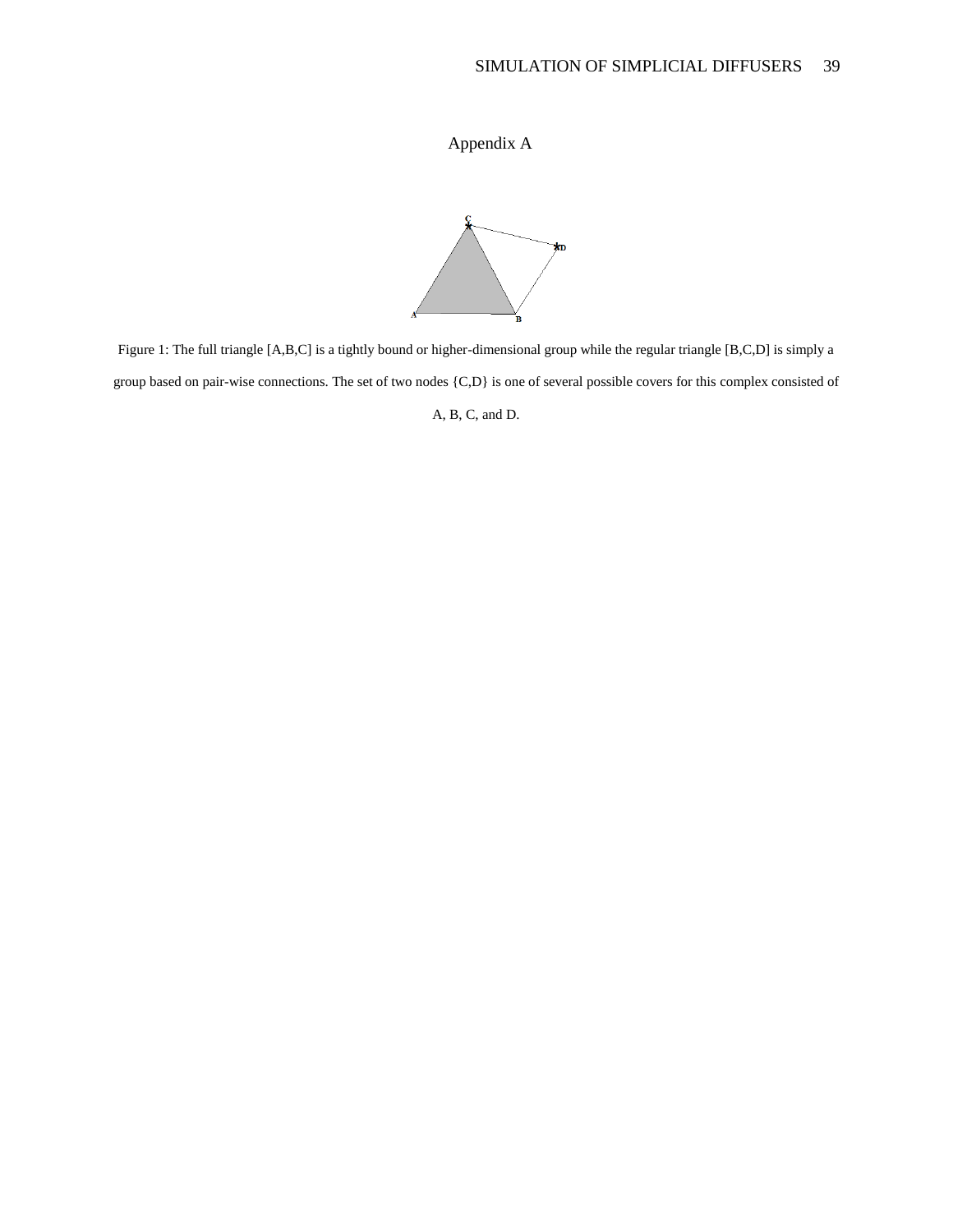

Figure 2: A social aggregation (i.e., a simplicial complex) on Facebook on the left at Time 1 where Hector (*h*) and William (*w*) each have two other friends Armando (*a*) and Bryan (*b*) as well as Cho (*c*) and Denzel (*d*), versus an alternative configuration of the social aggregation on the right at Time 2.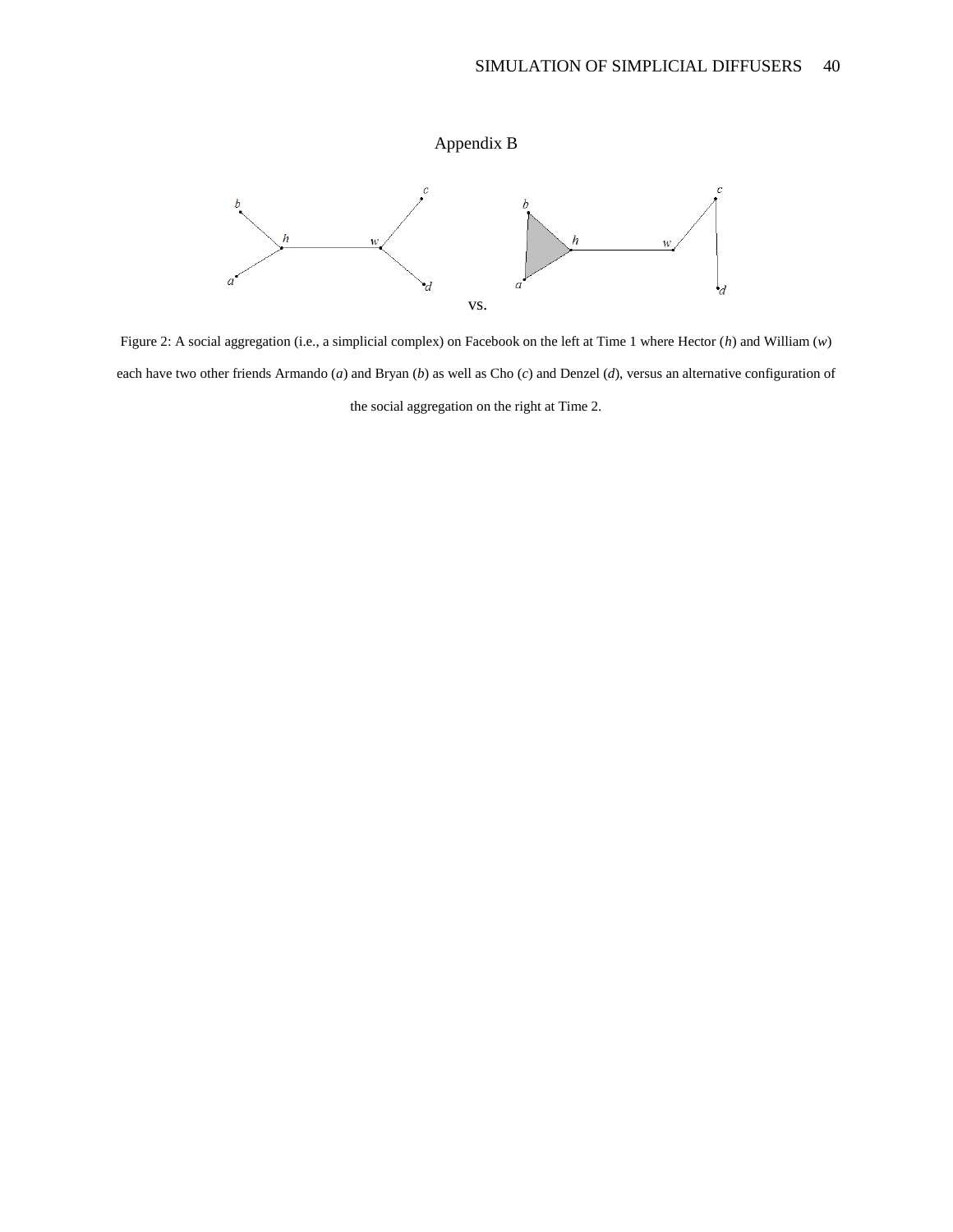



Figure 3: A simplified hypothetical Los Angeles male population on Facebook with three social aggregations and three digital

opinion leaders D1, D2, and D<sup>3</sup>



Figure 4: The two strategic sets of simplicial diffusers for the change agent, corresponding to  $T_7$  and  $T_{11}$